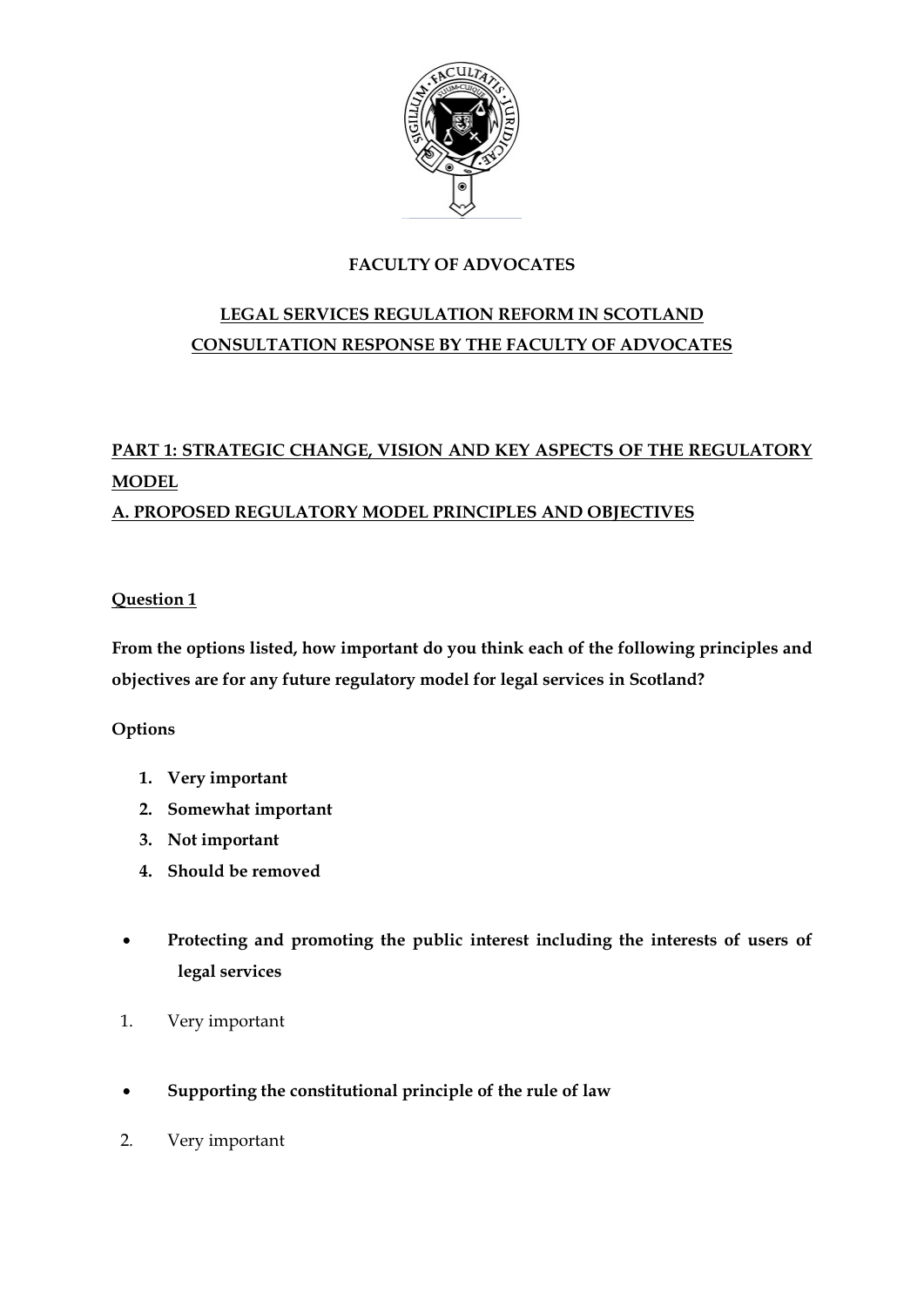# **Promoting independent legal professions and maintaining adherence to the professional principles**

- 3. Very important. Faculty regards promoting the independence of the legal professions as the most important principle and objective for any future regulatory model for legal services in Scotland. The independence of the professions is the pre-requisite to all of the other principles and objectives discussed.
- **Improving access to justice including choice, accessibility, affordability and understanding of services by service users**
- 4. Very important
- **Embedding a modern culture of prevention, quality assurance and compliance**
- 5. Very important
- **Working collaboratively with consumer, legal professional bodies, and representatives of legal service providers as appropriate**
- 6. Very important
- **Embedding the better regulation principles throughout its areas of responsibility (additionally; agility, independence, prevention, improvement, cost consideration of cost, and efficiency)**
- 7. Very important
- **Promoting innovation, diversity and competition in the provision of legal services**
- 8. Very important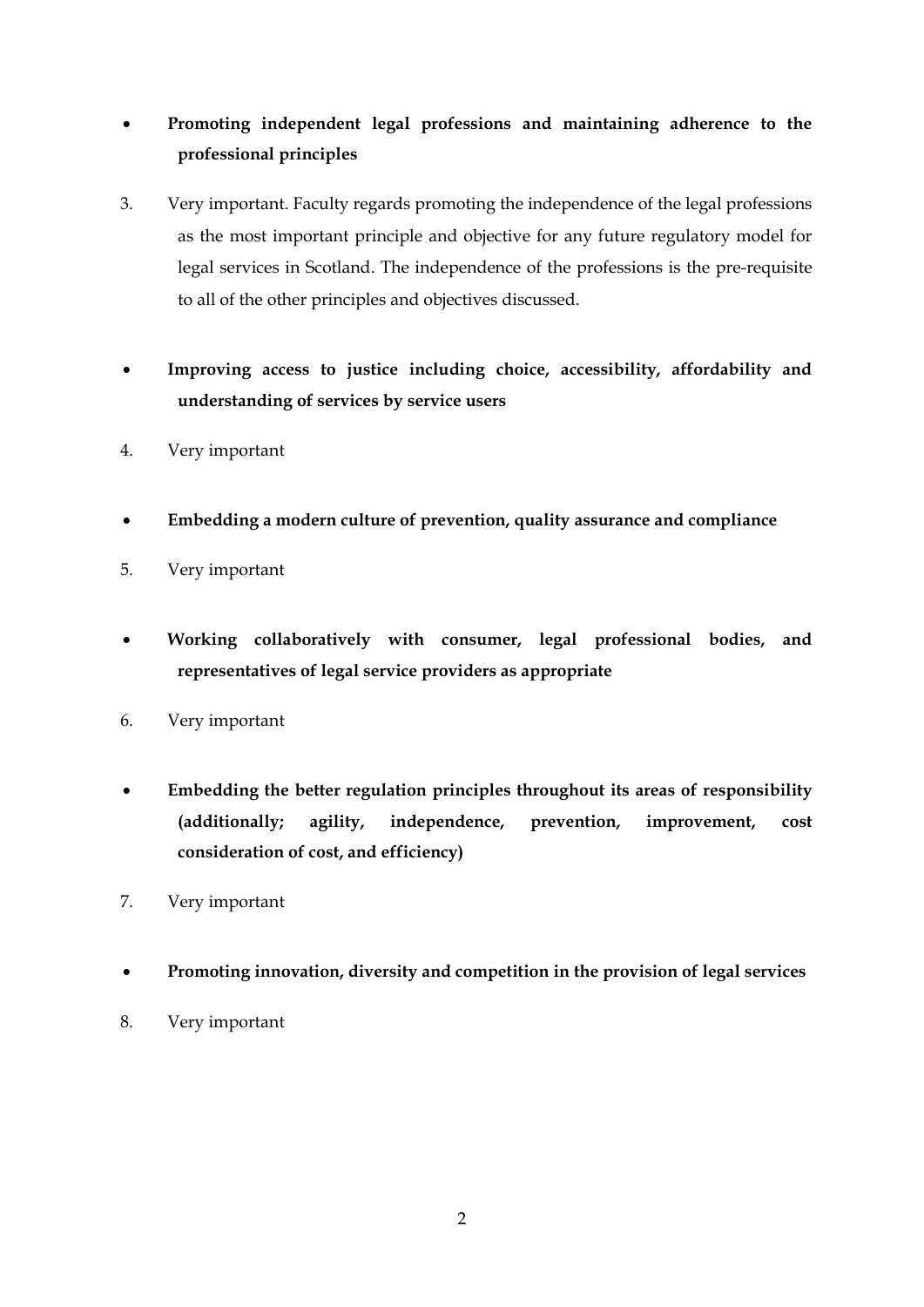## **Question 2**

**From the options listed, how important do you think each of the following are in supporting the framework of any future regulatory model?**

## **Options**

- **1. Very important**
- **2. Somewhat important**
- **3. Not important**
- **4. Should be removed**
- **Enable access to justice including choice and diversity**
- 9. Very important
- **Offer accountability in protecting the public and consumer interest**
- 10. Very important
- **Offer accountability to those regulated by the framework**
- 11. Very important
- **Secure the confidence and trust of the public**
- 12. Very important
- **Enable future growth of legal services**
- 13. Very important

## **Question 3**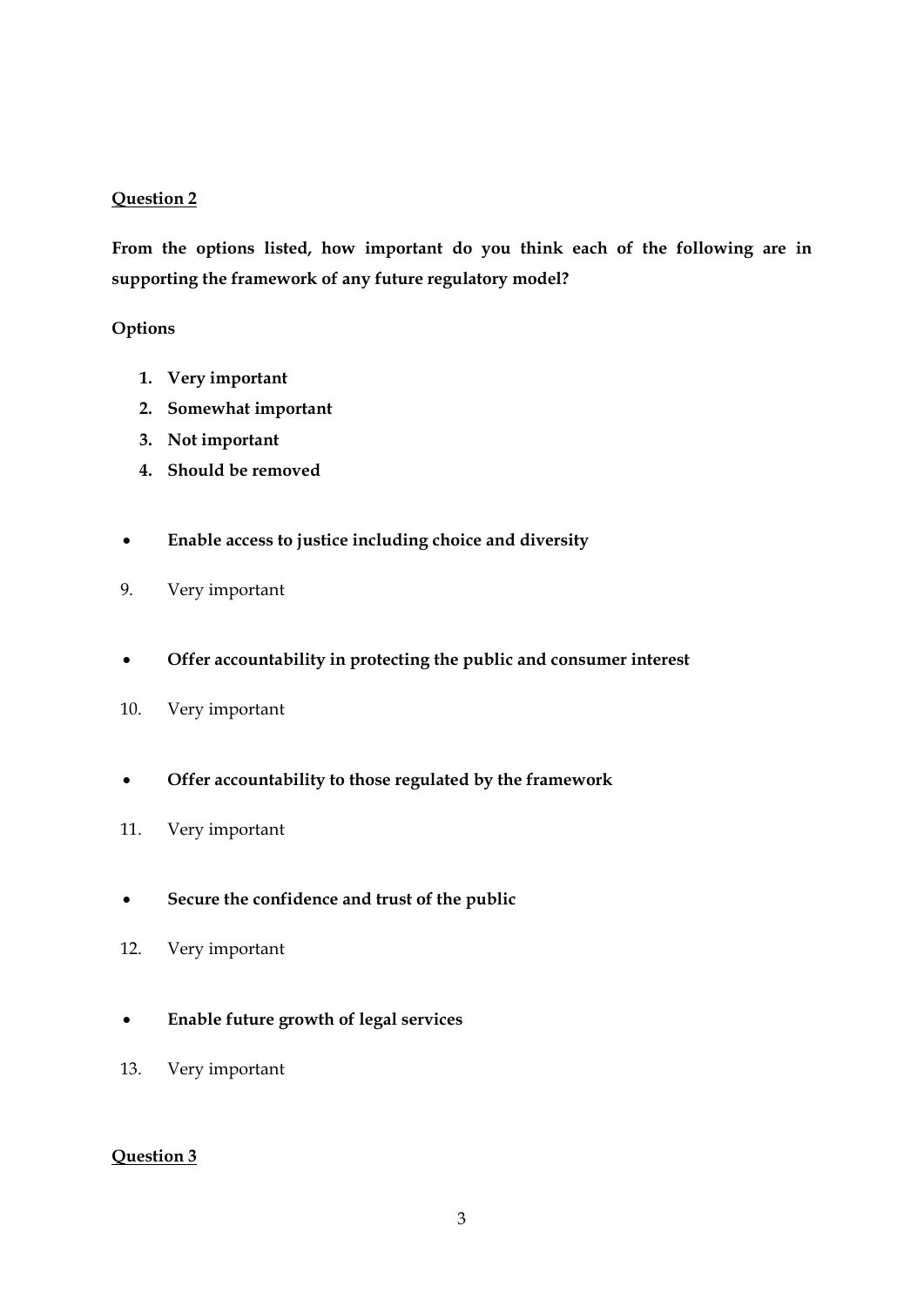**From the options listed, how important do you think each of the following criteria is in a regulatory framework?**

# **Options**

- **1. 1. Very important**
- **2. 2. Somewhat important**
- **3. 3. Not important**
- **4. 4. Should be removed**
- **Support and promote sustainable legal services, which benefit consumers**
- 14. Very important
- **agile**
- 15. Very important
- **risk based**
- 16. Very important

# **efficient**

- 17. Very important
- **outcomes based**
- 18. Very important
- **a proactive focus continuous improvement and prevention of failures (which lead to complaints)**
- 19. Very important
- **proportionality**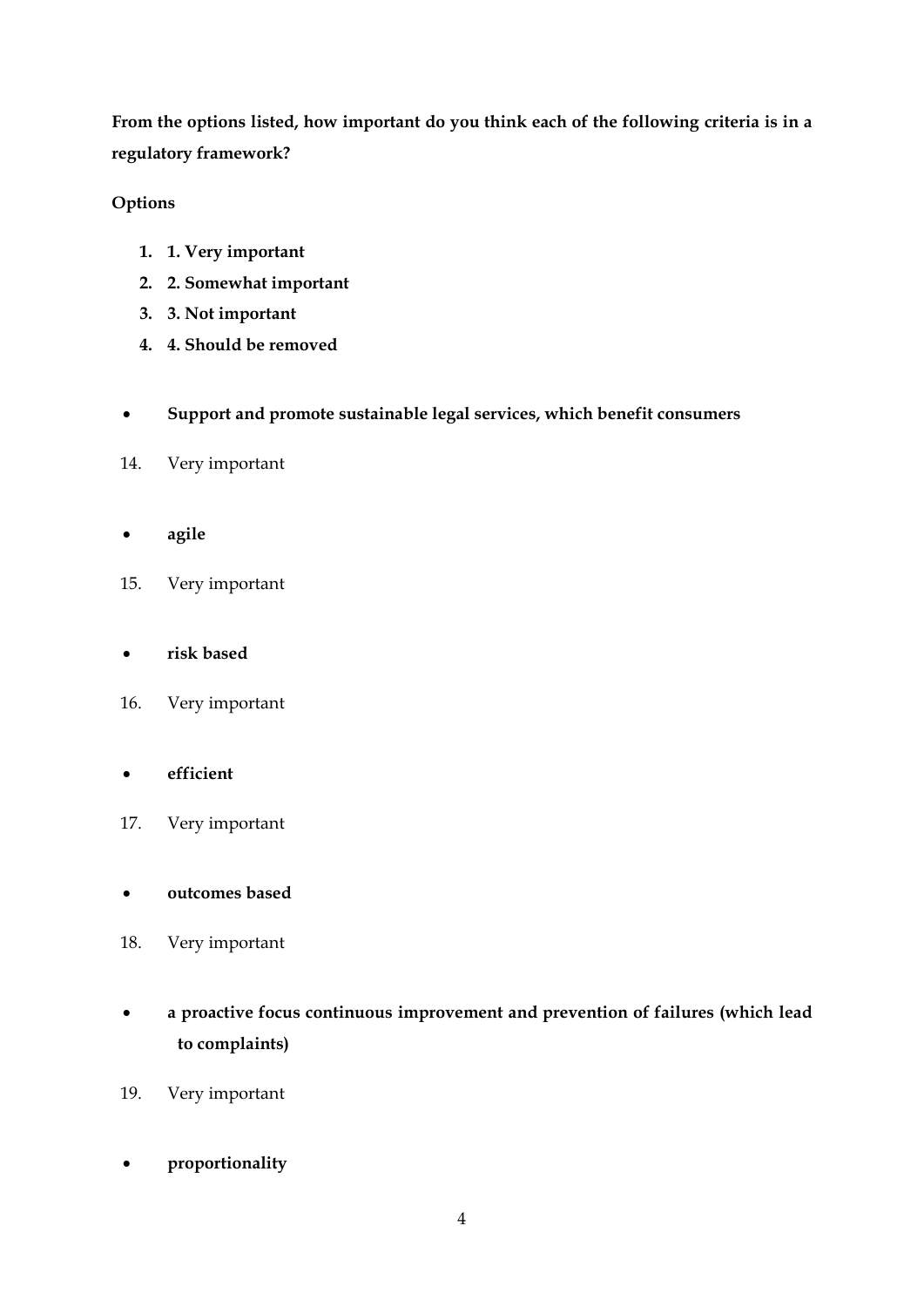# 20. Very important

- **an increased focus on independence and accountability**
- 21. Very important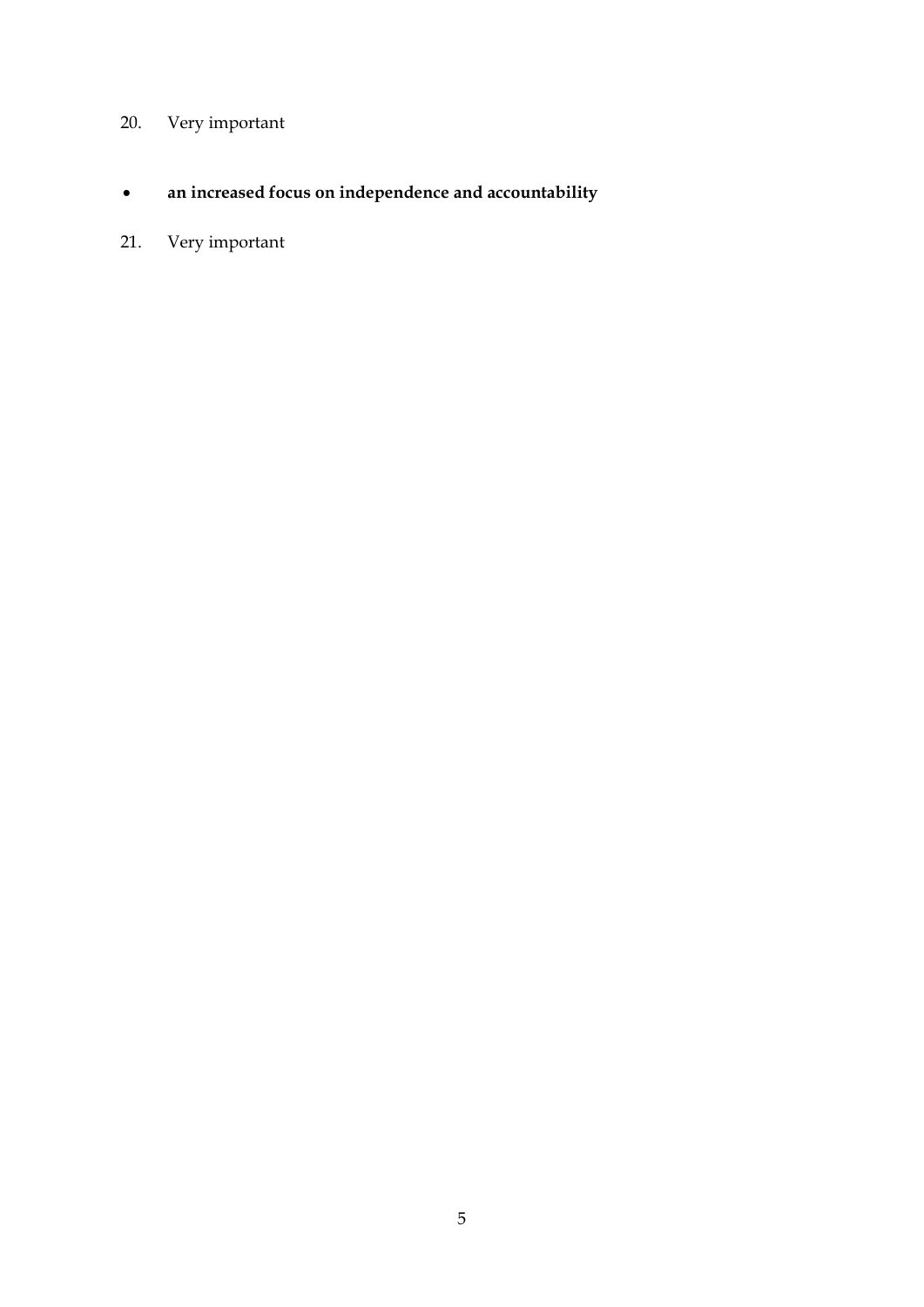#### **PART 2: REGULATORY MODELS AND LANDSCAPE**

- 22. At the outset, Faculty would wish to draw attention to the work done by Faculty in response to the Scottish Government's previous consideration of the regulation of legal services in Scotland, leading to the introduction of the Legal Services (Scotland) Act 2010.<sup>1</sup> There is ongoing relevance in the considerable material produced by Faculty for that purpose, including the Office of Fair Trading Report on prohibiting Advocates from forming legal relationships, <sup>2</sup> and the independent report commissioned from the Institute for Law, Economy and Global Governance, University of Manchester, in respect of the economic organisation of Faculty.<sup>3</sup> Accordingly, the substantive comments that follow should be read against that background.<sup>4</sup>
- 23. Before turning to the questions posed, it may be helpful to set out the background to Faculty, and the role it plays in the administration of justice in Scotland in 2021.
- 24. Faculty is the professional body to which Advocates<sup>5</sup> in Scotland belong. By statute, Faculty has regulatory responsibilities in relation to the profession. In order to understand Faculty's nature and role, it is necessary to appreciate: (a) the nature of the public office of Advocate in Scotland; and (b) the nature of advocacy as a specialist professional activity.

<sup>1</sup> '*Access to Justice: a Scottish perspective: a Scottish solution*' – A response by Faculty of Advocates to the Scottish Government Policy Statement on Regulation and Business Structures in the Scottish Legal Profession dated 13 May 2008; see, also, Justice Committee Legal Services (Scotland) Bill – Written submission from Faculty of Advocates dated 1 December 2009:

[http://archive.scottish.parliament.uk/s3/committees/justice/inquiries/LegalServices/Submissions](http://archive.scottish.parliament.uk/s3/committees/justice/inquiries/LegalServices/Submissions/LS2.FacultyofAdvocates.pdf) [/LS2.FacultyofAdvocates.pdf.](http://archive.scottish.parliament.uk/s3/committees/justice/inquiries/LegalServices/Submissions/LS2.FacultyofAdvocates.pdf)

<sup>2</sup> '*Access to Justice: a Scottish perspective: a Scottish solution*' (*supra*), Appendix 1.

<sup>3</sup> '*Access to Justice: a Scottish perspective: a Scottish solution*' (*supra*), Appendix 2.

<sup>4</sup> For ease of reference, the documents referred to are produced as appendices to this paper.

<sup>&</sup>lt;sup>5</sup> Often referred to as "Counsel", and to be distinguished from "Solicitor Advocates", a term commonly used to describe Solicitors with Extended Rights of Audience.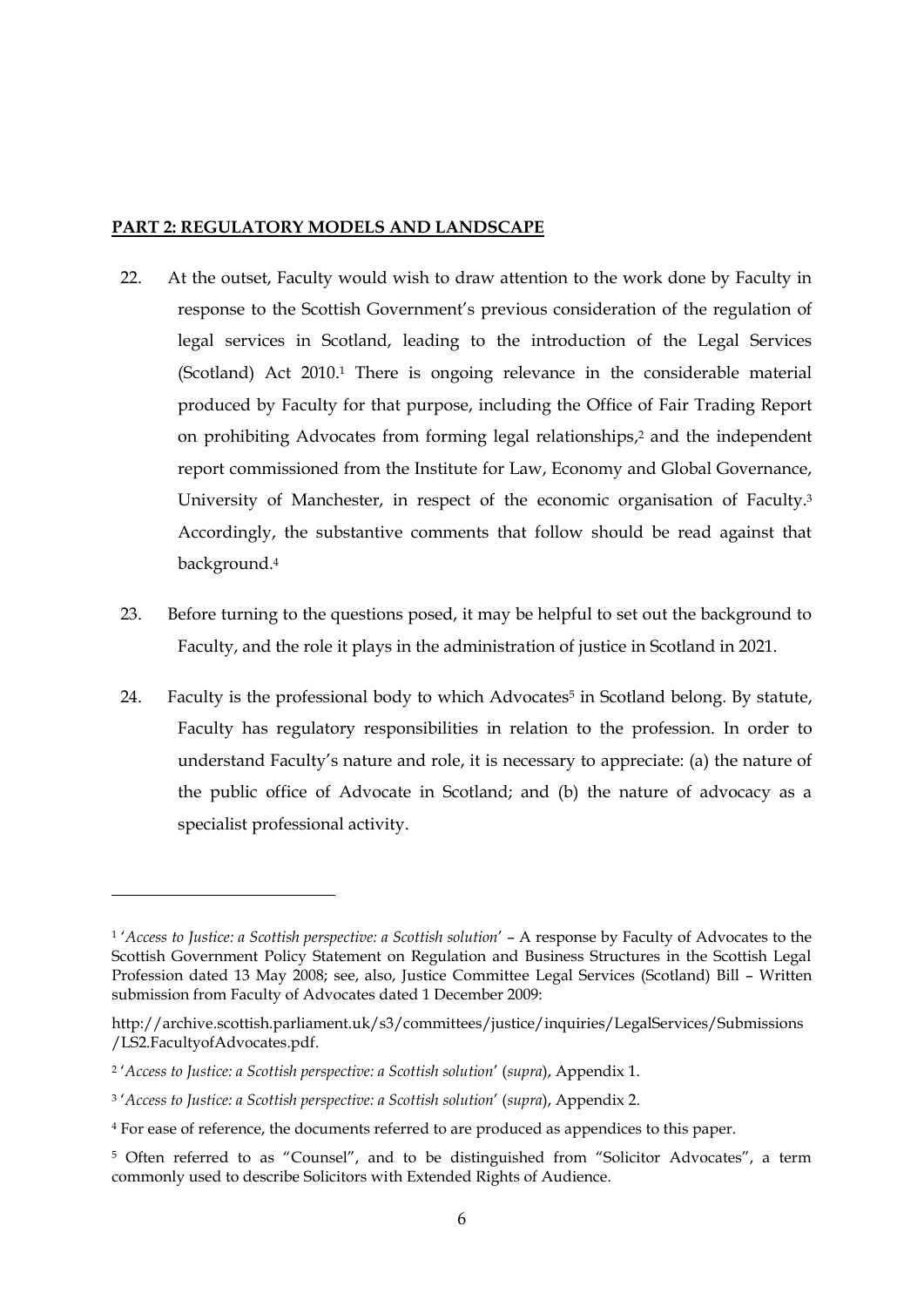- 25. No picture of Faculty would be complete without an appreciation of the role which it has played in the maintenance and development of Scotland's distinctive legal system and, more broadly, in the life of the nation. Faculty has been one of the key institutions responsible for maintaining Scotland's national identity, in particular since 1707.
- 26. The [then] Lord President observed recently<sup>6</sup> that: *"[T]he public interest lies in the survival of a vigorous, independent referral bar*". He has described the essential qualities to which Faculty of Advocates is dedicated in the following terms: "*a commitment to excellence, a commitment to scholarship and learning, a commitment to the noblest ideals of professional conduct and, above all, a commitment to justice for all in our society*"7.
- 27. When the Court of Session was established in 1532 as a College of Justice, legislation required the Court to admit individuals to plead as Advocates before the Court. Initially, the Court itself exercised discipline directly over Advocates, but by the end of the seventeenth century the Court had delegated to Faculty: (i) the examination of intrants (i.e. persons who wished to become Advocates); and (ii) the exercise of professional discipline over Advocates. The Court retained responsibility for admitting Advocates and removing Advocates from office.
- 28. This regulatory structure was broadly replicated in the Legal Services (Scotland) Act 20108. By virtue of that Act, the Court of Session is responsible for: (i) admitting persons to (and removing persons from) the office of Advocate; (ii) prescribing the criteria and procedure for admission to (and removal from) the office of Advocate, and (iii) regulating the professional practice, conduct and discipline of Advocates.
- 29. The Court may not delegate its responsibility to admit persons to and remove them from the office of Advocate. However, the Court's other responsibilities are exercisable, in accordance with such provision as the Court may make, by the Lord

<sup>6</sup> Speech to the Commonwealth Law Conference – Independence of the judiciary and the legal profession (13 April 2015) available at: [http://www.scotland-judiciary.org.uk/26/1422/Lord-](http://www.scotland-judiciary.org.uk/26/1422/Lord-President)President's[-speech-to-the-Commonwealth-Law-Conference-2015.](http://www.scotland-judiciary.org.uk/26/1422/Lord-President)

<sup>7</sup> Remarks on the introduction of the new Dean of Faculty, 5 February 2014.

<sup>8</sup> ss. 119-122.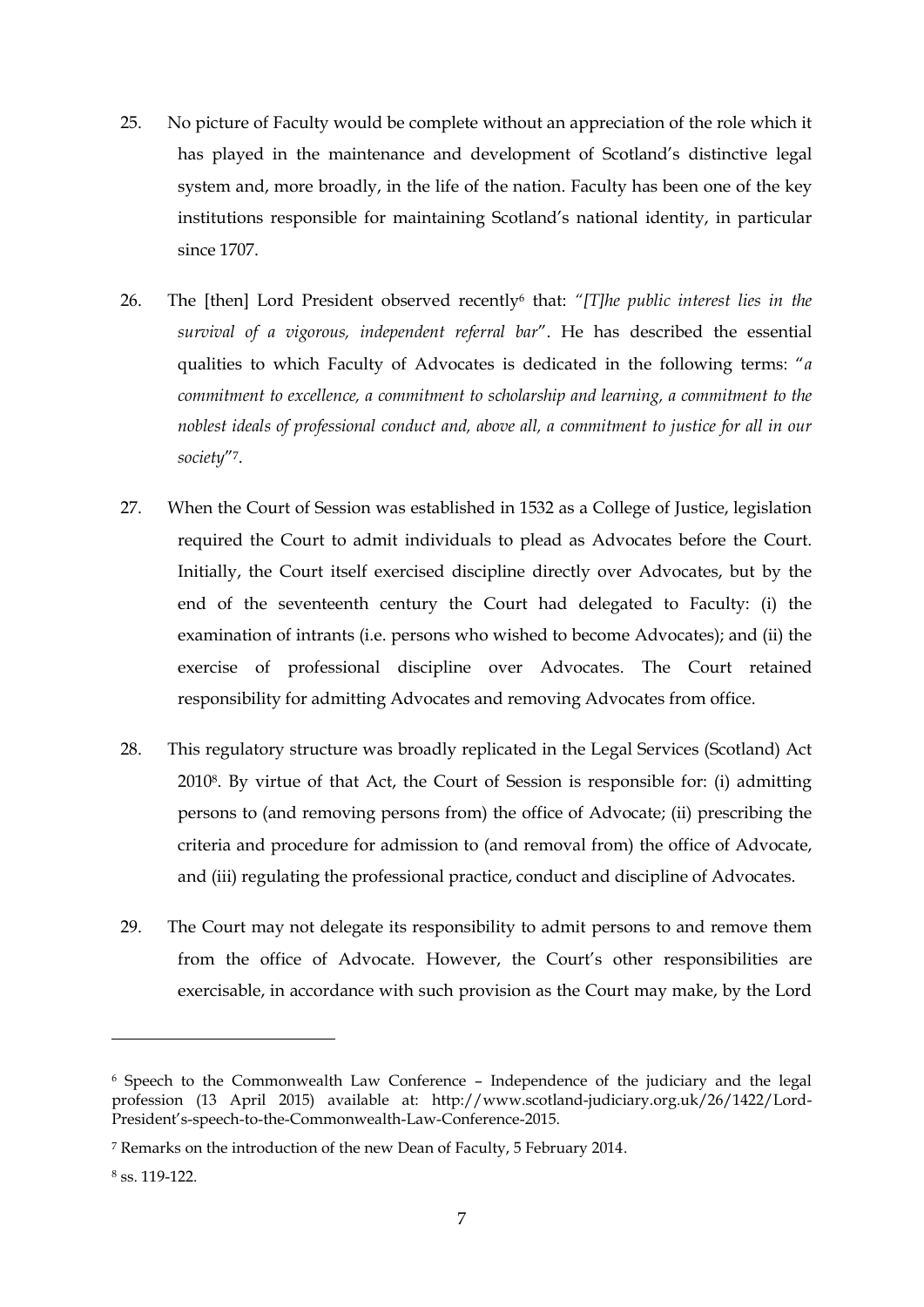President or by Faculty. The Court has, by Act of Sederunt<sup>9</sup>, delegated those functions to Faculty. Amendments to the rules which Faculty may make in relation to the matters delegated to it require to be approved by the Lord President.

- 30. The 2010 Act correctly refers to "the office of advocate". In Scotland, Advocates hold a public office to which they are admitted by the Court. This reflects the independence with which Advocates are required to approach their functions, the responsibilities which are incumbent on Advocates and the public nature and importance of those responsibilities.
- 31. An Advocate is required to fulfil his or her responsibilities independently of any other person. An Advocate is instructed on behalf of a litigant<sup>10</sup>, but in fulfilling those instructions the Advocate must exercise his or her independent judgment. For example, an Advocate representing a person accused of crime must advance the accused's defence, but it is for the Advocate to decide how that should be done – the client has no right, for example, to insist that the Advocate lead a particular witness or examine a witness in a particular way. Likewise, in giving advice on the law, an Advocate must give objective and candid advice, independently of any other consideration.
- 32. As the [then] Lord President has recently observed<sup>11</sup>:

"*The public nature of the office [of Advocate] is reflected in the duty of counsel to appear on behalf of any litigant who requests his services and tenders a reasonable fee. It is reflected in the power of the Dean of Faculty to require counsel, in exercise of Faculty's tradition, to withdraw from a case if counsel should be required to defend an accused person who for any reason is without proper representation. It is also reflected in the rules of priority that require counsel, when instructed for the Appeal Court or the Inner House, to return conflicting instructions for any lower court… This complex of rights and public duties holds the College of Justice together and maintains standards of conduct in the justice system.*"

<sup>9</sup> Act of Sederunt (Regulation of Advocates) 2011.

<sup>10</sup> An Advocate does not enter into a contract with solicitor or client: *Batchelor v. Pattison and Mackersy*  (1876) 3 R 914.

<sup>11</sup> *Taylor Clark Leisure plc v. HMRC* 2015 SC 595, para. 22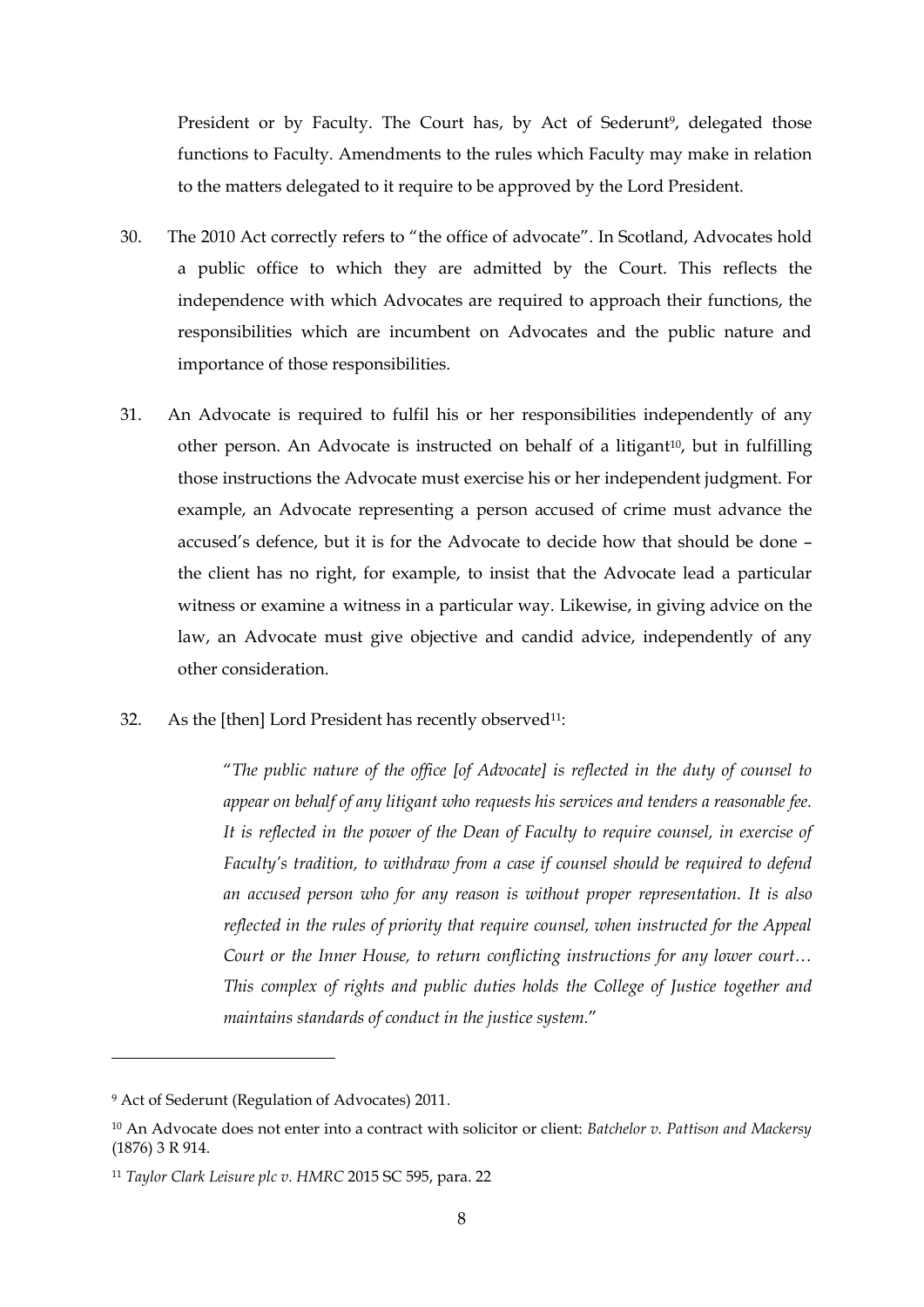- 33. The rule that an Advocate may not, without good reason, refuse to accept instructions in any case where the Advocate is offered a reasonable fee is known as "the cab-rank rule". It was contained in the 1532 legislation establishing the Court of Session and is still in force12. The rule ensures that every member of the Scottish bar is available to any litigant who requires the services of an Advocate. An unattractive or unpopular litigant or accused person has, by reason of the cab rank rule, the same right to have his or her case professionally presented to the Court as anyone else. The rule also secures the independence of the Advocate: accepting the instruction is a matter of professional obligation, not choice. The constitutional importance of the cab rank rule in underpinning access to justice and the rule of law has been affirmed by many eminent judges.<sup>13</sup> Although it is rarely formally invoked, it is part of the culture of practice at the referral bar. Solicitors (including solicitors with extended rights of audience: "solicitor-advocates") are not bound by the cab rank rule.
- 34. Advocacy is inherently an individual activity. The individual who is standing up in Court has to master the material which he or she needs in order to carry out the task. Although the Advocate may be supported by a team, if that individual has not done the necessary preparation the case cannot be properly conducted, no matter the other resources which may have been applied to it. If advocacy is to be done well, it demands a high level of professional skill and focused application to the case in hand. It demands: (a) a deep understanding of the law relevant to the case; (b) mastery of the factual position and of the evidence which is available; and (c) forensic skills, whether in the examination and cross-examination of witnesses, or in presenting persuasive argument to judges. One of the keys to effective advocacy, assuming the necessary levels of skill, is preparation - and the time to prepare properly. The individual nature of advocacy explains why it is individuals and not

<sup>12</sup> The rule is regarded by all the independent referral bars as a core professional principle; it was first articulated in Scotland in the 1532 legislation as an incident of the public office of Advocate.

<sup>13</sup> See eg *Rondel v. Worsley* [1969] 1 AC 191, 227 per Lord Reid ("*it is essential that the duty must continue: justice cannot be done and certainly cannot be seen to be done otherwise*"), 274-275 per Lord Pearce; *Arthur Hall v. Simons* [2002] 1 AC 615, 686 per Lord Hoffmann ("a valuable professional ethic"), 730 per Lord Hutton (of "fundamental importance"), 739-40 per Lord Hobhouse ("a fundamental and essential part of a liberal legal system"; *Medcalf v. Mardell* [2002] UKHL 27, para. 52 per Lord Hobhouse of Woodborough.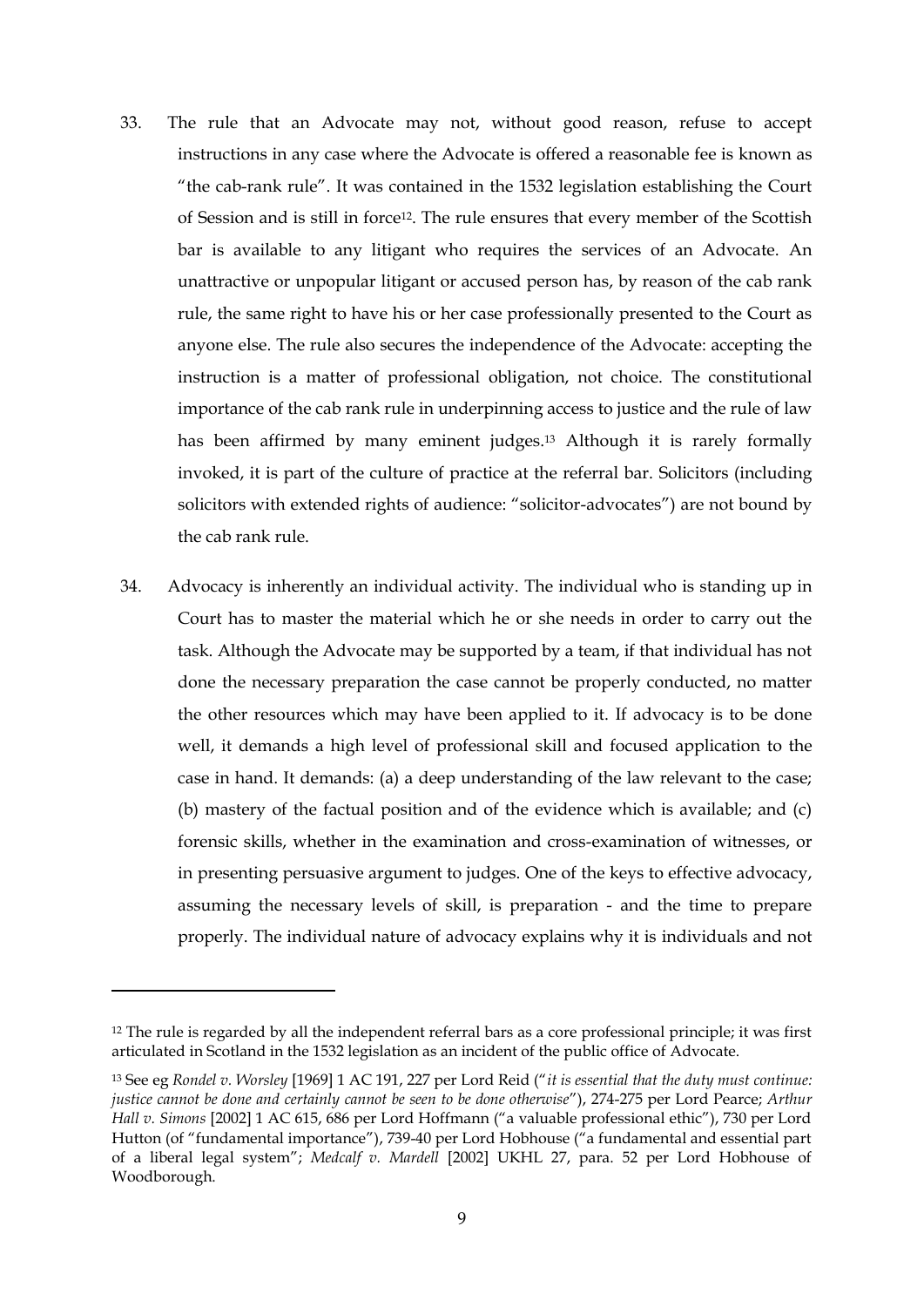entities which have rights of audience and why advocacy may be effectively practised as a sole practitioner in the context of the independent referral bar.

<span id="page-9-0"></span>35. The distinction between the role of the Advocate and of the solicitor in a system such as ours reflects, as a South African judge has observed<sup>14</sup>, in terms which are equally applicable in Scotland,

> *"the reality of two distinct professions engaged in different fields of legal expertise. People choose to become attorneys [solicitors] or Advocates … because of the different challenges which they offer: one, the attorney mainly office-based, people-orientated, usually in partnership with other persons of like inclinations and ambitions, where administrative skills are often important, the other, the Advocate, court-based, requiring forensic skills, at arm's length from the public, individualistic, concentrating on referred problems and usually little concerned with administration."*

36. The same judge went on to identify<sup>15</sup> the following benefits for the client in the role of the Advocate:

> *"(1) the encouragement of independence of thought and action, and candour and objectivity in advice; (2) the avoidance of emotional involvement or friction with the client, both of which… can seriously undermine proper professional service; attorneys by contrast often have ongoing business or professional relationships with their clients; (3) a clear division of responsibility allowing the Advocate to serve the client expertly without the likelihood of conflict or compromise with his instructing attorney; (4) avoidance of financial involvement with the client and the likelihood of dispute about fees or their recovery; (5) the receipt of instructions which have been filtered through the attorney for relevance and importance and directed by the attorney to an Advocate known by the attorney to be skilled in the particular field in which his client requires assistance; (6) in a good working relationship between Advocate and attorney, an effective, efficient and complementary pooling of skills and knowledge in which the client benefits by more than the mere sum of the parts".*

<sup>14</sup> *Rosemann v. General Council of the Bar of South Africa* 2004 (1) SA 568, para. 26 per Heher JA. <sup>15</sup> *ibid,* para. 30.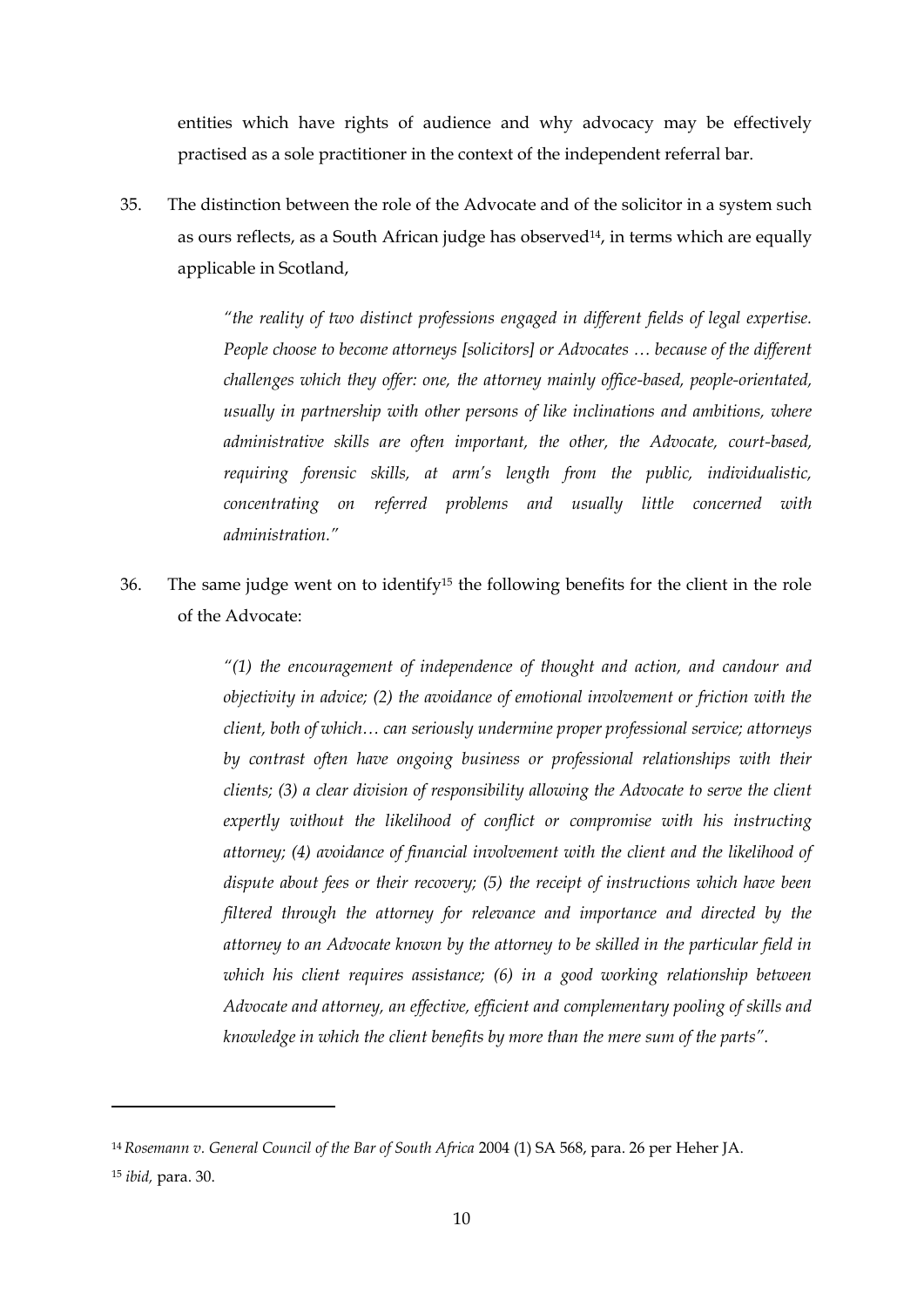- 37. Other advantages include the following: (1) Because an Advocate does not have a burden of office administration or the responsibility for client care, the Advocate is free to organise his or her time so that he or she can undertake the preparation which is required for the forensic task in hand – indeed to devote time which a solicitor, with heavier overheads, might well find uneconomic; (2) This applies both to the preparation for court work and appearance in court, and also to advisory work: good quality legal advice demands the application of time and skill to research and consider the question; (3) An Advocate who is well instructed is able to develop a high level of skill and expertise in the particular forensic tasks which are undertaken by Advocates, as well as experience of the techniques of advocacy which may be appropriate in different forensic settings and before different tribunals; (4) The ethical training of Advocates is focused on the issues which arise in the context of forensic advocacy – and, in Scotland, the ethical and institutional framework within which Advocates' work is focused on and adapted to the practice of advocacy at a referral bar.
- 38. All Advocates are members of Faculty. The membership of Faculty includes: (i) practising members; (ii) non-practising members; (iii) retired judicial members; and (iv) honorary members. Only practising members may exercise rights of audience as Advocates. The non-practising membership includes members of Faculty who are not in practice at the referral bar but are employed in other capacities, and retired Advocates. It includes judges and sheriffs who are members of Faculty, academic lawyers and others.
- 39. Faculty is led by elected office-bearers and an elected Council. The office-bearers of Faculty are the Dean of Faculty, the Vice Dean, the Treasurer, the Clerk, and the Keeper of the Library. Faculty also elects the Chair of Faculty Services Limited, a service company established to provide administrative and other support services to Advocates, and has also appointed a (lay, non-Advocate) Chief Executive Officer with responsibility for both Faculty and Faculty Services Limited. Faculty Council comprises members elected for constituencies organised by seniority, and a nonpractising constituency. Much of Faculty's work is undertaken by committees established for particular purposes. The office-bearers and Council members remain in practice and receive no remuneration for the work they undertake for the profession.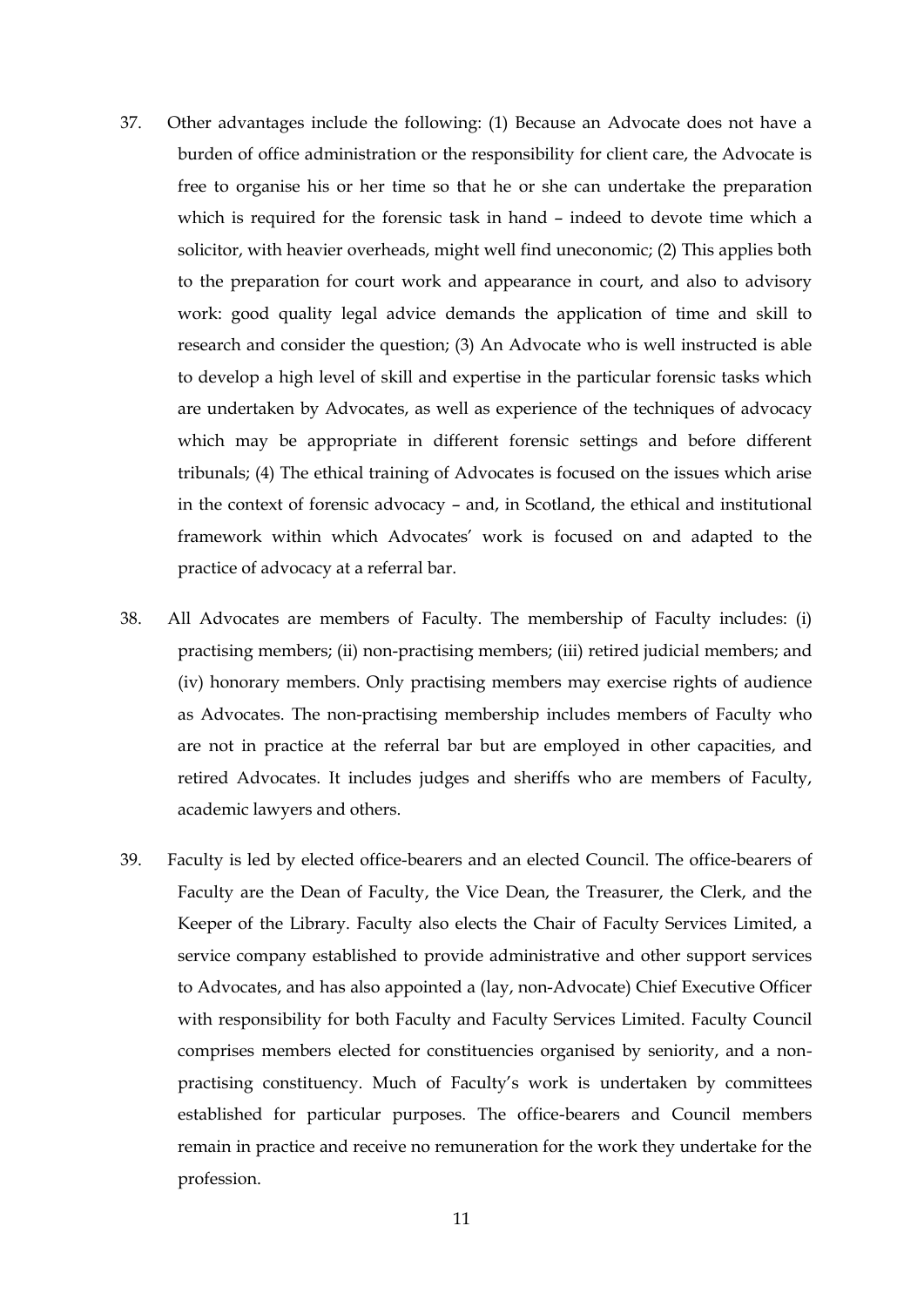- 40. Faculty has a small secretariat, which supports the office-bearers and committees in the work of Faculty. The regulatory work of Faculty is adapted to, and proportionate to, the particular requirements of practice at an independent referral bar. For example, because Advocates do not handle clients' money, Faculty does not require to replicate the Law Society of Scotland's regulation of that aspect of solicitors' practice.
- 41. The process of admission as an Advocate takes place within the context of a Petition to the Court for admission. Faculty prescribes criteria before a Petition may be presented. Once the Petition has been presented, the Court remits the matter to Faculty. Faculty prescribes the academic and practical requirements which an intrant must satisfy. The academic requirements comprise examinations in specified substantive legal subjects, and Faculty's examination in Evidence, Practice and Procedure ("EPP"). In practice, most intrants are exempted from most or all exams, apart from EPP, by reason of having passed exams in the equivalent subjects during a Scottish law degree. The practical requirements comprise a period of training in a solicitor's office, followed by a period of pupillage with Faculty. During pupillage, the intrant is required successfully to complete the Scheme for Assessment of Devils, which requires the intrant to demonstrate competence in advocacy in: (a) examination of a witness; (b) legal submissions; (c) drafting a writ; and (d) drafting an opinion. There are special rules for European lawyers and barristers from England & Wales and Northern Ireland. Flexibility is secured by provisions for exemption.<sup>16</sup>
- 42. The period of pupillage, known as "devilling", comprises a course of training which lasts up to nine months, but may be less, and which is provided to intrants free of charge. During that period, the intrant will undertake nine weeks of classwork. The classwork includes both advocacy skills training and taught elements. The skills training is delivered by Advocates who have been specifically trained in advocacy training. Faculty's skills training programme was first developed over twenty years ago on the basis of the best international thinking in advocacy training and has been kept under review by successive Directors of Training. All the teaching is

<sup>16</sup> See, generally, 'Becoming an Advocate – General Admissions Information', available at: [http://www.advocates.org.uk/about-advocates/becoming-an-advocate/general-information.](http://www.advocates.org.uk/about-advocates/becoming-an-advocate/general-information)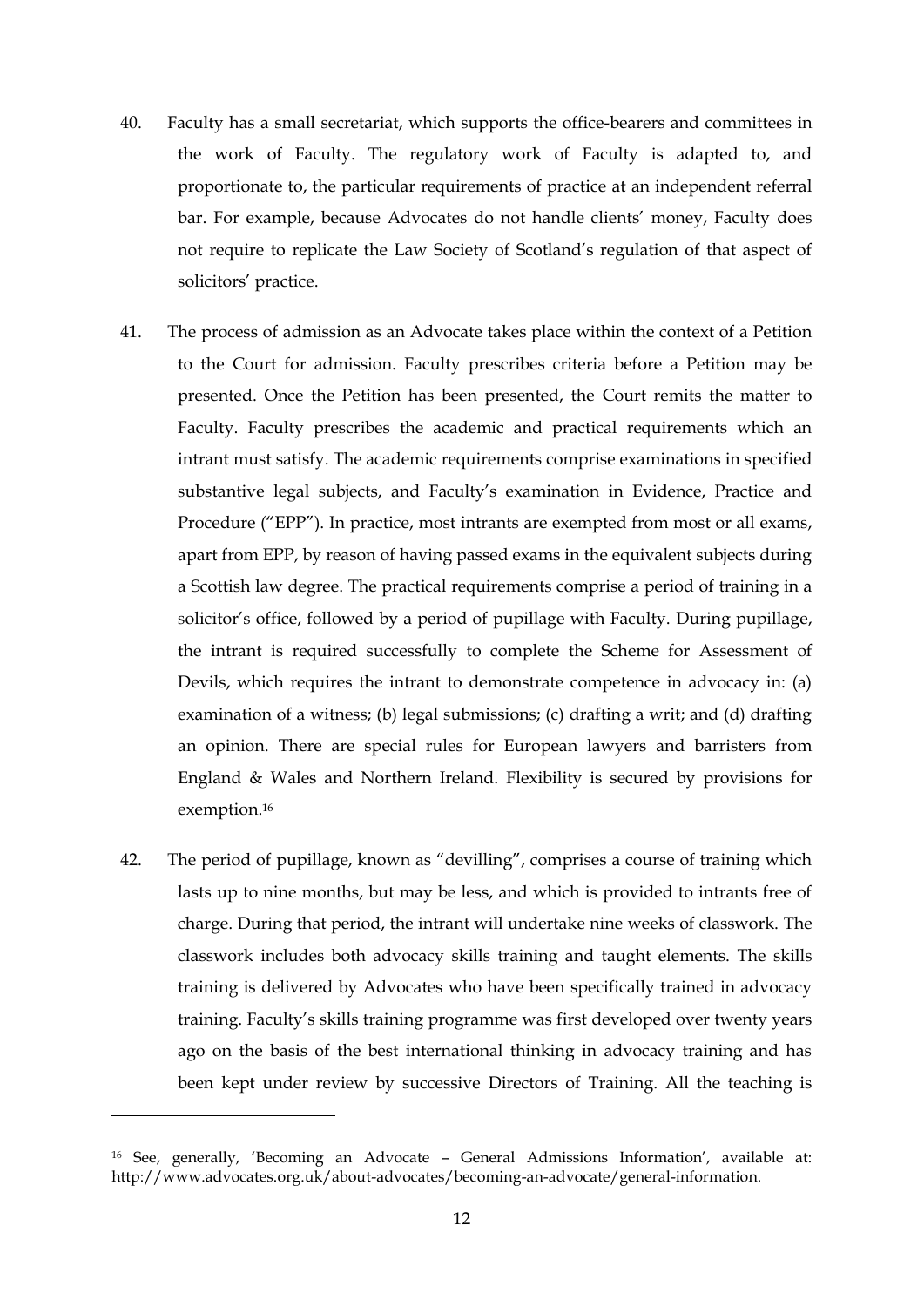delivered by experienced Advocates, among them some of the leaders of the profession. During the remainder of devilling, the intrant shadows one or more experienced Advocates ("devilmasters"), undertakes drafting and opinion work on which the devilmaster will comment, and observes proceedings in court, consultations with clients and other meetings, with the opportunity to discuss matters with the devilmaster.

- 43. Once Faculty's requirements have been satisfied, the intrant is admitted as a member of Faculty, and by the Court to the public office of Advocate. Faculty is currently undertaking a review of the Regulations as to Intrants<sup>17</sup>, any changes to which will require the approval of the Lord President.
- 44. Faculty promulgates: (a) a Guide to Professional Conduct and other guidance on matters of professional practice; and (b) a Complaints and Disciplinary Procedure.
- 45. The Guide to Professional Conduct<sup>18</sup> sets out the principles and rules of professional conduct applicable to Advocates in Scotland. It reflects and adopts the Code of Conduct for European Lawyers promulgated by the CCBE (the Council of European Bars and Law Societies)19, amplified and adapted to the circumstances of the independent referral bar in Scotland. The Dean of Faculty may also, subject to the Lord President's approval, issue Dean's Rulings on particular matters of professional practice arising from time to time. Faculty has also promulgated guidance on other matters – for example, Faculty's Anti-Money Laundering Committee recently issued updated Anti-Money Laundering guidance.
- 46. Faculty is also proactive in promoting the continuing improvement of the professional standards of its practising members. From November 2016, Faculty has taken the significant step of introducing a Quality Assurance ("QA") programme, which is designed to ensure a minimum standard of performance in core advocacy skills by way of five-yearly individual, peer-review assessments of all, including the

<sup>17</sup> Regulations as to Intrants (July 2009 edition) available at: [www.advocates.org.uk/about](http://www.advocates.org.uk/about-advocates/becoming-an-advocate/admission-regulations)[advocates/becoming-an-advocate/admission-regulations.](http://www.advocates.org.uk/about-advocates/becoming-an-advocate/admission-regulations)

<sup>&</sup>lt;sup>18</sup> Guide to the Professional Conduct of Advocates (5<sup>th</sup> edn, October 2008) available at: [www.advocates.org.uk/media/1417/guide-to-conduct-fifth-edition.pdf.](http://www.advocates.org.uk/media/1417/guide-to-conduct-fifth-edition.pdf)

<sup>19</sup> The umbrella organisation for European Bars and Law Societies.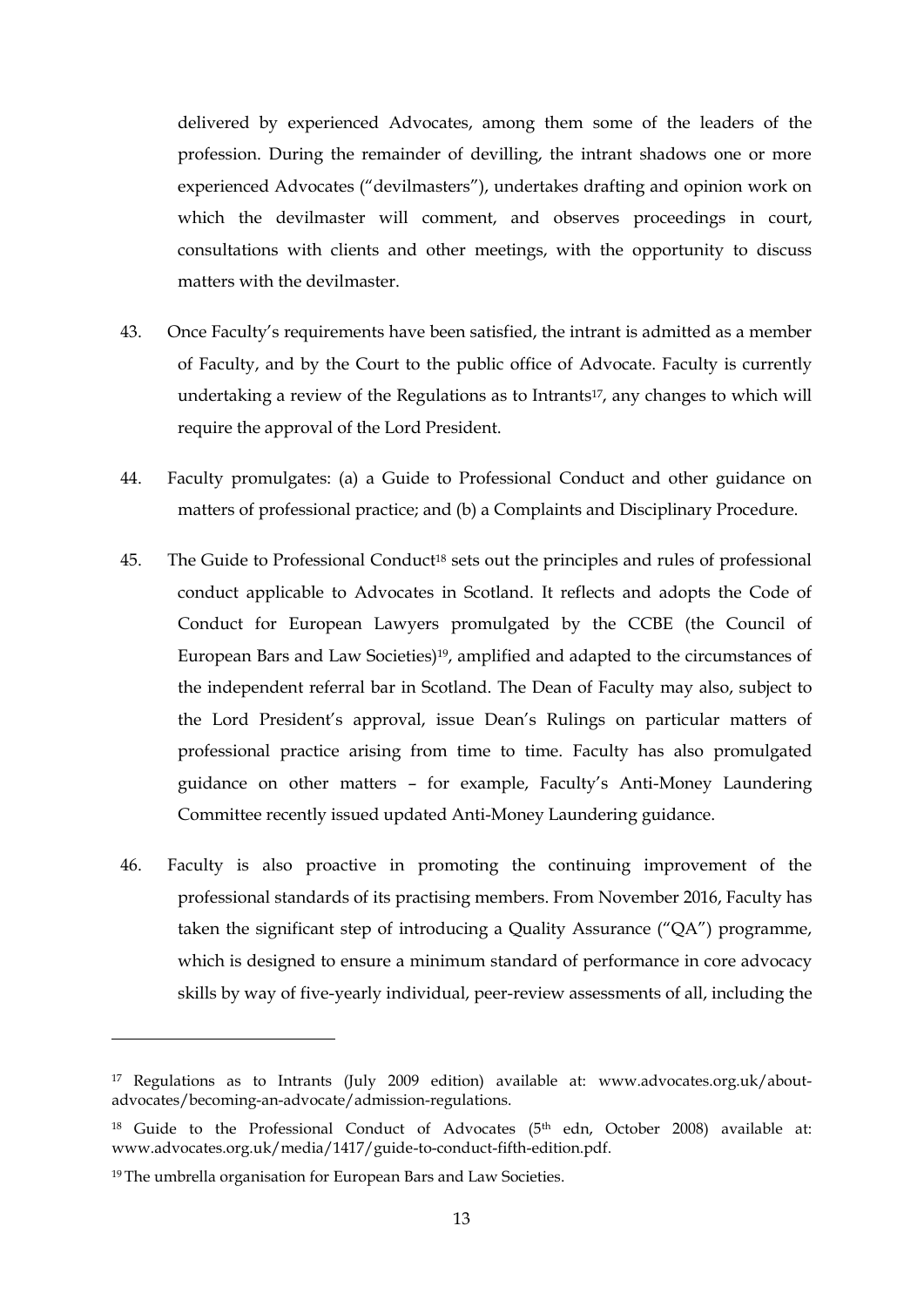most senior, practising Advocates. Advocates are also subject to enhanced continuing professional development ("CPD") requirements, including completion of minimum requirements in respect of specialist advocacy training with a particular focus on the skills of oral and written advocacy in different court or tribunal settings.

- 47. Advocates are enjoined by the Guide to Conduct to seek advice in cases of difficulty or uncertainty, ultimately from the Dean of Faculty or the Vice Dean – and Advocates are obliged to follow the instructions of the Dean or Vice Dean in relation to matters of professional conduct. This culture of seeking and giving advice is an important mechanism for supporting Advocates and making sure that they exercise their professional responsibilities at all times in accordance with the highest ethical standards.
- 48. As things stand, any complaint against an Advocate must be lodged, by statute, with the Scottish Legal Complaints Commission ("SLCC"). If the SLCC considers that the complaint is a conduct complaint, the complaint will be remitted to Faculty for disposal in terms of Faculty of Advocates Disciplinary Rules 2015.<sup>20</sup> Faculty has worked with the SLCC to produce guidance on good practice in complaints handling, which was launched in January 2015.<sup>21</sup>
- 49. Under the current regulatory regime, a service complaint will be dealt with by the SLCC. A conduct complaint will be remitted to Faculty, and will ordinarily be dealt with, at least in the first instance, by a Complaints Committee, comprising an equal number of Advocates and lay members. Faculty's Disciplinary Tribunal, which is chaired by a retired judge and has Advocate and lay members, hears appeals against decisions of the Complaints Committee and disposes of cases remitted to it by the Complaints Committee for sentence where the powers of the Complaints Committee are inadequate.

<sup>20</sup> Faculty of Advocates Disciplinary Rules 2015, available at: [http://www.advocates.org.uk/media/1916/disciplinaryrules2015.pdf.](http://www.advocates.org.uk/media/1916/disciplinaryrules2015.pdf)

<sup>21</sup> The Practical Guide for Complaining Parties ("Complainers") and Counsel is available at: [www.advocates.org.uk/making-a-complaint/how-to-make-a-complaint.](http://www.advocates.org.uk/making-a-complaint/how-to-make-a-complaint)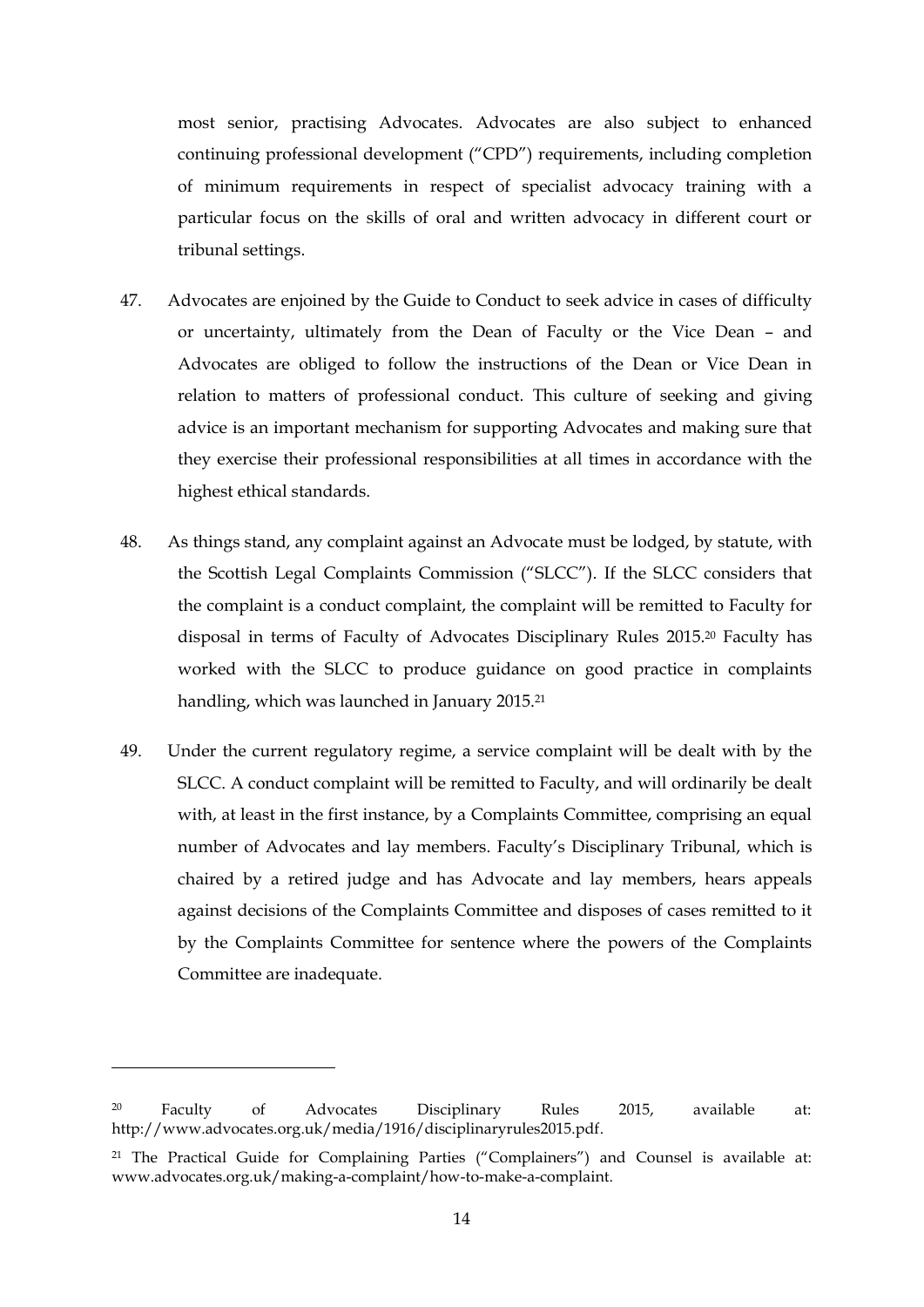- 50. The Dean of Faculty historically exercised a very significant disciplinary role. While that role has diminished with the creation of the SLCC, it has not disappeared. If a matter which calls for inquiry is drawn to, or comes to, the Dean's attention, the Dean may require the Advocate in question to explain the circumstances. He or she may initiate a complaint against an Advocate (which would, like any other complaint, be made to the SLCC). If, pending disciplinary proceedings or as a result of a determination by Faculty's Disciplinary Tribunal, an Advocate is to be suspended or removed from practice, the Dean petitions the Court, which alone may remove an Advocate from office.
- 51. Current practice as an Advocate is characterised by two features: (i) every Advocate is a sole practitioner; and (ii) Advocates practise as independent referral professionals.
- 52. The independence with which holders of the public office of Advocate are obliged to exercise their functions is underpinned by the fact that Advocates practise as sole practitioners. Under Faculty's Guide to Professional Conduct, Advocates are prohibited from entering into partnership or any other business relationship with another Advocate or any other person for the purpose of jointly offering professional services to the public.<sup>22</sup>
- 53. The "no partnership" rule maximises choice, by ensuring that the whole bar is available to every client. If Advocates were to operate in partnerships or other legal forms along with others, conflicts of interest would become endemic. In a small jurisdiction such as Scotland, there is, in any particular field of law, typically a small number of specialists: the "no partnership" rule makes sure that all are available to any client (unless already instructed on behalf of another client in relation to the same matter). Moreover, when a solicitor is putting together a team of counsel to deal with a particular case, he or she is not confined to Advocates who operate within a single partnership or firm but can choose the separate members of the team from the whole bar.

<sup>22</sup> *Guide to Professional Conduct*, para. 16.1 (see *infra*).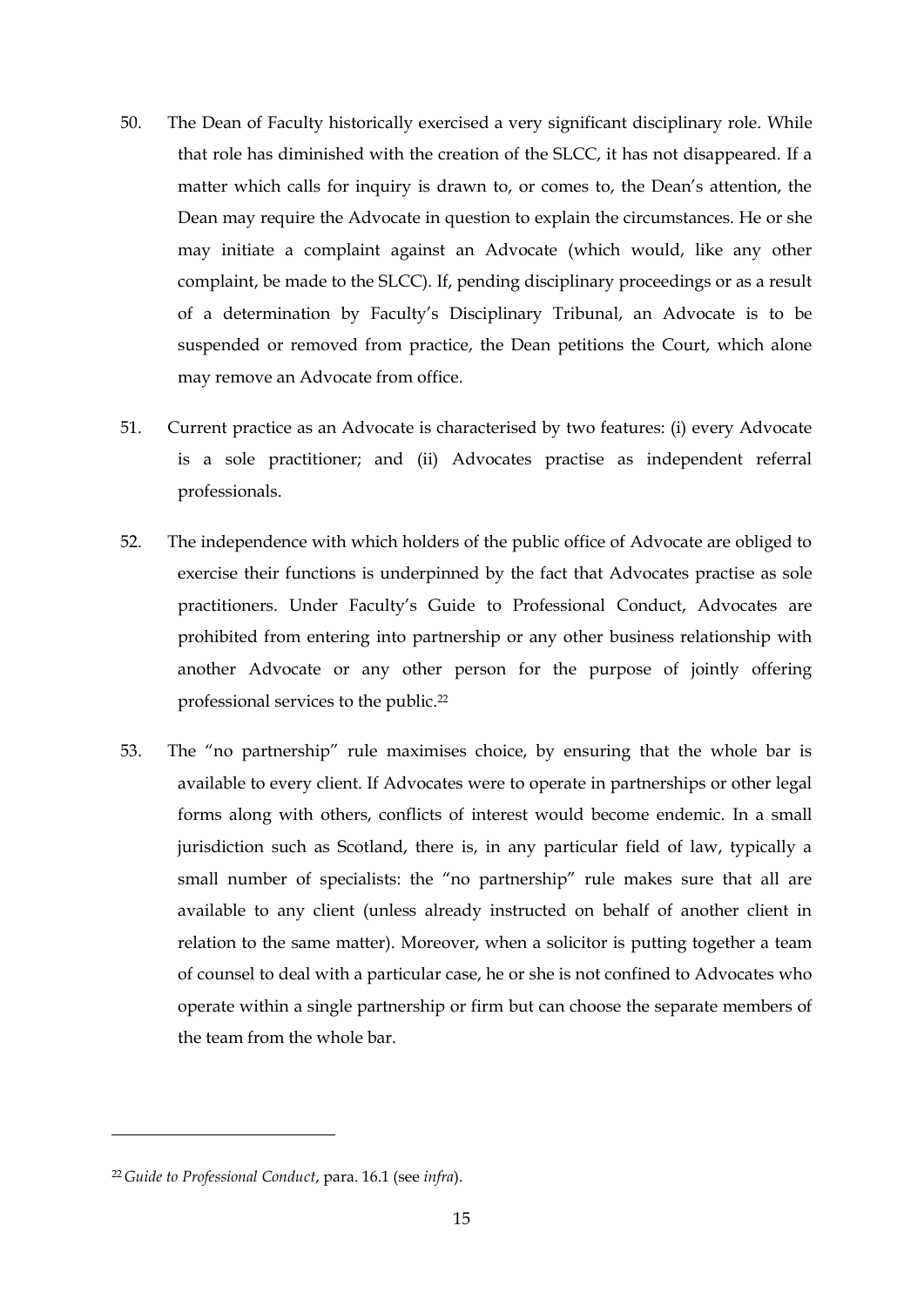- 54. The collegiate nature of Faculty creates a professional environment in which, although Advocates are sole practitioners, good practice and experience may be shared amongst practitioners, albeit that they are in competition with one another. The environment also fosters relationships of trust between practitioners – something which is valuable in maintaining professional integrity and in securing the effective administration of justice. The professional obligation on Advocates to seek advice on issues of professional conduct – ultimately from the Dean or the Vice-dean – and to follow instructions given by the Dean or the Vice-dean, underpins Faculty's commitment to high standards of professional conduct.
- 55. The collegiate nature of Faculty also enables economies of scale to be secured in relation to the facilities which an Advocate requires in order to be able to conduct his or her practice. Advocates collectively fund the Advocates' Library, so that all Advocates – however junior and whether engaged in relatively poorly remunerated (or *pro bono*) but socially important work – have equal access to the best legal resources. In the 1970s, Faculty established its service company, Faculty Services Limited, to provide clerking, administrative and fee collection services to Advocates who subscribe for those services (as most Advocates do). Advocates who subscribe to Faculty Services Limited are organised in stables, each of which is served by a clerking team employed by the company. Stables have significant autonomy – engaging, for example, in marketing and promotional activities – but benefit from collective services, such as HR, IT, and an electronic fee-rendering system.
- 56. Section 122 of the Legal Services (Scotland) Act 2010, reflecting earlier legislation, provides that any rule under which an Advocate is prohibited from forming a legal relationship with another Advocate or any other person for the purpose of jointly offering professional services to the public is of no effect, unless it has been approved by Scottish Ministers after consulting the Competition and Markets Authority. Faculty's rule was approved under the predecessor legislation following a report from the Director General of Fair Trading.<sup>23</sup>

<sup>23</sup> See fn 2, *supra.*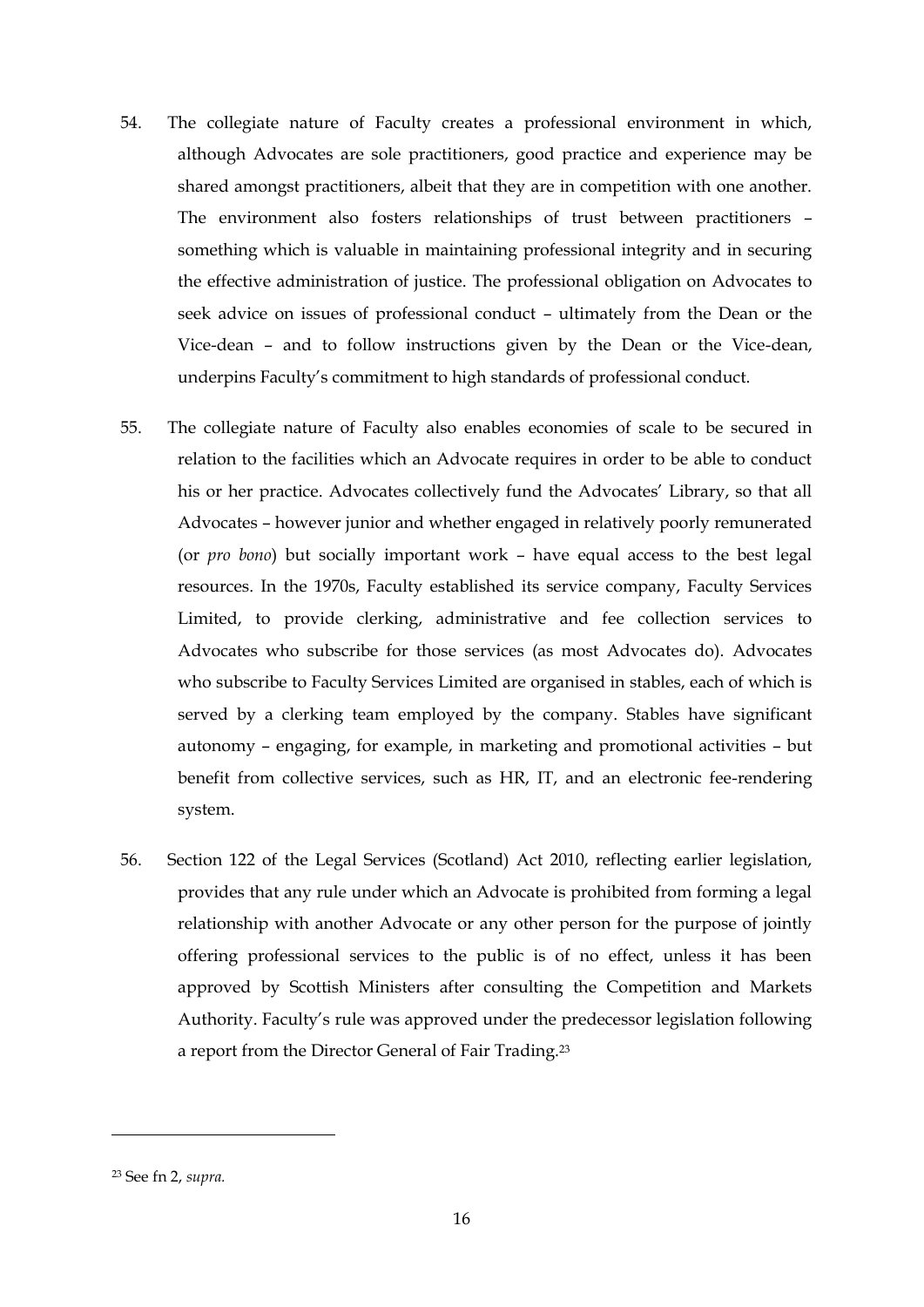- 57. Advocates practise on a referral basis i.e. they do not offer their services directly to the public at large, but act on the instruction of an appropriately qualified professional, usually a solicitor. This secures a number of the advantages mentioned above. There is a similar recognised bar of specialist Advocates who practise on a referral basis in England & Wales24; Hong Kong; Ireland; Lesotho; the Australian jurisdictions; New Zealand; Namibia; Northern Ireland; and South Africa.
- 58. The law distinguishes between the right to conduct litigation and rights of audience in court. Ensuring that those who conduct litigation before the Courts on behalf of clients, and those who appear to represent clients in the Courts, are appropriately qualified protects the interests of clients and, at the same time, promotes the effective and sound administration of justice. A professional who conducts litigation takes responsibility for the management of the case, the lodging of documents, the arrangement of witnesses, and the like. A professional exercising rights of audience has the right to appear in Court on behalf of a client.
- 59. Solicitors have the right to conduct litigation in all courts in Scotland. Members of the Association of Commercial Attorneys may also qualify to conduct certain litigation.
- 60. Advocates have rights of audience in all courts in Scotland. Solicitors have rights of audience in the sheriff courts; and may qualify for higher court rights of audience in either the criminal courts, or the civil courts, or both.
- 61. Advocates do not, however, have the right to conduct litigation, and may accordingly appear in court only on the instruction of a professional who does have the right to conduct litigation in that court. The distinction reflects the specialisation of function between Advocate and solicitor outlined above.
- 62. Advocates may appear in tribunals, arbitrations and other non-court *fora*, and may give advice, on the instruction of solicitors or anyone who has direct access rights

<sup>&</sup>lt;sup>24</sup> Although the English bar now has arrangements permitting direct public access, many barristers still practice on a referral basis.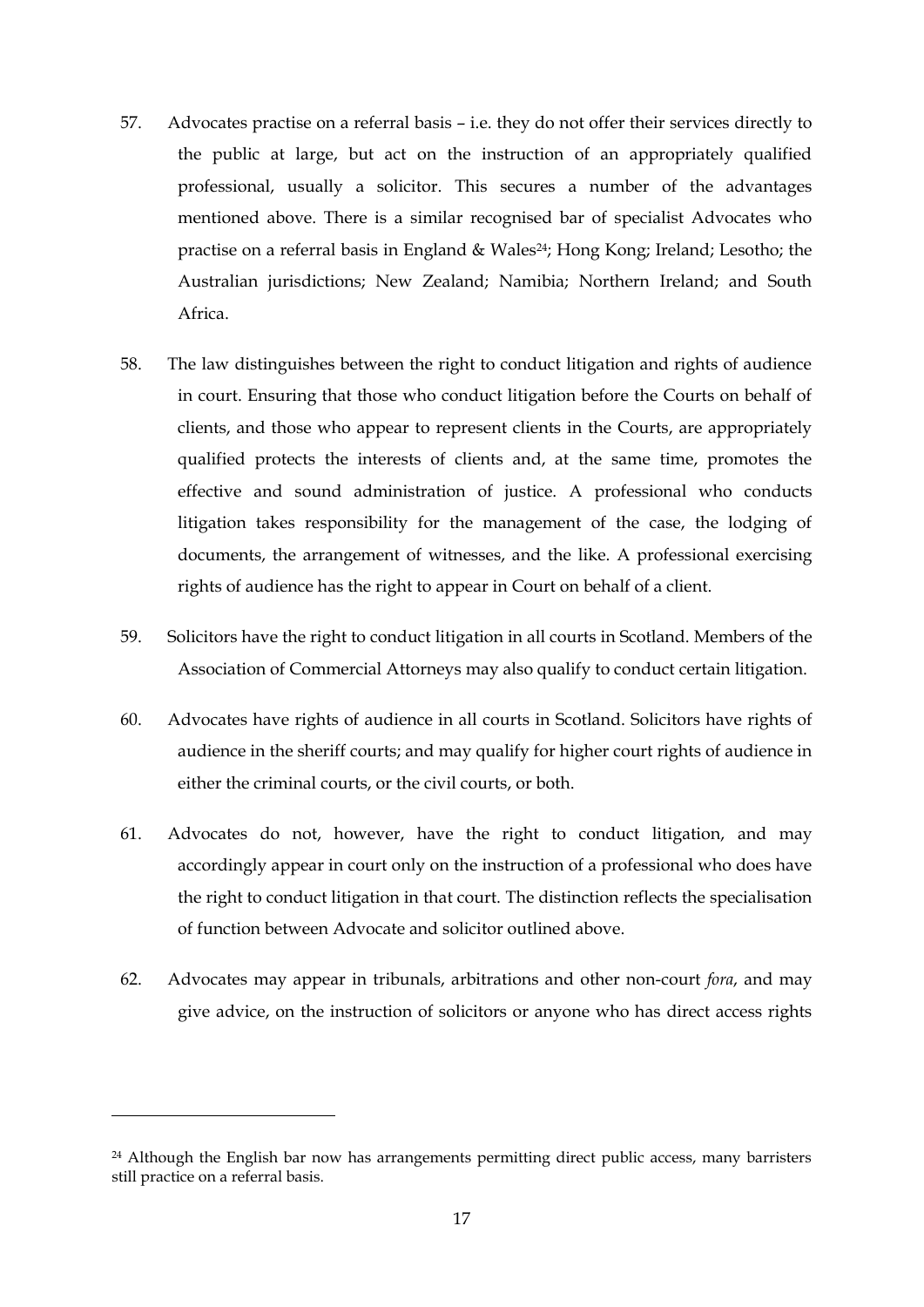under Faculty's direct access rules. The Direct Access Rules<sup>25</sup> list members of other recognised professions, as well as a range of other bodies, who may instruct counsel direct in contexts which do not require instruction by a professional with the right to conduct litigation.

- 63. The existence of a bar of independent Advocates, available to represent or advise clients in any court or tribunal in Scotland (or elsewhere on matters of Scots law) – as well as in the United Kingdom Supreme Court, the European Court of Human Rights, and the Court of Justice of the European Union – promotes access to justice, and the quality of legal services, across Scotland. Every solicitor has access, on behalf of all the solicitor's clients, to the wide range of expertise and skill at the bar. Small firms across Scotland, including firms in rural Scotland, can, in this way, enhance the service which they provide to their clients and compete more effectively.
- 64. No firm of solicitors can replicate the range of experience and expertise at the independent referral bar. Advocacy is a time-intensive activity – both in terms of preparation, and by reason of the requirement to be present in court throughout the case. Solicitors' firms which have substantial litigation practices can, by using the bar, resource the peaks and troughs of litigation work economically.
- 65. Likewise, in the course of a litigation, the solicitor may use the range of experience and expertise at the bar to provide an economical service to the client: an opinion may be taken from a QC with specialist expertise before the action is launched; the Summons may then be drafted by a relatively newly qualified Advocate; a more experienced Advocate may be instructed for a contentious motion in the course of the litigation; and the QC may be brought back in to conduct a debate or a proof, perhaps assisted by the junior who drafted the Summons. Or the solicitor may choose to have continuity and instruct the same team of counsel throughout.
- 66. The cab-rank rule underpins the commitment of Faculty to access to justice for all. Many Advocates are, in addition, willing to accept instructions to undertake civil work – particularly personal injury claims on behalf of pursuers – on a speculative

-

 $25$  Faculty of Advocates Direct Access Rules (October 2006), available at: [www.advocates.org.uk/media/2708/new-direct-access-rules.pdf.](http://www.advocates.org.uk/media/2708/new-direct-access-rules.pdf)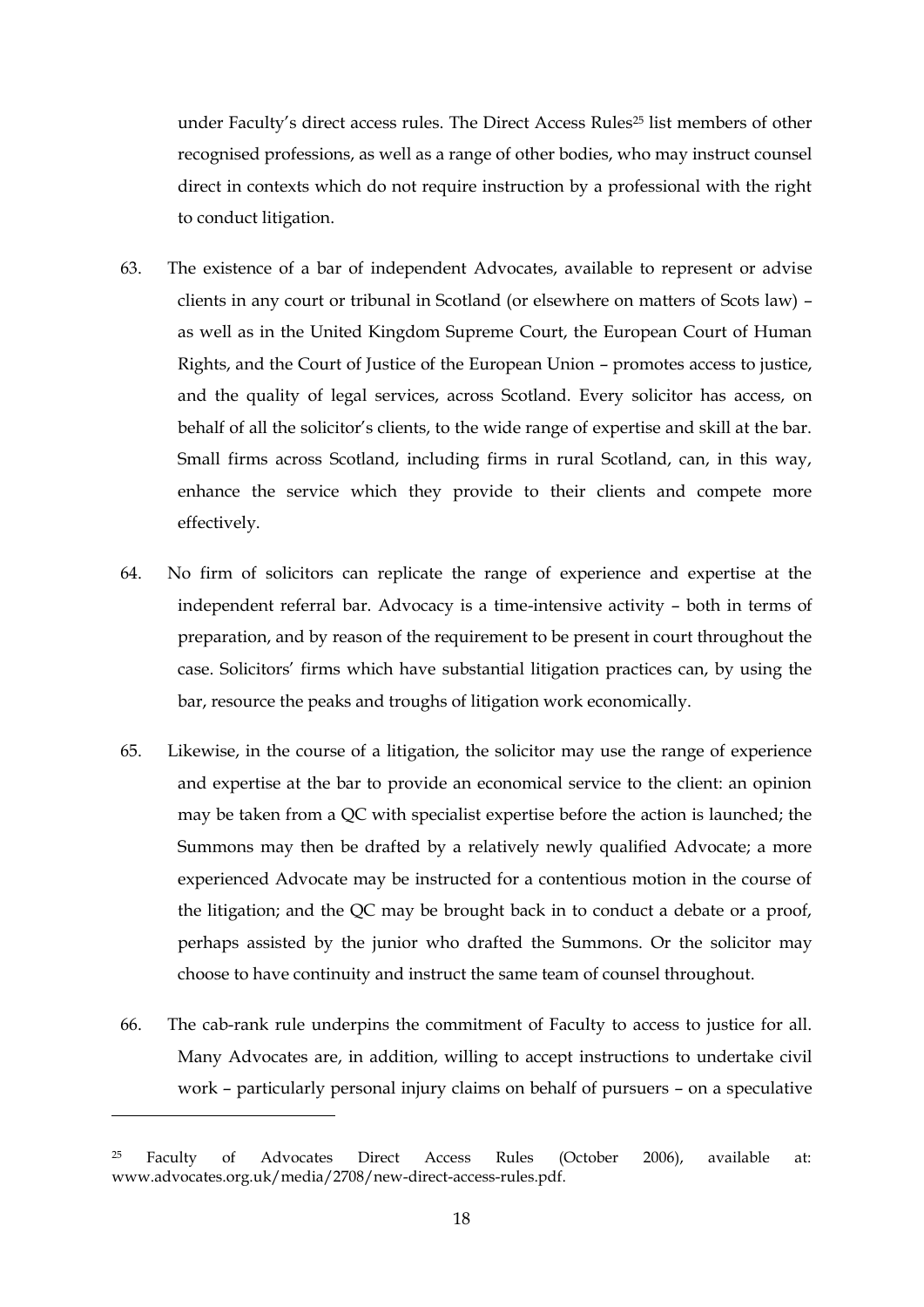basis (i.e. no win, no fee) – an approach to funding which secures high quality representation for ordinary men and women (usually against insurers or large employers) at no cost.

- 67. Moreover, Faculty's Free Legal Services Unit secures *pro bono* advice and representation for cases which have been referred to it by recognised advice agencies, which could not reasonably be funded in other ways. The Free Legal Services Unit also provides a *pro bono* service to individuals seeking to appeal to the Employment Appeal Tribunal whose appeals have been struck out and who wish to have a hearing under rule 3(10) of the Employment Appeal Tribunal Rules 1993.
- 68. Faculty's great contribution to Scotland's national culture is the role which Advocates have played, since the establishment of the Court of Session, in the maintenance and development of Scots law. In the sixteenth and seventeenth centuries (and to a lesser extent in subsequent centuries), many Advocates studied on the Continent, usually in the Netherlands. The profession was steeped in the legal learning of Continental Europe. It was at this time that the foundations of Scots law, as a system based on principle with its roots firmly in the Civilian tradition of Continental Europe, were established.
- 69. Advocates play an essential role, not only in the defence of the rights of litigants, but also, through their work in court, in the development of the law. As Sir George Mackenzie, Dean of Faculty in the late seventeenth century, wrote: "*our College of Justice is but one body, in which the Senators are the judicative faculty, and the Advocates the inventive*". Judges, in our system, depend on the lawyers who appear before them to present fully researched arguments and to bring forward the relevant legal materials to enable the judges to determine legal questions which arise.<sup>26</sup> It is through this process that the law, in Scotland, has been developed and refined. It is

-

<sup>&</sup>lt;sup>26</sup> In other systems, judges undertake much more of their own research, and may, indeed, have staff who are employed to support them in that regard. Our judicial system is not resourced in a way which would enable judges to do this: only the two most senior judges, the Lord President and the Lord Justice Clerk, have the benefit of dedicated assistance in view of the importance of the cases chaired by them, and the significant additional administrative and extra-judicial functions entailed in their roles. In effect, in our system, the job of legal research required to inform the Court properly is privatised. In any event, the issue is not simply one of research: it is the value to the Court, and to the development of the law, which is derived from the competing arguments of counsel, each of whom is engaged to advance his or her client's case vigorously.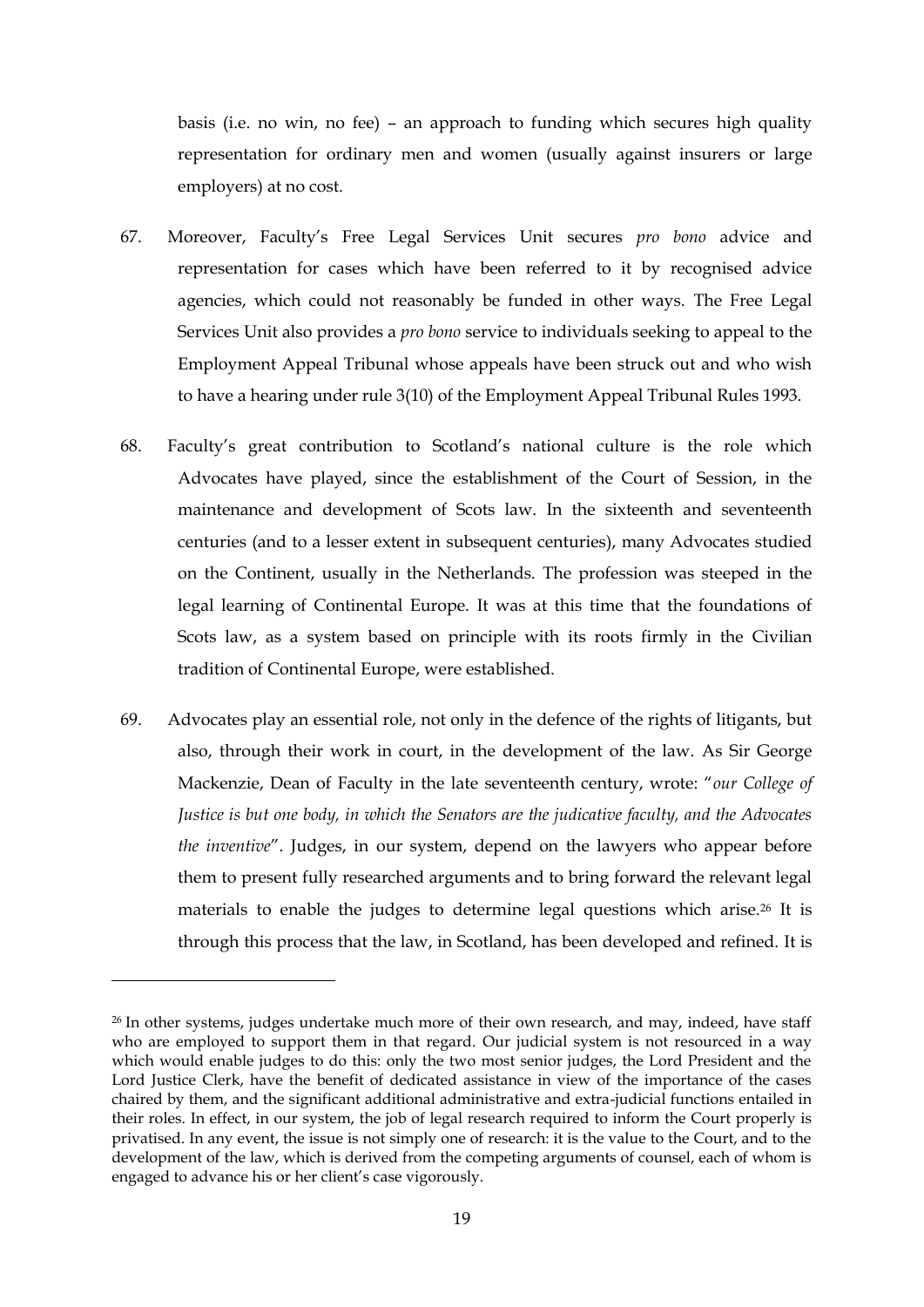critical to this process that Advocates are in a position, by training and mode of practice, to fully research the law, and work within a culture which encourages legal rigour and legal creativity.

70. Outside the courtroom, Faculty actively engages in law reform work through its Law Reform Committee. It responds regularly to consultation papers issued by Scottish Government and others. The Dean and other members of Faculty, as required, give evidence before Parliamentary Committees, both at Holyrood and Westminster. When invited to do so, Faculty provides comment, both in writing and in discussion with civil servants engaged in legal policy work, and to Bill teams.

#### **PART 2A: POTENTIAL REGULATORY MODELS**

- 71. It is notable that the present consultation does not contemplate the maintenance of the *status quo*. That is, with respect (and subject to the *caveats* below regarding the disciplinary process), a regrettable omission. It is of primary importance to emphasise that the continued existence of an independent referral bar, subject to appropriate regulation, is a vital component of 21st century legal services in Scotland. That is so for all of the reasons outlined above as to the working context of Faculty within the wider Scottish legal system. First and foremost, however, Faculty considers that the independent referral bar is the only viable method by which to ensure access to justice for all members of the community, in the public interest, in Scotland. Moreover, Faculty considers that it remains the most efficient and cost-effective method by which to deliver high quality, specialist legal professional advocacy services, in the interests of consumers and legal service providers alike, in Scotland.
- 72. In summary, Faculty considers that the current regulatory landscape ought to be maintained in respect of entry to, and the qualifications of, Advocates; the setting of standards applicable to practice as Advocates; and the monitoring of compliance with those standards. Significant change would be welcome, however, in respect of the current regulatory regime applicable to complaints handling, in relation to Advocates, by the SLCC. Separately, Faculty also considers that the current rules in respect of the organisational structure of legal service providers in Scotland, insofar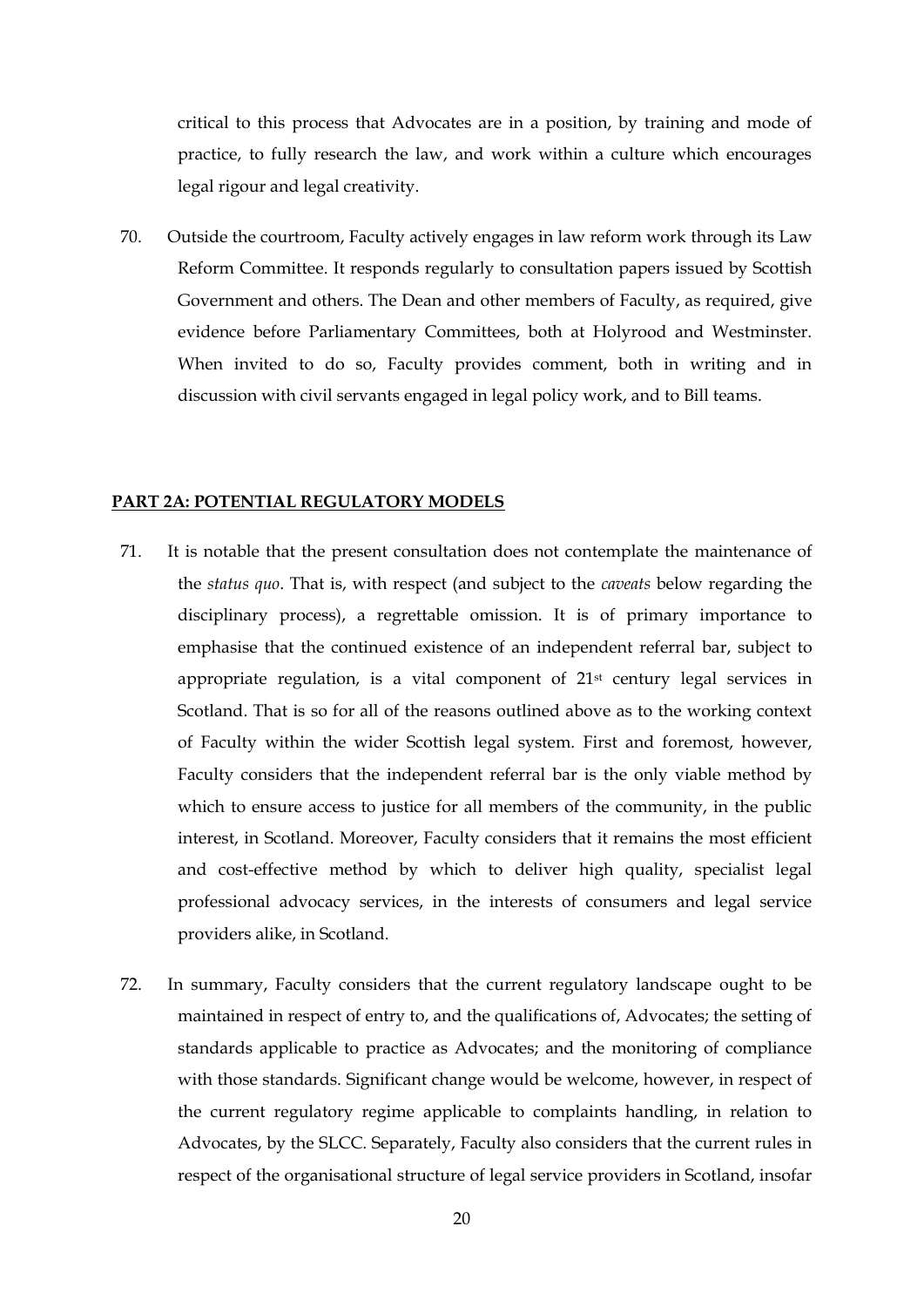as relevant to Advocates, may merit further investigation. These various points are considered below.

## *Entry, qualifications and standards*

- 73. The regulatory regime applicable to entry to the Advocate profession, and practising as an Advocate thereafter, is set out in a handful of relatively short and easily comprehensible documents, which are made freely accessible to the public and kept under regular review by Faculty. The regime has been explained in some detail above, and is not repeated here.
- 74. For present purposes, however, it may be relevant to note that the current iteration of the regulations on entry to the profession strikes a fair balance between the necessary requirements of academic excellence, and knowledge of and familiarity with Scots law and legal practice on the one hand, and Faculty's commitment to facilitating ease of access to the profession on the other. In particular, the regulations provide significant flexibility, where appropriate, to allow entry to the profession by those who may have followed alternative career paths to law. The regulations also enable ease of transfer between the Advocate and solicitor branches of the profession, thereby facilitating choice on the part of legal service providers as to their preferred business model (i.e. whether to exercise rights of audience in the higher courts as a self-employed Advocate, or as a solicitor-advocate in employment or partnership with others). Equally, the regulations allow for ease of transfer between jurisdictions, such that barristers may follow a relatively straightforward route to practice at the Scots Bar.
- 75. The regulation of entry to the profession and maintenance of standards at the Bar is something that Faculty has undertaken for centuries, at no cost to the public, and without a scintilla of evidence of any difficulties. To cast all this aside and allocate such matters to an independent regulator would achieve no benefit whatsoever, to prospective or actual Members of Faculty or to the public whom they serve. It would involve a paradigm instance of attempting to fix that which is patently not broken.

# *Monitoring compliance, making complaints and obtaining redress.*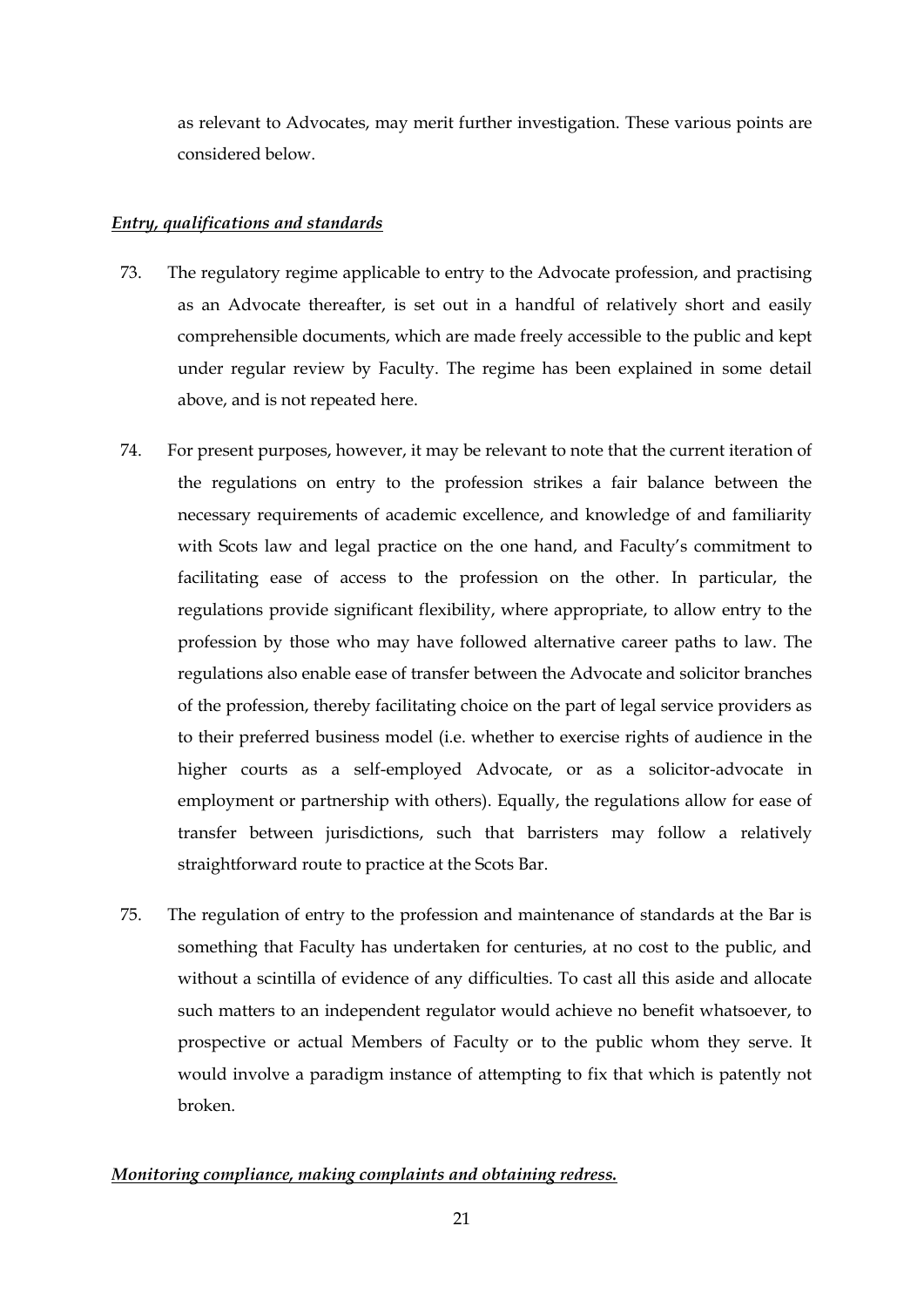- 76. The current regulatory regime in respect of the handling of service and conduct complaints made against Advocates has been explained in detail above. In particular, however, Faculty would emphasise that the operation of the current Faculty Disciplinary Rules in connection with conduct complaints is desirable, and consistent with the overriding character of the regulatory regime applicable to Advocates as a whole. As described earlier in this paper, Advocates, as holders of public office, are (historically and presently) subject to direct oversight by the independent senior judiciary in Scotland. That, of itself, demonstrates Faculty's commitment to, and compliance with, the highest standards of independent scrutiny and professional conduct. Faculty considers that such a regime remains appropriate and proportionate today, as it has done for centuries, and it would be anomalous and highly undesirable for the discipline of Advocates to be removed from the jurisdiction of the courts and otherwise regulated to any extent.
- 77. The operation of the current Faculty Disciplinary Rules is, in any event, subject to the further safeguards of transparency and publicity in the conduct of disciplinary proceedings against Advocates. Any hearings of the Disciplinary Tribunal must be held in public, unless it would be inappropriate to do so $27$ , and decisions are published and made available for inspection in respect of any complaint that is upheld, or upon the request of the Advocate concerned where the complaint is dismissed28. Additional publicity may be given to the complaint where the circumstances justify it.<sup>29</sup>
- 78. The primary focus of any conduct complaint is the comparison of the conduct complained of, and the standards to be expected of responsible or reputable Advocates. Nevertheless, Faculty's Disciplinary Rules recognise that, in some cases, it may be appropriate not only to impose a financial penalty where a conduct complaint is upheld against an Advocate, but also to provide monetary redress to the complainer. Currently, therefore, the Disciplinary Rules provide for the imposition of fines and/or compensation up to £15,000 in respect of findings of

1

<sup>27</sup> Disciplinary Rules 2015, rule 55.

<sup>28</sup> Disciplinary Rules 2015, rule 71.

<sup>29</sup> Disciplinary Rules 2015, rule 73.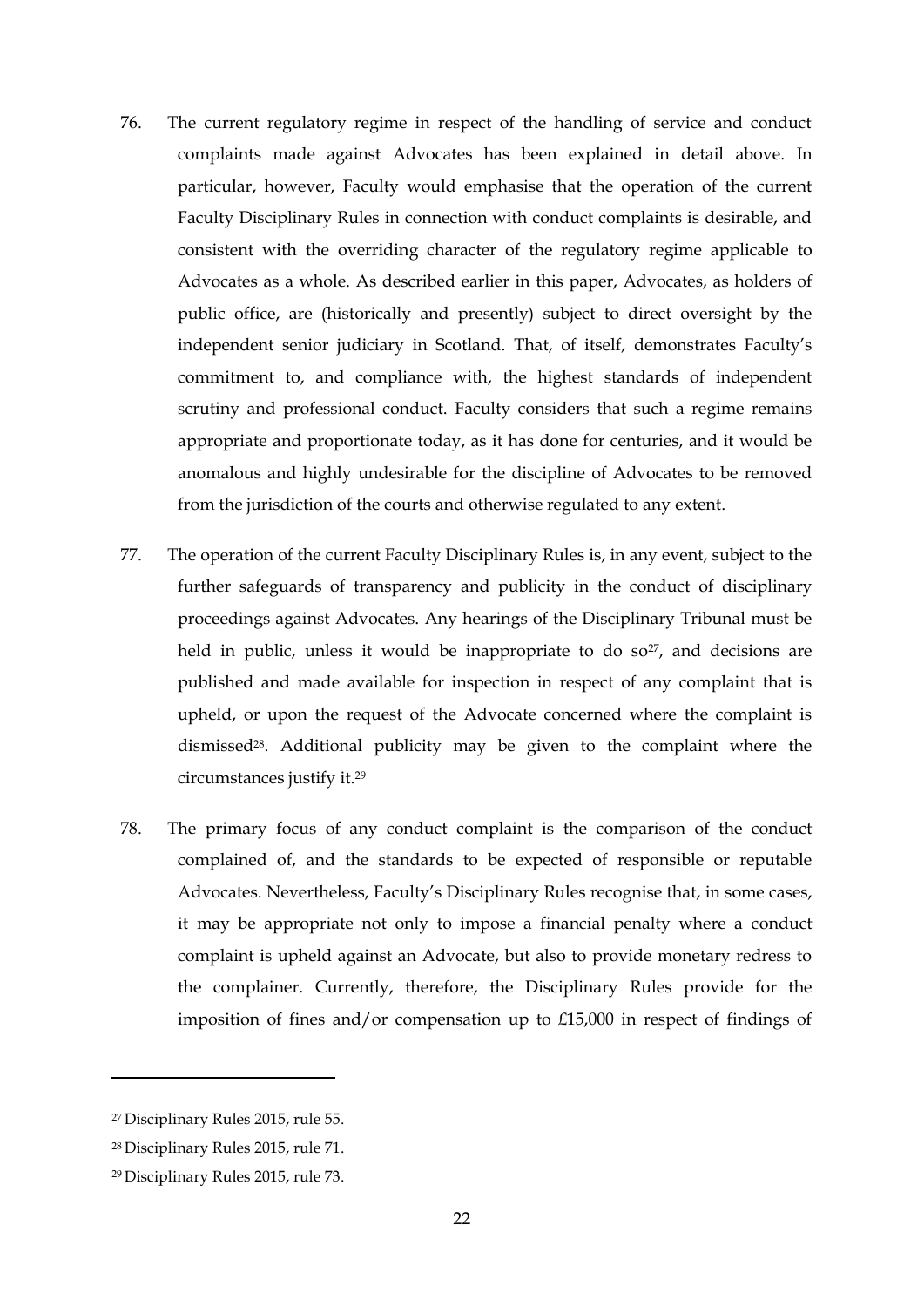"unsatisfactory professional conduct" or "professional misconduct".<sup>30</sup> Any award of compensation by the Tribunal would, of course, be without prejudice to the ability of the complainer to seek further redress by way of a claim for damages.

- 79. Faculty considers, therefore, that the current regulatory regime operated by Faculty itself in respect of professional disciplinary matters embodies the highest possible standards of quality, proportionality and fairness, and ought to be maintained.
- 80. However, Faculty respectfully suggests that serious consideration ought to be given as to whether the existing SLCC model is efficient, from the point of view of complaints (re services and conduct) made against Advocates.
- 81. The existing complaints regime is not working satisfactorily. At present, it may take up to 23 weeks for the SLCC to classify a complaint, before it can even be referred for investigation by Faculty or otherwise. That, in Faculty's view, is unacceptable. The decisions of the SLCC have been the subject of appeal on dozens of occasions over the decade or so of its existence. A very substantial number of those appeals have been successful, either by concession or by decision of the Court of Session. A real question arises as to why this is so: there is no similar history of difficulties arising from decisions made either by Faculty's Discipline Tribunal or indeed the Scottish Solicitors Discipline Tribunal<sup>31</sup>. Moreover, in Faculty's experience, and having regard to the published decisions of the courts in professional regulatory matters, there has been no equivalent surge in appeals from comparable regulatory bodies dealing with professions other than the law.
- 82. It is clear that complaints arise disproportionately from certain areas of practice. The experience of those members of Faculty who practise in the field of professional regulation and discipline is that complaints arise overwhelmingly from what might be termed consumer facing "High Street" legal services. Those services primarily

-

<sup>30</sup> Disciplinary Rules 2015, rules 25 and 26 (Imposition of penalties by the Complaints Committee) and rule 63 (Imposition of penalties by Disciplinary Tribunal).

<sup>31</sup> There is no recorded instance of a judicial challenge to a decision of Faculty's Discipline Tribunal. Whilst there have been several appeals over the years regarding decisions of the Scottish Solicitors Discipline Tribunal, the vast majority of these have failed.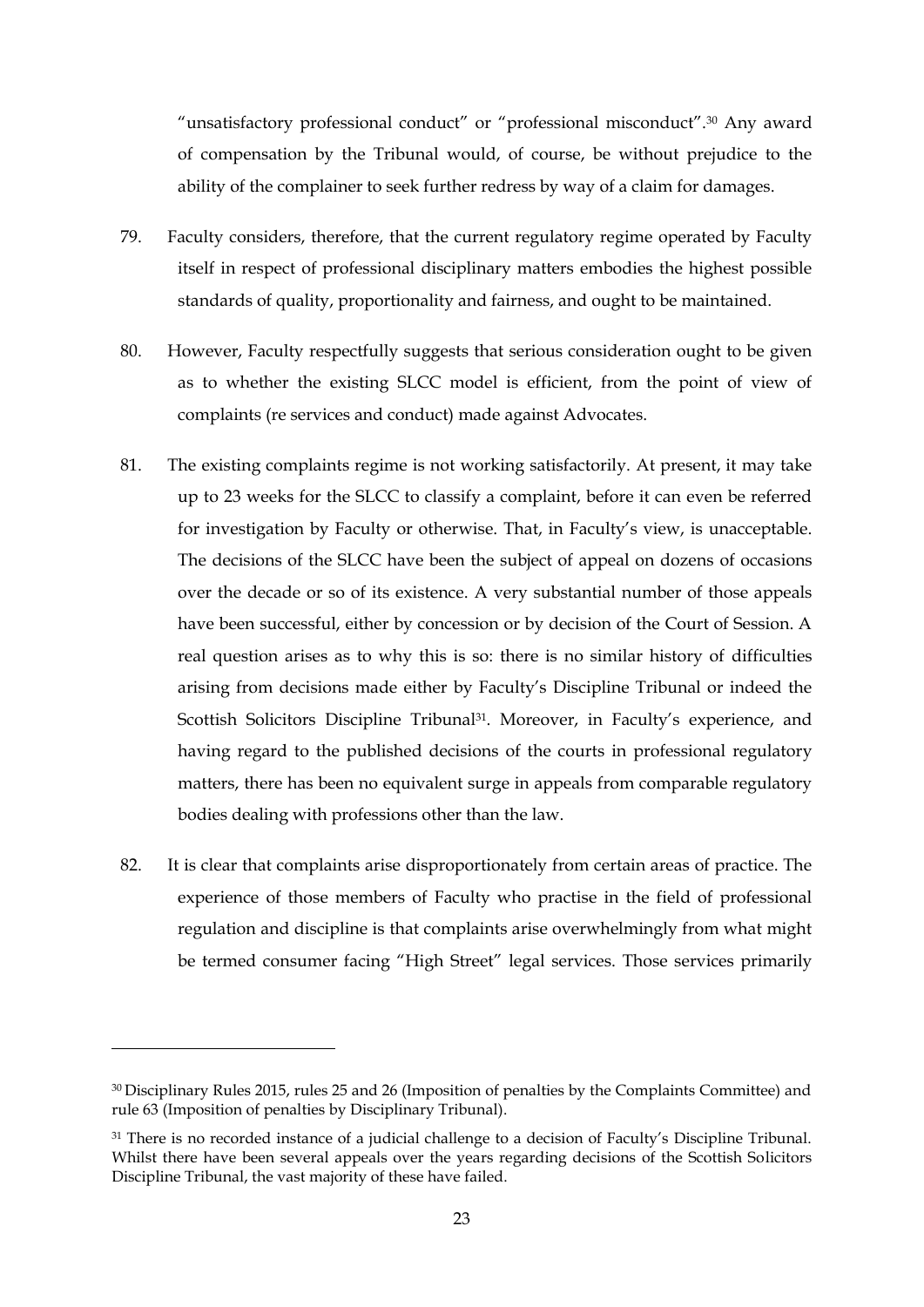include residential conveyancing (but not, it is thought, commercial conveyancing), child and family law, and wills and executries.

- 83. None of the above, however, supports the conclusion that there ought to be a single new regulator for *all* legal services. Indeed, there is no basis upon which to suppose that any such regulatory body could do the job better, more quickly or at less expense, at least so far as complaints against Advocates are concerned. On the contrary, there is every reason to suspect the opposite.
- 84. Each year since inception of SLCC, there has been only a modest number of complaints involving counsel, for reasons that are clear:
	- a. Advocates do not carry out any transactional conveyancing or administrative executry work, which are the source of a large number of complaints;
	- b. Advocates tend to have responsibility only for certain aspects of any particular client matter or case – they may have a one-off involvement in a preliminary or advisory capacity, or they may be involved only in particular stages of court or similar proceedings, by comparison with the transactional solicitor who may be viewed as responsible for the conclusion of matters as a whole;
	- c. Advocates do not handle client money;
	- d. Many Advocates practise in fields, such as commercial law, where complaints are comparatively rare; others work predominantly on behalf of large institutional clients, such as public authorities, banks or insurance companies, who rarely use the complaints system;
	- e. Crucially, Faculty has a long-established collegiate culture, and a system of rules and customs whereby advice from senior practitioners (and, in particular, from Faculty's office bearers) is always available to any member with a professional or ethical difficulty. The ready availability of such advice, and the clear professional duty to seek (and follow) advice in cases of doubt, have a significant effect in preventing complaints from arising.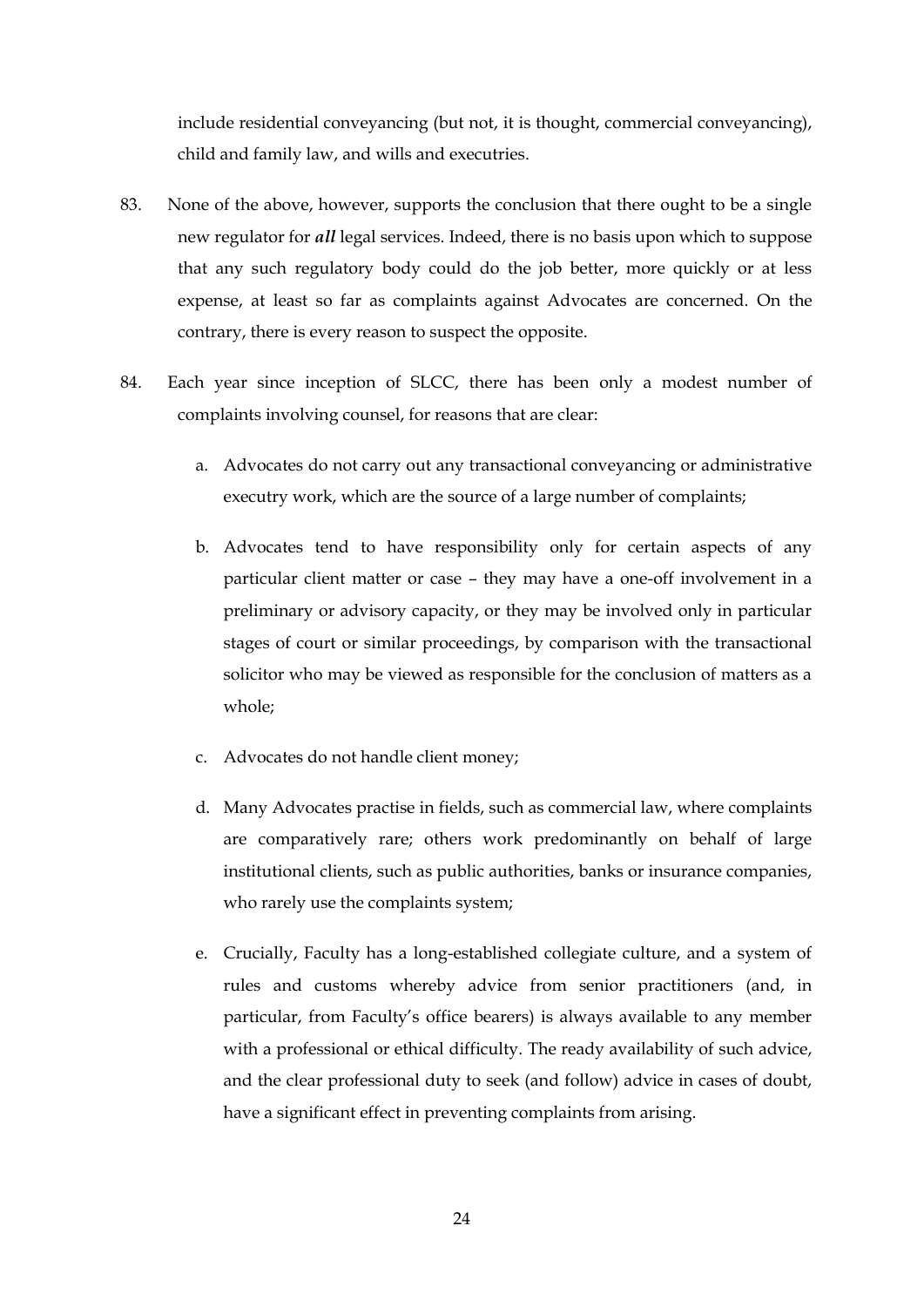- 85. Of the complaints that have been made against Advocates in recent years, the vast majority have been deemed unsound: either by being deemed ineligible at the very outset, or by being rejected on investigation. One service complaint against an Advocate was initially upheld by the SLCC but subsequently overturned by the Court, in terms which included trenchant criticism of the SLCC's analysis and decision-making process.<sup>32</sup> This history is such as to call into question the utility of the SLCC's involvement so far as complaints against Advocates are concerned, for reasons discussed below.
- 86. All conduct complaints have been, or are currently being, investigated and dealt with by Faculty itself, according to the disciplinary rules outlined above. Faculty observes that to remove the SLCC as the "gatekeeper" of that process would have no negative impact on the handling of those complaints: they would continue to be investigated and dealt with as they are at present. Moreover, the removal of the current requirement for the SLCC to "classify" complaints against Advocates as either conduct or service complaints, and to refer them for investigation by disparate bodies accordingly, could be expected to have a significant positive impact on the efficiency with which all complaints against Advocates may be resolved. As has been noted, this need for classification already causes significant delays, which are in the interests of no one – least of all the complainer.
- 87. Faculty maintains a panel of eminent counsel who prosecute cases before the Disciplinary Tribunal. In addition, Faculty brokers professional indemnity insurance on behalf of all practising Advocates, which entitles them to high quality specialist representation in the event of disciplinary proceedings being prosecuted against them. Together these features produce an extremely high quality and efficient process for the resolution of complaints. Faculty would be eminently capable of extending its existing facilities and expertise to cater for the small number of complaints overall, including both conduct and service complaints, that may be made against Advocates from time to time.
- 88. In Faculty's view, and with the benefit of its knowledge of the SLCC's experience to date, there is simply no realistic prospect that anything approaching the quality of

-

<sup>32</sup> *Bartos v Scottish Legal Complaints Commission* 2015 SC 690.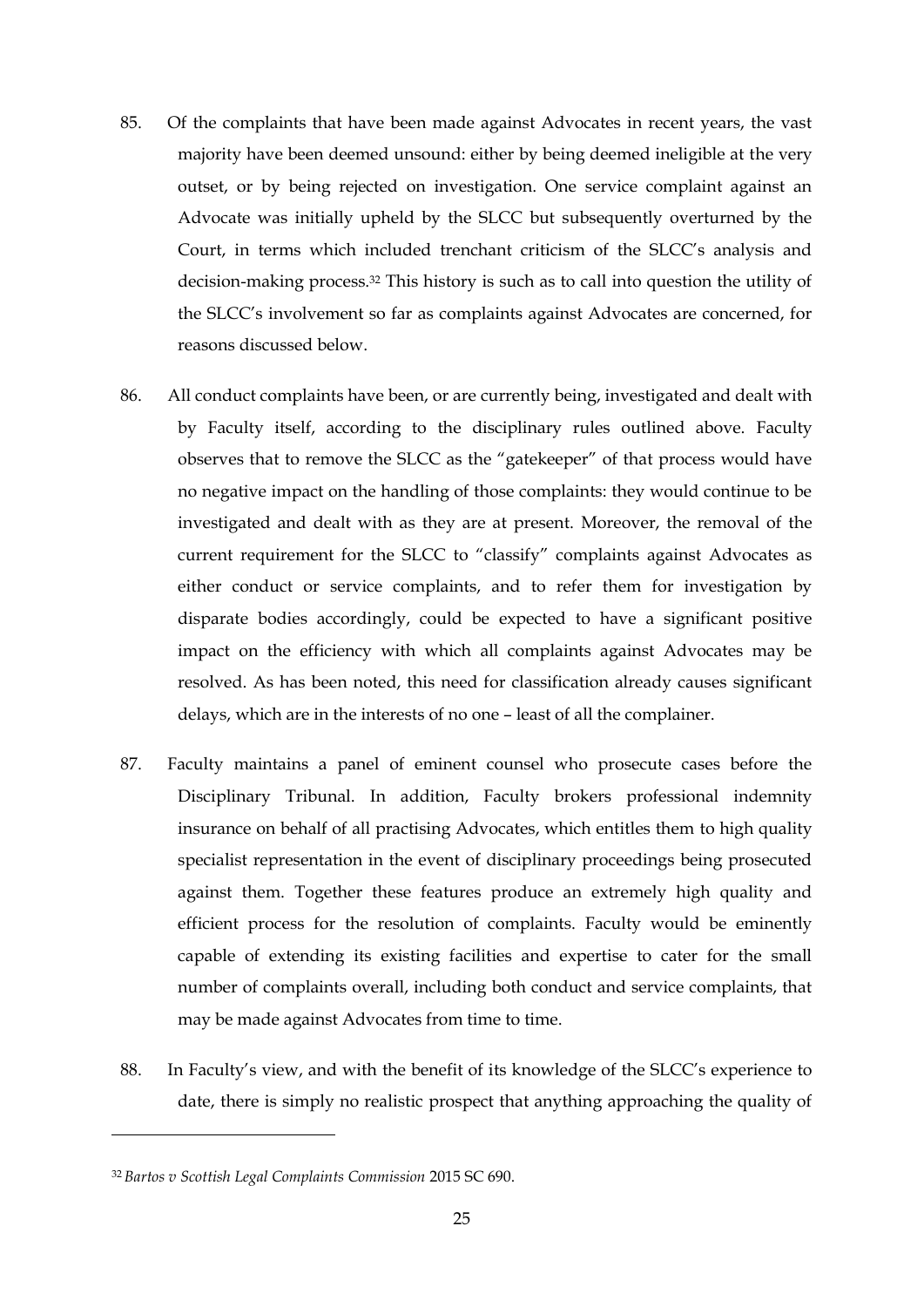the disciplinary procedures adopted by Faculty could be recreated by a new statutory regulator. Such regulation would necessarily be "one size fits all", to a greater or lesser extent, and at least in the composition and experience of any regulatory tribunal that may be appointed<sup>33</sup>. It would, inevitably, reduce the quality of decision-making in respect of those complaints currently (or to be) dealt with by Faculty under its demonstrably successful self-regulatory model.

- 89. In the event of the removal of SLCC functions in respect of all complaints against Advocates, which Faculty supports, Faculty anticipates that a significant positive impact would be observed. There would be a single point of contact for consumers in respect of all and any aspects of criticism or complaint that may be raised against Advocates. Prior to the inception of the SLCC, Faculty found no need to "sift" complaints. The volume of complaints was (and may be expected to remain) such that Faculty was (and is) able to investigate them all to the full extent necessary to enable a fair and principled decision to be made. The bureaucracy and additional complication of the SLCC's "sifting" jurisdiction was (and would be) avoided, leading to a streamlined and transparent process. Most obviously, there would be no need for complainers to wait several months for a preliminary classification decision to be reached by the SLCC: all complaints would proceed to investigation immediately, and the process would speed up dramatically overall.
- 90. Faculty suggests, therefore, that the evidence strongly supports the conclusion that there is no significant problem as regards complaints of any nature against Advocates. There is, therefore, no justification whatsoever for the imposition of additional layers of regulatory complexity, at disproportionate and unjustifiable expense in terms of the associated operating costs levied against Advocates, despite the low level of complaints against them. The better course, in Faculty's view, would be simply to return jurisdiction to Faculty over all complaints against Advocates, under an efficient and proportionate self-funded and self-regulatory system. As Faculty has sought to demonstrate in the course of this paper, to do so would provide quicker, cheaper and higher-quality decision making than exists under the present hybrid system operating as between Faculty and the SLCC, or

-

<sup>33</sup> Cf the concerns raised by the Inner House in *Bartos,* cited earlier, at [90].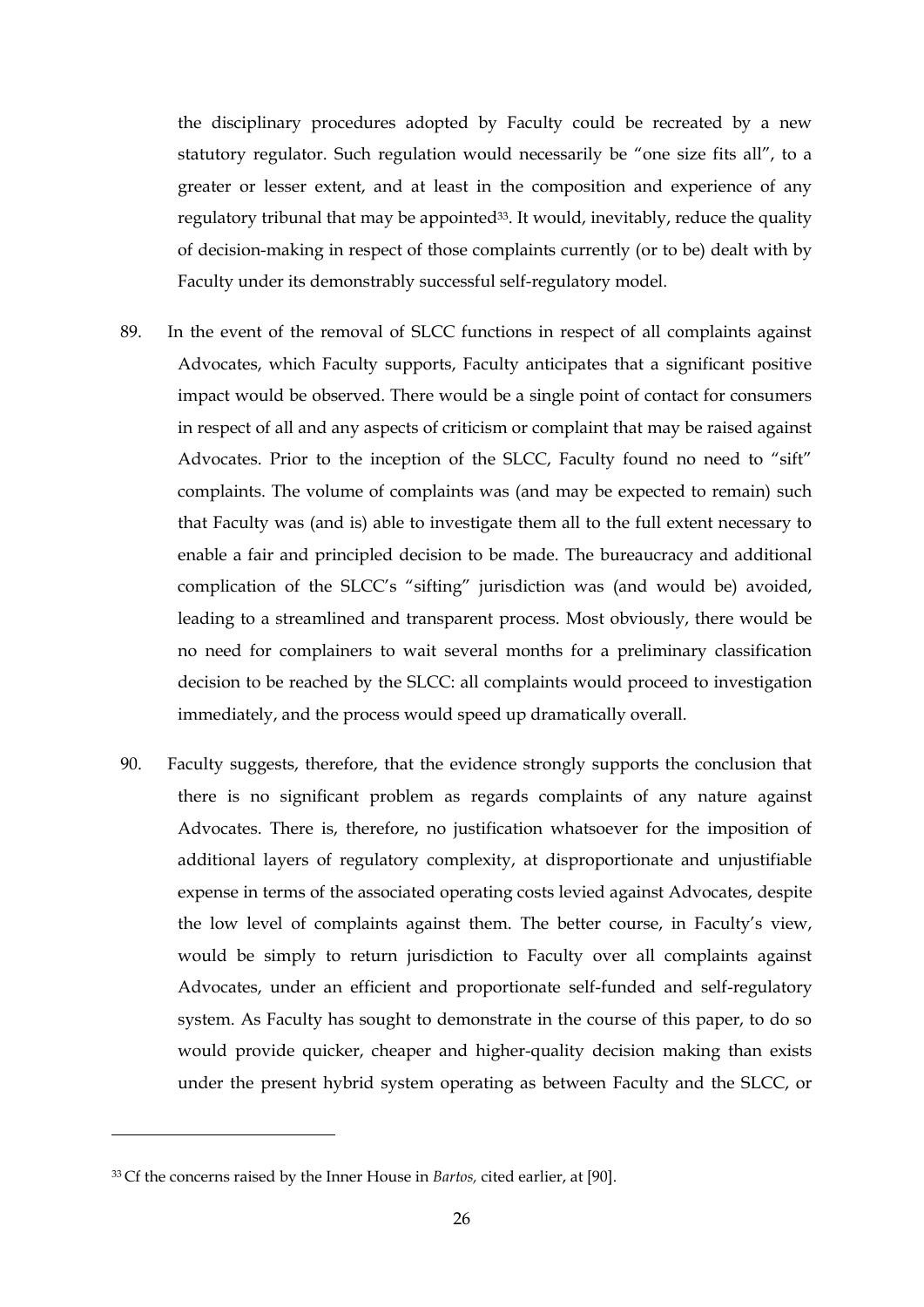could reasonably be anticipated to exist under any newly established external statutory regulator.

- 91. Of course, Faculty recognises that some, perhaps many, will have an instinctive opposition to that suggestion, pointing to a perceived need for independent regulation. But such a stance would ignore three truisms. First, it has for centuries, and even since the inception of the SLCC, been accepted that the regulation of conduct complaints – which are generally considered to amount to more serious allegations than services complaints – is appropriately left to Faculty as the professional regulator. "Independent" regulation cannot sensibly be more important for services complaints than for conduct complaints. Secondly, in those centuries there has never been any concern raised about a lack of proper independent scrutiny of complaints made against Advocates. On the contrary, the importance to Faculty of the reputation of the Office of Advocate means that the complaints process is robust and fair. And finally, the process is, and can properly be seen to be, independent. Whilst members of Faculty sit on both the Complaints Committee and the Disciplinary Tribunal, (a) those members are themselves, as with all Advocates, fiercely independent; and (b) those members do not constitute a majority in either forum: the Disciplinary Tribunal, for example, will have three lay persons; two members of Faculty; and a retired judge (whose independence is, as a former Senator, beyond question) as Chairman. There is thus a clear majority, with the Chairman carrying the casting vote, made up of persons who are not practising members of Faculty.
- 92. There is thus a very easy solution, which comes at no cost, indeed a saving, to the public purse: return all complaints made against Advocates to Faculty as the appropriate regulator, under the delegated authority of the Court.
- 93. If necessary, consideration may be given to retention of an oversight role, undertaken by an independent ombudsman or the like, regarding the way complaints are handled by Faculty as a regulatory body ("handling complaints"), subject to the continuing need to avoid unnecessary or unduly complex sifting procedures. For the avoidance of doubt, Faculty does not consider that such a function would be necessary, having regard to the existing direct oversight of Faculty by the Court. But if it were thought necessary, from the point of view of public confidence, to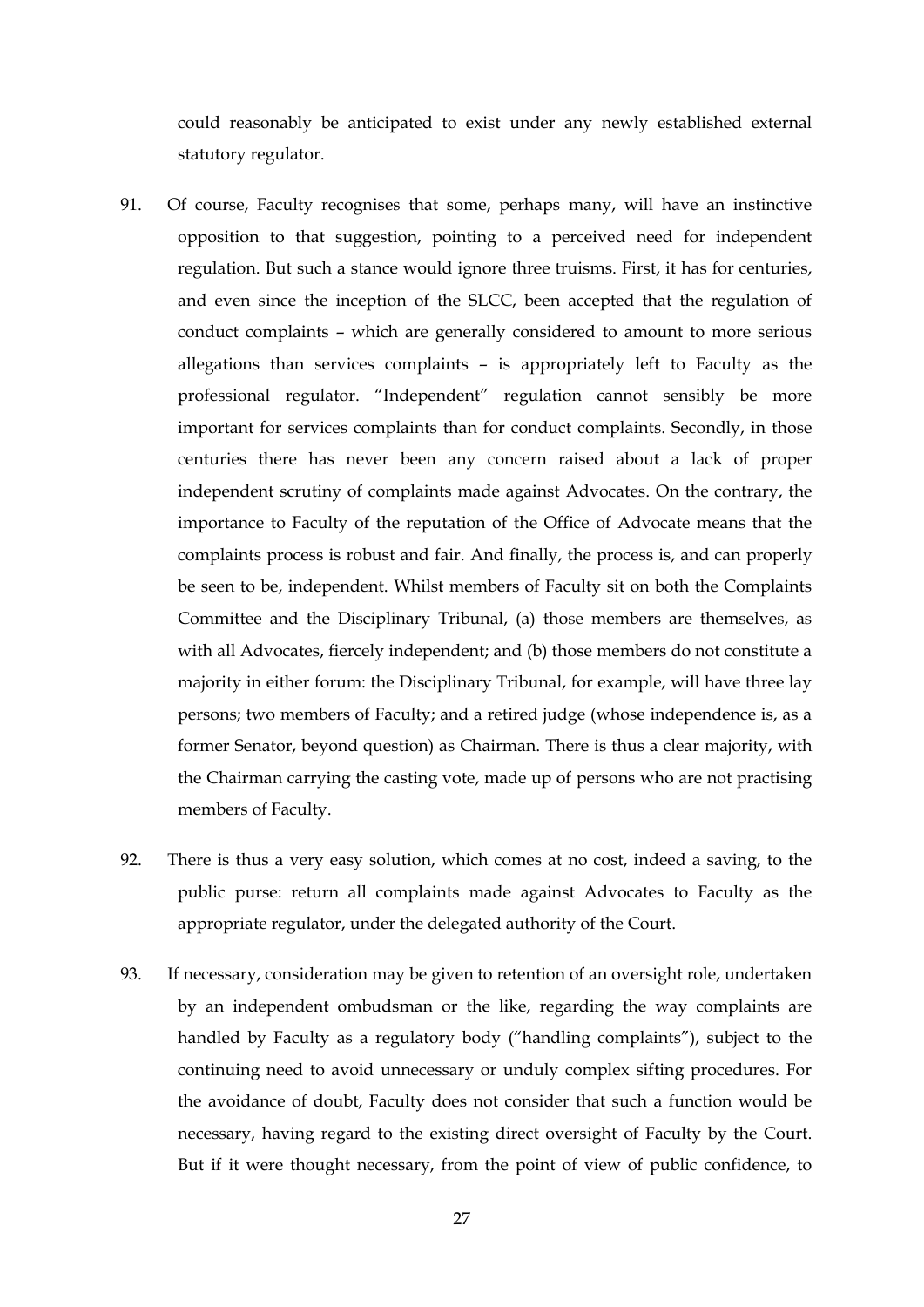have the further protection of such oversight by an independent body, then Faculty would of course cooperate fully: the central point is that the existing complaints process does not work well, and can be replaced (so far as Advocates are concerned) with ease, with confidence, and with a substantial saving, for the reasons given.

94. The Consultation paper indicates that:

*"The Scottish Government is of the view that the final regulatory model to be taken forward in primary legislation should deliver a regulatory framework which meets the following criteria:*

- *agile*
- *risk based*
- *efficient*
- *outcomes based*

*whilst also incorporating:*

*• a proactive focus continuous improvement and prevention of failures (which lead to complaints)*

- *proportionality*
- *and an increased focus on independence, accountability and transparency."*
- 95. That neatly describes the *status quo* for the regulation of Advocates. It is hard to see how a "super regulator" could be, for the regulation of the Bar, any more "agile, risk based, efficient or outcomes based" than is Faculty. Moreover, Faculty has throughout its history shown a proactive focus on continuous improvement and prevention of failures. It adopts measures that are clearly proportionate. And, crucially, the current structures are a guarantee of complete and unending independence.
- 96. Against that background, none of the potential regulatory models suggested in the Consultation Paper carries the approval of Faculty. Each would be demonstrably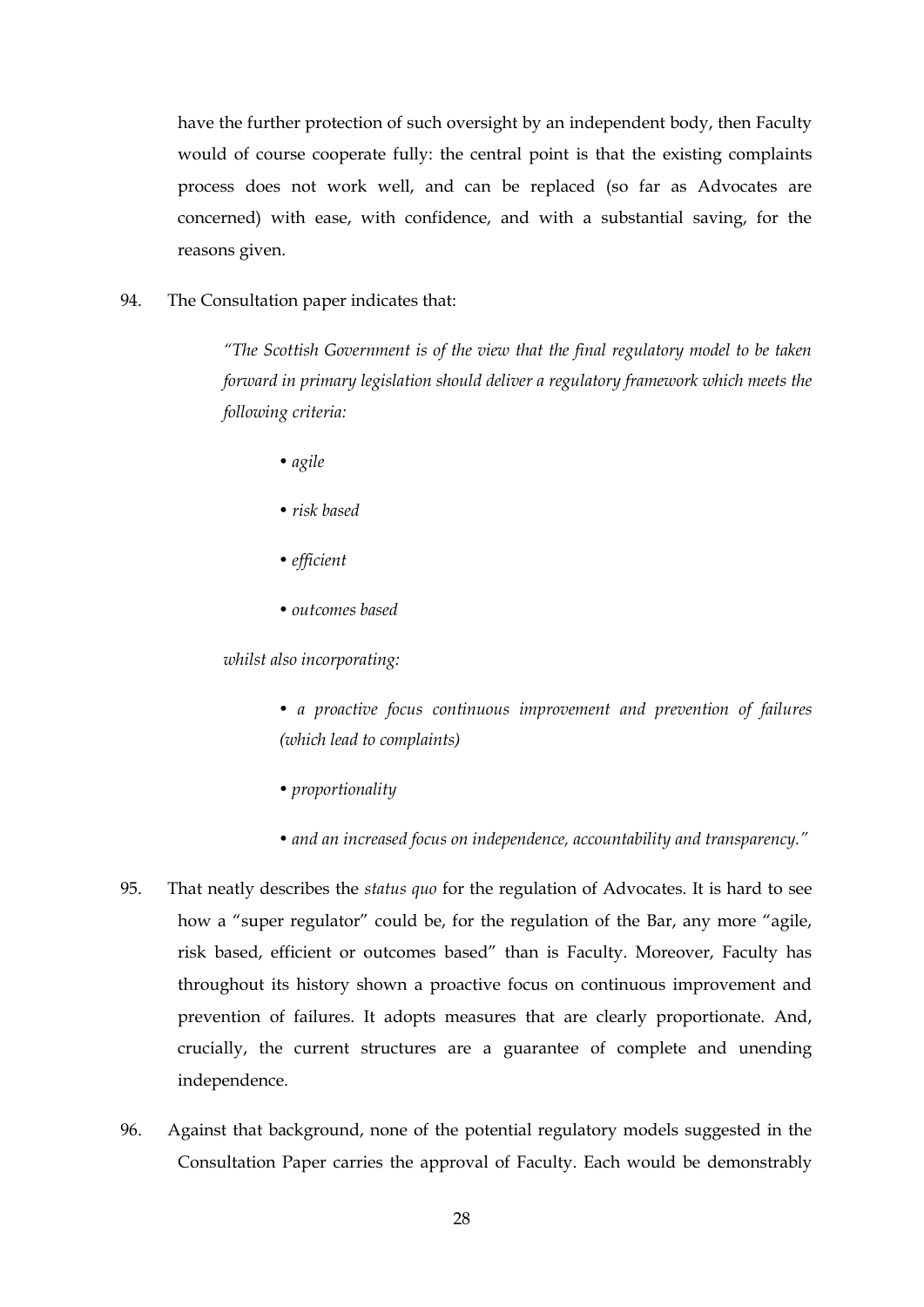less efficient, less knowledgeable, more unwieldy and more costly than is the present case. It is of the first importance that there be no interference with the fact that Advocates are appointed to the Office of Advocate, and as such Members of the College of Justice. That ensures complete independence. Any interference with or watering-down of such independence would, both actually and as a matter of perception, be to the detriment of the administration of justice in Scotland. Faculty is sure that this cannot be the intention of the Scottish Government.

97. The three proposed models are now taken in turn:

#### *Option 1: Roberton Model*

- 98. In this proposal, a new single independent regulator would be responsible for entry, standards, monitoring, complaints and redress in respect of the legal profession as a whole. This was proposed by Esther Roberton alone – it was not supported by the eminent legal practitioners who had sat on her review committee. It does not meet with the approval of Faculty, for the reasons already given.
- 99. What is proposed would be a monolithic organisation, costly to set up and run, that could not possibly have the agility of Faculty to deal with concerns and adapt to demands. It would involve replacing the current expert set up devoted to the training and admission of devils. This is simply illustrated.
- 100. At present, Faculty employs a Director of Training and a Deputy Director of Training. Both are practising Members of Faculty. They are responsible for the running of a six week introductory course, that is mandatory (unless exemption is given, which happens rarely and only for intrants with significant advocacy experience elsewhere) and full-time. It involves exposure to multiple senior members of the profession and of the judiciary, all of whom give their time without charging therefor. Throughout the nine-month period of devilling, there are regular updates, including a further two week skills course and assessments in the skills of drafting and pleading, again all under the supervision of assessors at no cost to the public.
- 101. It would be simply impossible for an external regulator to replicate this. The Regulator would require to hire multiple staff, with absolutely no guarantee (on the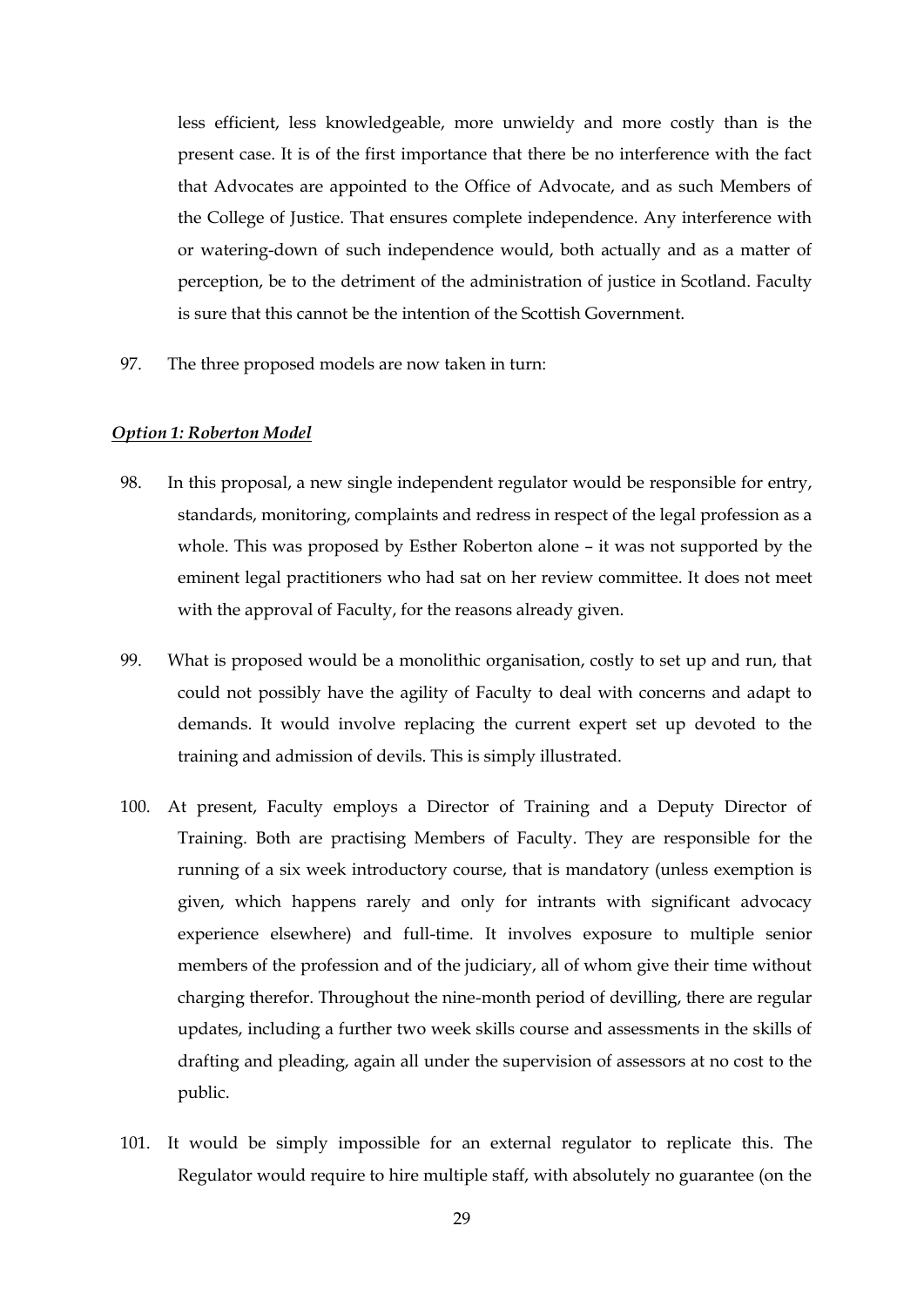contrary, significant reason to doubt) that they would be able to hire people of the requisite quality. At the risk of repetition, there has never, at any point in time since 1532 so far as Faculty is aware, been any concern voiced as to the work of Faculty in training its members and in arranging quality assurance once admitted. To allocate this to a new body would add substantially to cost, in return for a system that could not possibly be as good. Quite why anyone would want to expend money in making things worse is inexplicable.

- 102. Most worryingly, this proposed model would mean that the new statutory regulator would alone be responsible for the register of Advocates, and for their admission to the profession. That would mean the end of the role of the court, and the end of the Public Office of Advocate. That would be an act of vandalism. It would involve taking a profession that has for centuries been actually and visibly independent of the Executive, responsible only to the independent judiciary, and making it instead answerable to a different body which itself is unconnected to the judiciary. That would be such a retrograde step, with no countervailing benefit, that it cannot sensibly be supported. Faculty has no wish to be alarmist or hyperbolic in this regard, but is driven to stress this fundamental point: an *independent* referral Bar is fundamental to the operation of democracy in Scotland. It cannot be sacrificed on the altar of perceived modernisation.
- 103. Of less concern, but still deeply worrying, would be the inevitable loss of specialist knowledge that would be inherent in a "super regulator". The Consultation denies that this would be a "one size fits all" model, but there would inevitably be a flavour of that. No regulator tasked with entire oversight of the legal profession as a whole could possibly replicate the specialist knowledge of Faculty in this regard. To suggest otherwise is to demonstrate a troubling lack of insight into the actuality.
- 104. For these reasons, the Roberton model is opposed root and branch. To adopt this model would involve a deeply worrying interference with the core and essence of what it is to be an Advocate - namely, someone whose independence is, actually and visibly, beyond doubt. It would provide a worse experience at greater cost. It, simply, makes no sense.

## *Option 2: Market Regulator Model*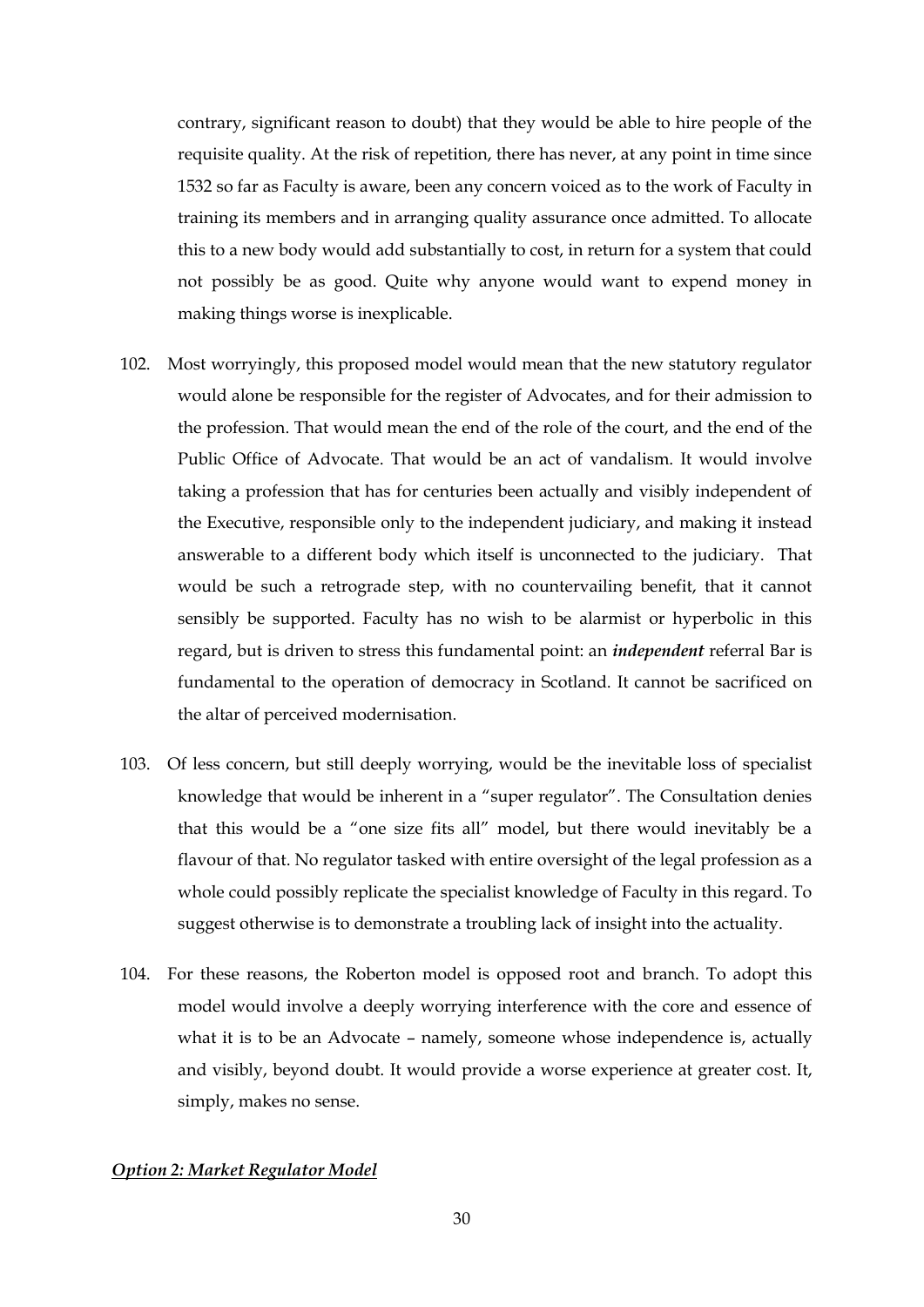- 105. Per the Consultation, "*in this regulatory model, an independent market regulator would oversee the work of the 'authorised regulators', each having distinct roles and purpose*".
- 106. Faculty would therein retain many of its current responsibilities. To that extent, Model 2 is of less concern, and less objectionable, than Model 1. It, however, remains sub-optimal, having regard to the suggested role of the Market Regulator.
- 107. That Regulator would again be answerable to Parliament. Faculty's concerns regarding dilution of independence are reiterated. It would add unnecessary layers of complexity to aspects which are not presently considered problematic, including authorisation of Faculty as a regulator; setting minimum entry, education and training standards; oversight of quality assurance, CPD, evaluation and monitoring; and reviewing reserved activities or the/ definition of legal services. There is no demonstrated need for any of this, so far as the profession of Advocate is concerned. There is no evident benefit to be gained from this.

## *Option 3: Enhanced accountability and transparency model*

- 108. Of the three options in the consultation, this is by far and away the least objectionable, and the least obviously problematic. Indeed, it might be seen as a way of enhancing the *status quo* such as to address such problems as can genuinely be said to exist therein.
- 109. The main change from the *status quo* would be the introduction of a statutory regulation committee. It is suggested that this is unnecessary: Faculty already has the equivalent of this in the Office Bearers and in Faculty Council.
- 110. One of the proposals in this model is increased transparency. Faculty has no difficulty with, indeed embraces, that suggestion. It would be happy to work with SLCC with a view to ensuring greater transparency. However, it is not clear why the involvement of a statutory regulation committee would assist in that regard. As with the other options, there is no clear reason why such a committee would be able to be as agile, flexible and knowledgeable as Faculty itself. Rather, Faculty would willingly submit to greater reporting requirements if that is thought to be desirable. Such reports could be addressed by SLCC without the need for any additional statutory body.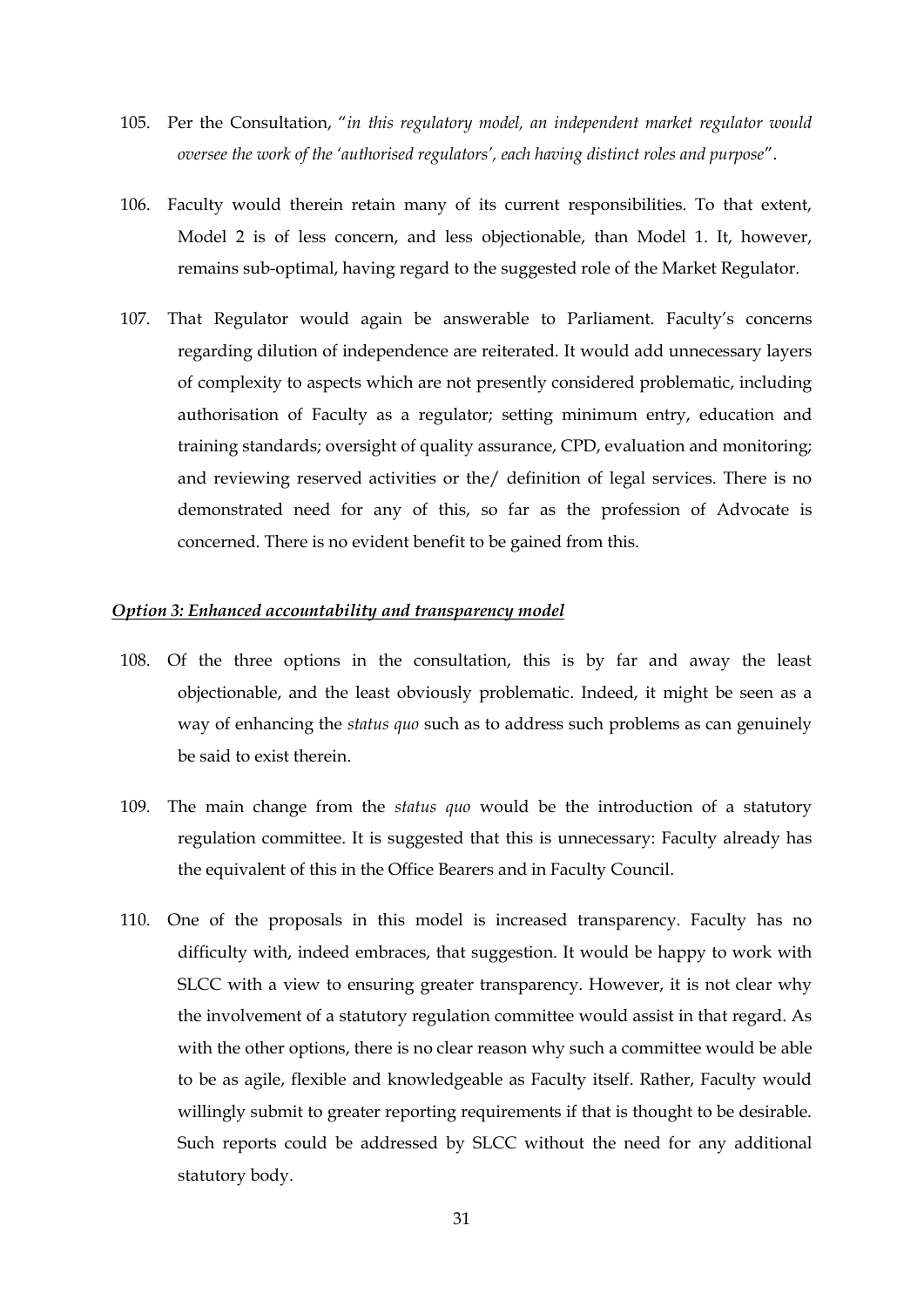- 111. This Option, like the others, does not address the one true difficulty with the *status quo*, namely the complexity of the complaints process. This can and should be simplified. Faculty suggests that the SLCC should remain the gateway for complaints against Advocates, with an ability to reject complaints as time-barred, premature, manifestly unfounded or vexatious. Once past the SLCC sift, however, all complaints should be passed to Faculty Complaints Committee for investigation. That would considerably simplify and speed up the current process. The Faculty Complaints process should be, as is currently the case, subject to the oversight of SLCC, which should retain the ability to require a reconsideration where the correct process has not been followed.
- 112. Faculty should thereafter report to the SLCC, on an annual basis, on regulatory steps taken in that year. SLCC should have the power to make suggestions as to improvements, but Faculty should ultimately remain independent, and answerable only to the Lord President. Faculty would also be happy to undertake, voluntarily or as a result of statutory direction, to meet biannually with, and consider suggestions made by, Consumer Scotland.

#### **Question 4**

**The primary recommendation of the Roberton report was that "There should be a single regulator for all providers of legal services in Scotland. It should be independent of both government and those it regulates. It should be responsible for the whole system of regulation including entry, standards and monitoring, complaints and redress. Regulation should cover individuals, entities and activities and the single regulator should be a body accountable to the Scottish Parliament and subject to scrutiny by Audit Scotland.**

113. Faculty strongly disagrees with this proposal, for the reasons given above.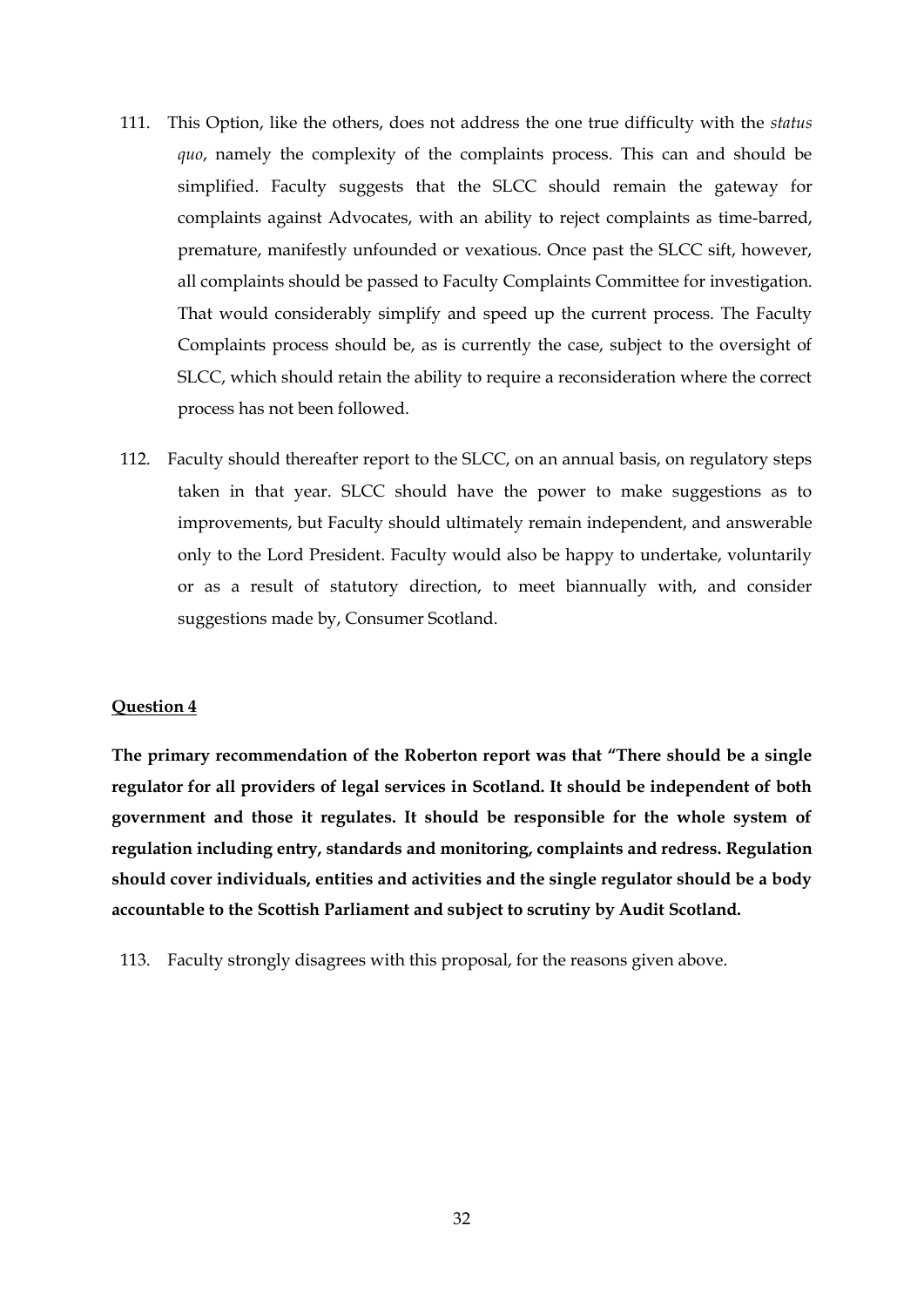#### **Questions 5 and 6**

# **Of the three regulatory models described above, which one would you prefer to see implemented? Rank them in order.**

- 114. For the reasons given, Faculty suggests that the retention of the *status quo* should be considered, so far as Faculty itself is considered. If any model is to be adopted, it should be Option 3.
- 115. Option 1 is considered by Faculty to be wholly unacceptable, for the reasons given. Option 2 is less objectionable, but only slightly.

#### **Question 7**

# **Please rank in importance the aspects of regulation you would most like to see handled by professional regulatory bodies, through independent regulatory committees?**

116. Faculty sees no need for independent regulatory committees. For the reasons given, all three subjects (Education and entry; Oversight of standards and conduct; Complaints and redress) should remain with Faculty.

#### **Question 8**

**Of the three models described above, please rank in importance the aspects of regulation you would most like to see handled by a body independent of, and external to the professional regulatory bodies, and of government?**

117. This has already been answered in the response to Question 7.

#### **Question 9**

**Under the Roberton Model, to what extent do you agree or disagree that the professional bodies should have a statutory footing?**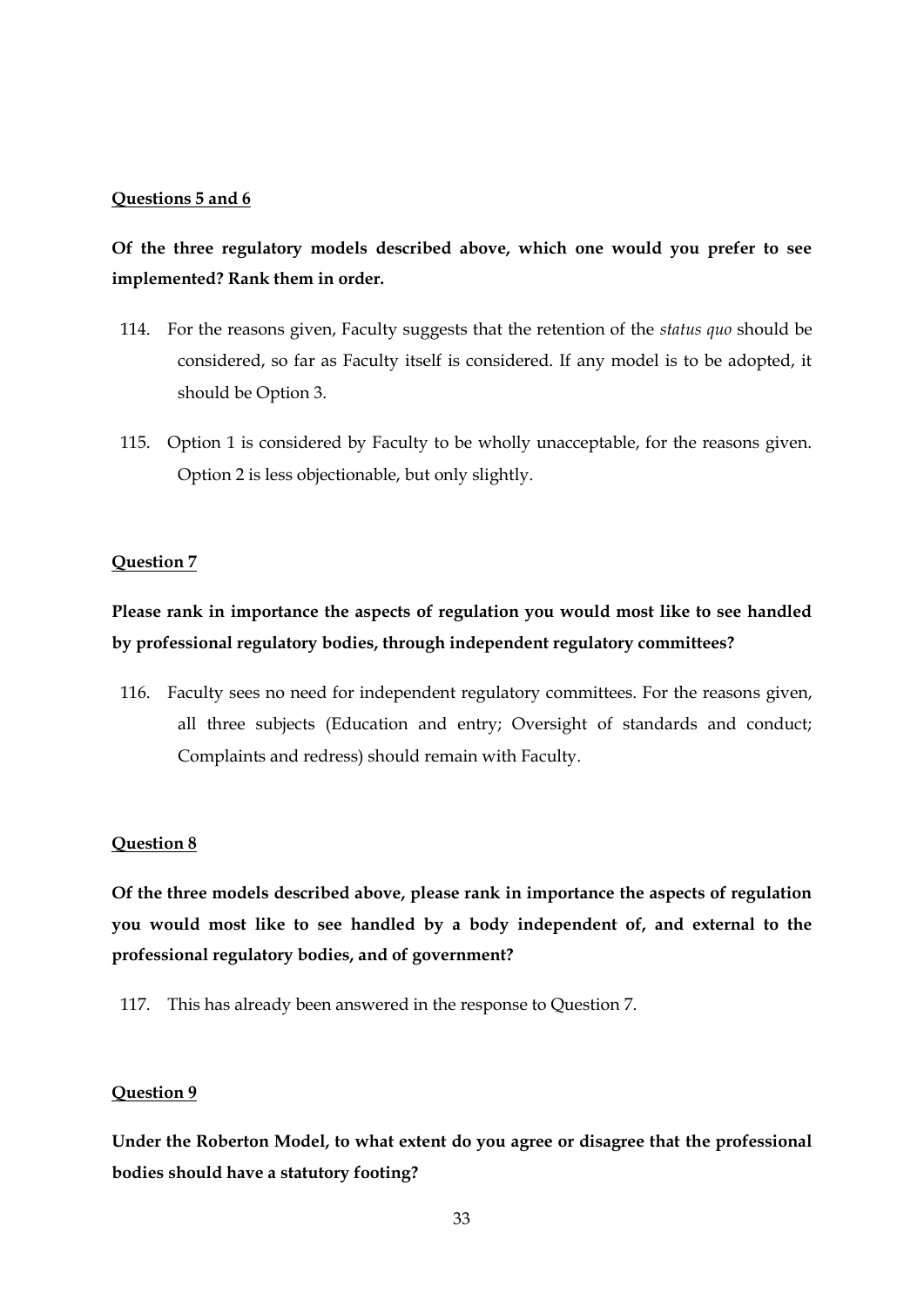118. Faculty is already recognised in statute, and has been since 1532. There is no need for any change in this regard.

## **Question 10**

# **Which of the following methods do you think the final regulatory model should utilise to embed a consumer voice?**

119. Faculty agrees that it would be sensible to take input from Consumer Scotland, and would be happy to do so as discussed above.

## **Question 11**

**To what extent do you agree or disagree that Consumer Scotland should be given the power to make a Super-Complaint in respect of the regulation of legal services in Scotland?**

120. Faculty has no strong views on this point.

#### **Question 12**

**To what extent do you agree or disagree that a baseline survey of legal services consumers in Scotland should be undertaken?**

121. Faculty has no strong views on this point.

#### **B. THE ROLE OF THE LORD PRESIDENT AND THE COURT OF SESSION**

#### **Question 13**

**To what extent do you agree or disagree with the Roberton report, that the legislative approach should make clear the role of the Lord President and the Court of Session in the regulatory framework?**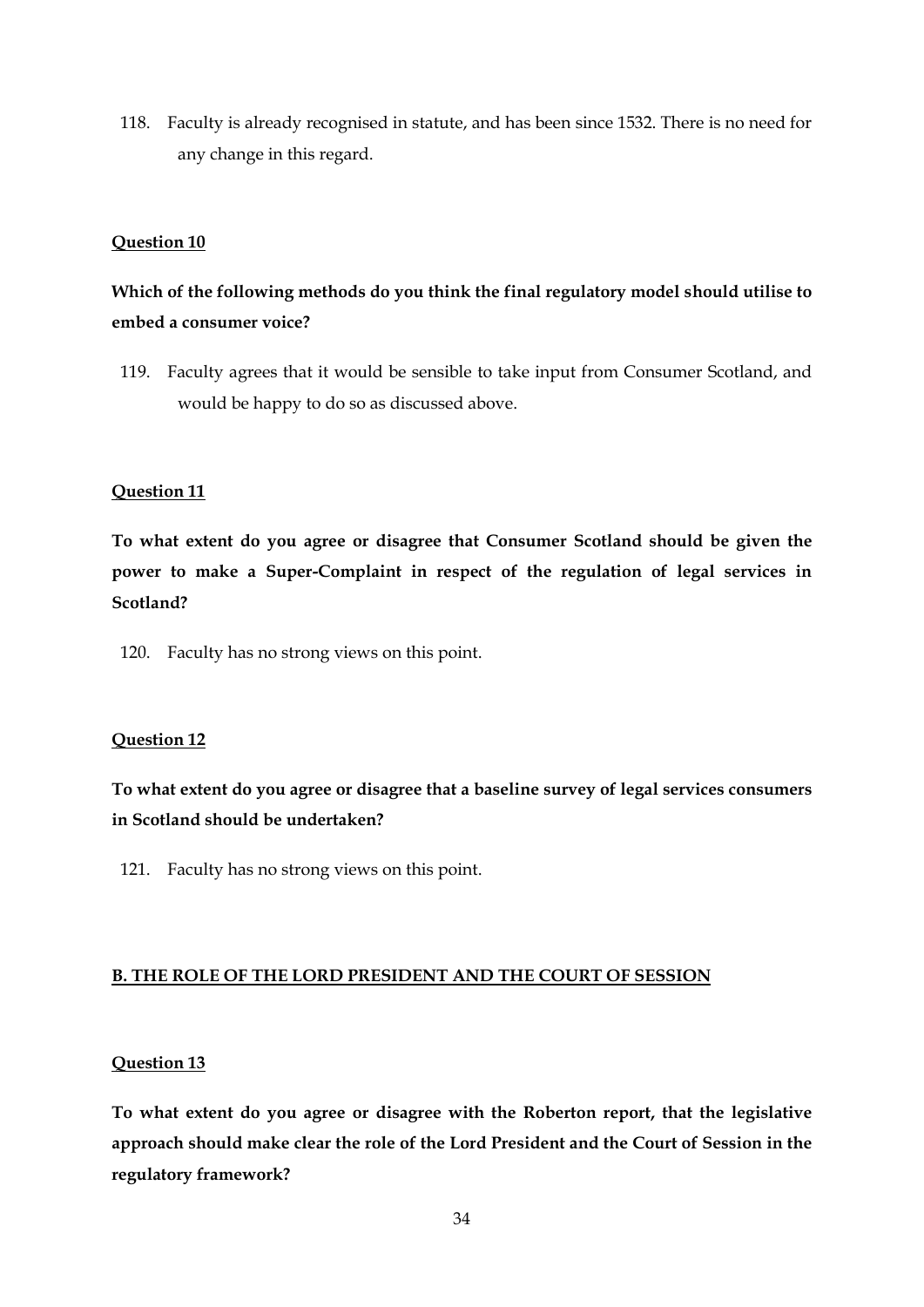- 122. Faculty strongly agrees that, whatever legislative approach is taken, it should make clear the role of the Lord President and the Court of Session in the regulatory framework. It could not be suggested otherwise. Clarity is essential in any legislative scheme.
- 123. It may be that, in asking this question, what is actually sought is a view as to whether there should be a role for the Lord President and the Court of Session in the regulatory framework. If that is so, then the answer from the Faculty of Advocates is that there should indeed be such a role.

#### **Question 14**

**To what extent do you agree or disagree that the role of the Lord President and Court of Session in the regulatory framework in Scotland is important in safeguarding the independence of the legal profession?** 

- 124. Faculty strongly agrees that the role of the Lord President and the Court of Session in the regulatory framework in Scotland is important in safeguarding the independence of the legal profession.
- 125. The Lord President has an important and valued role within the existing framework, both in relation to Advocates and solicitors. In this response, we pay particular attention to the role of the Lord President in relation to Advocates and to Faculty, but that is not to diminish the significance of the functions exercised by the Lord President in respect of solicitors, specifically in the approval of rules as to professional practice, conduct and discipline in terms of section 34 of the Solicitors (Scotland) Act 1980.
- 126. In relation to Advocates, there is a special role for the Lord President and the Court of Session. That now finds its statutory form in sections 120 and 121 of the Legal Services (Scotland) Act 2010, but the relationship between Advocates and the Court of Session is of very long standing. When a person is admitted to the office of Advocate, he or she is admitted to a public office. He or she becomes an officer of the court and owes duties to the court. These duties are integral to the proper performance of the work of an Advocate. At their core, those duties require that an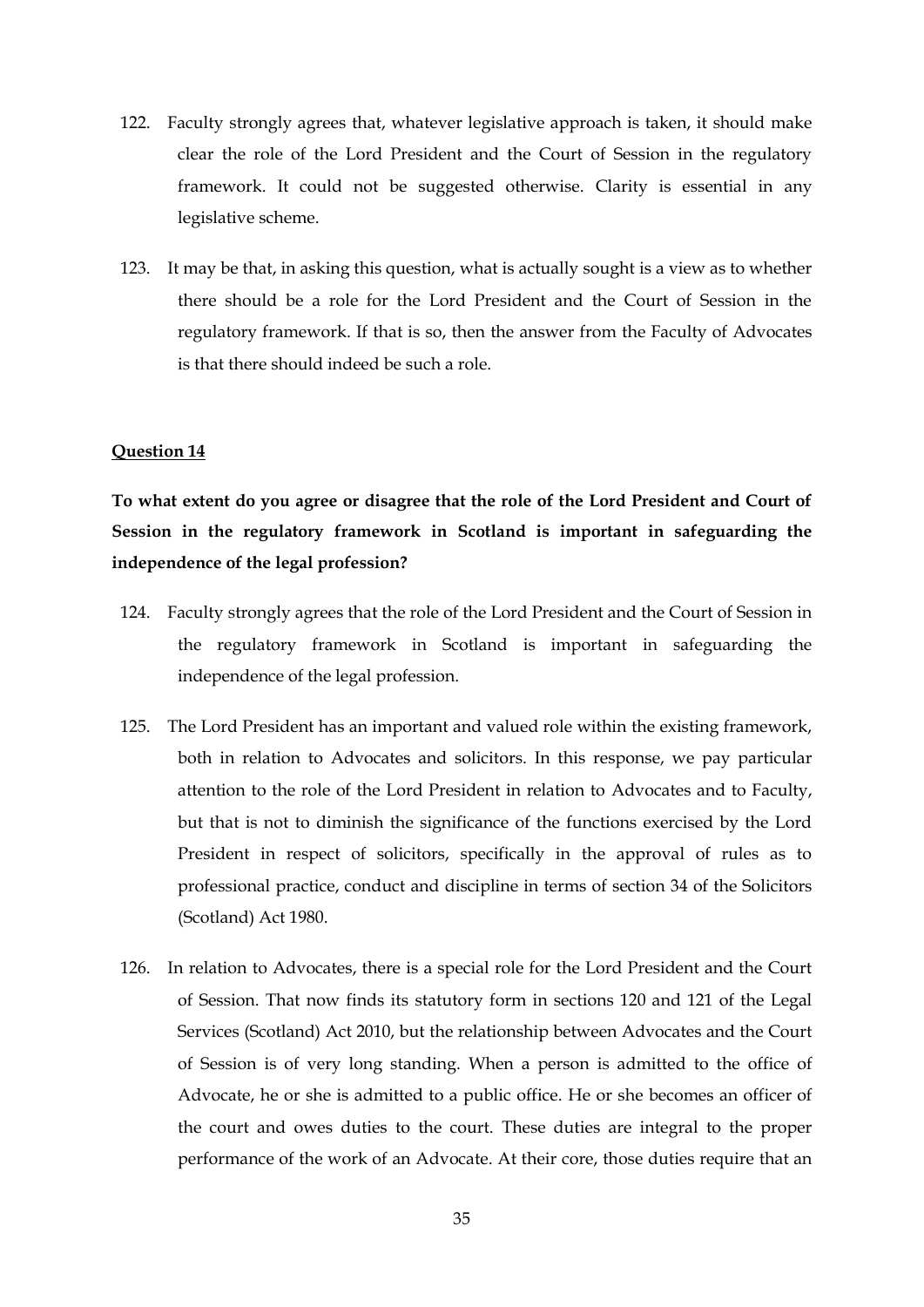Advocate is honest and fair in all of his or her dealings with the court, both in presenting argument on the law and in providing information about matters of fact, whether in writing or in oral advocacy. As explained in response to Question 4 (see in particular paragraphs 30-54 above), these duties guarantee the independence of the Advocate and of Faculty. An Advocate cannot do anything which would put himself or herself in conflict with those duties to the court. That is the first and best protection against any suggestion that an Advocate is partisan or otherwise subject to improper influence.

- 127. It follows from that that the Lord President and the Court of Session have an obvious interest in seeing that those duties are adhered to, both in individual cases and, more generally, in the maintenance of rules relating to the conduct of Advocates. If an Advocate fails, or is alleged to have failed, in a duty owed to the Court, the Court, naturally, has an interest and must be able to be satisfied that that failure or allegation will be addressed. Ultimately, the Court must be able to exercise control over those who are its officers, and only the Court may deprive an Advocate of his or her office. The Court's responsibilities for the admission to and removal from the office of Advocate, prescribing the criteria and procedure for admission to and removal from office, and for regulating the professional practice and conduct of Advocates are exercised on behalf of the Court by Faculty. That is a necessary and sensible allocation of responsibility but, ultimately, it is a matter for the Court. The role of the Court is absolutely fundamental. To take the Court, or the Lord President, out of the statutory picture would sever or at least seriously damage the relationship between the Advocate and the Court. The effect would be to abolish the public office of Advocate and, with that, would go the guarantee of independence that is vital to the promotion of the regulatory objectives which are currently set out in section 1 of the Legal Services (Scotland) Act 2010, including supporting the constitutional principle of the rule of law and the interests of justice and also vital to the interests that consumers have in being advised and represented by an independent Advocate.
- 128. If the Lord President and the Court of Session have no role in ensuring that officers of the Court fulfil their duties, then the office ceases to be a public office in any meaningful sense. The significance of the existing role cannot be overstated.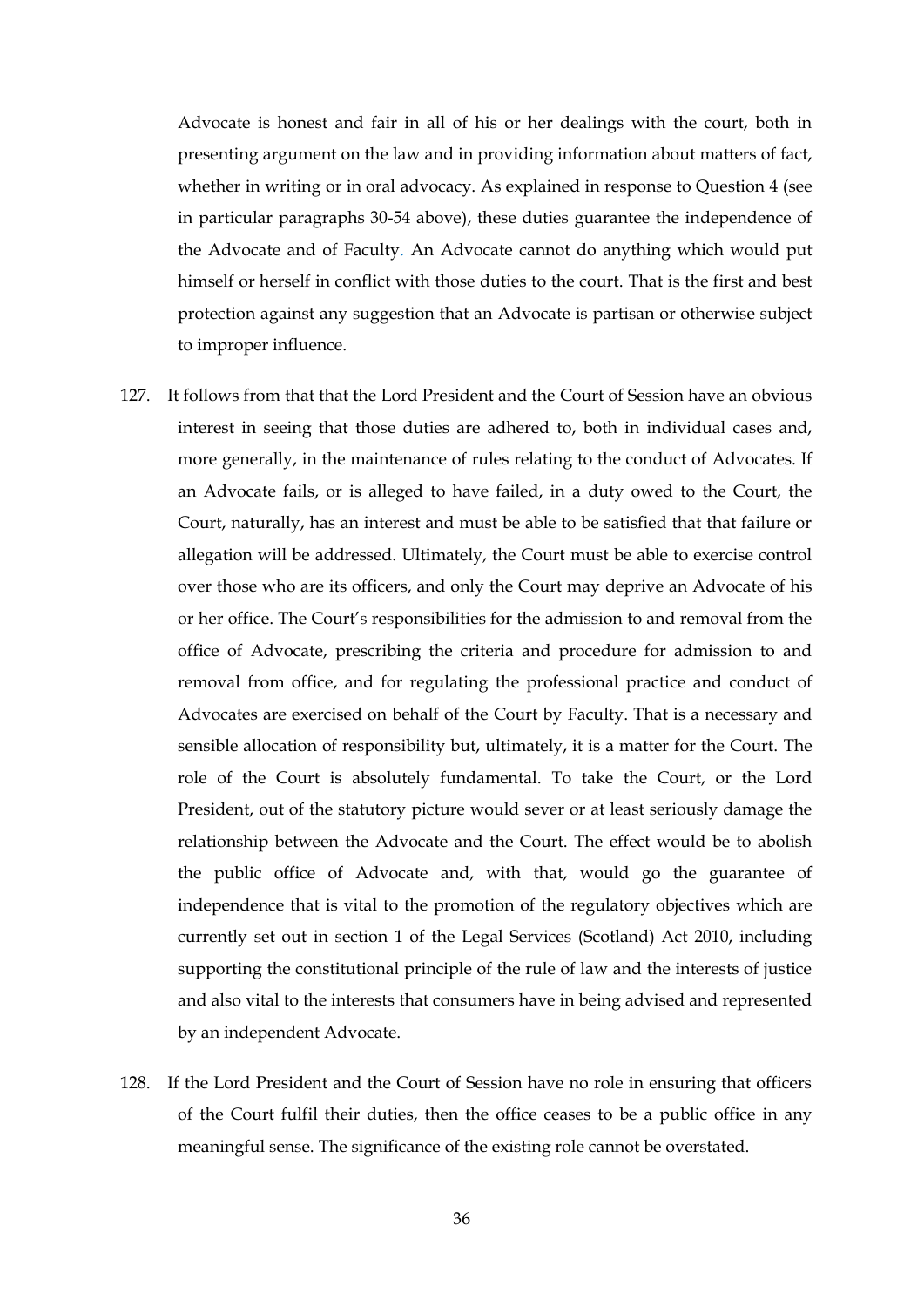- 129. Faculty is not aware of any suggestion from any quarter that it is inappropriate that the Lord President and the Court of Session should have a role in the regulatory framework. It is very difficult to see what foundation such a complaint could have. The first and most important point is that set out above: the Court regulates the conduct of its officers. The status of an Advocate as a holder of that office is integral to the independence of Advocates.
- 130. Furthermore, the Lord President is clearly the office holder best placed to exercise the ultimate oversight of Advocates' conduct. The Lord President is independent. On the basis of his own judicial and professional experience and that of his judicial colleagues, he is uniquely well-informed as to proper practice within court and in connection with Advocates' other duties.
- 131. It is noted within the consultation paper that if certain regulatory functions were not carried out by the Lord President they would require to be transferred to another body. In the first place, adding another body to the framework would diminish the role of the Court and the ability of the Lord President to regulate the conduct of those who appear before that Court. At best, that would be confusing. At worst, it would nullify, or seriously weaken, the value of the public office of Advocate and the independence of that role. In any event, it is very difficult to see that a new and separate body, not involving the Lord President, would have the direct experience necessary to carry out the regulatory and oversight function that the Lord President exercises at present.
- 132. Reference is made in the consultation paper to the regulatory regimes in England and Wales and in California. It is suggested that these are of limited assistance in informing a proper approach to the involvement of the Lord President and the Court of Session in regulation of the legal profession in Scotland. However, it may be noted that in both systems there is an important role for the Court.

#### **Question 15**

**Should the Lord President and Court of Session have a 'consultative' role, or 'consent' role with regard to the following potential changes to the operation of any new regulatory framework?**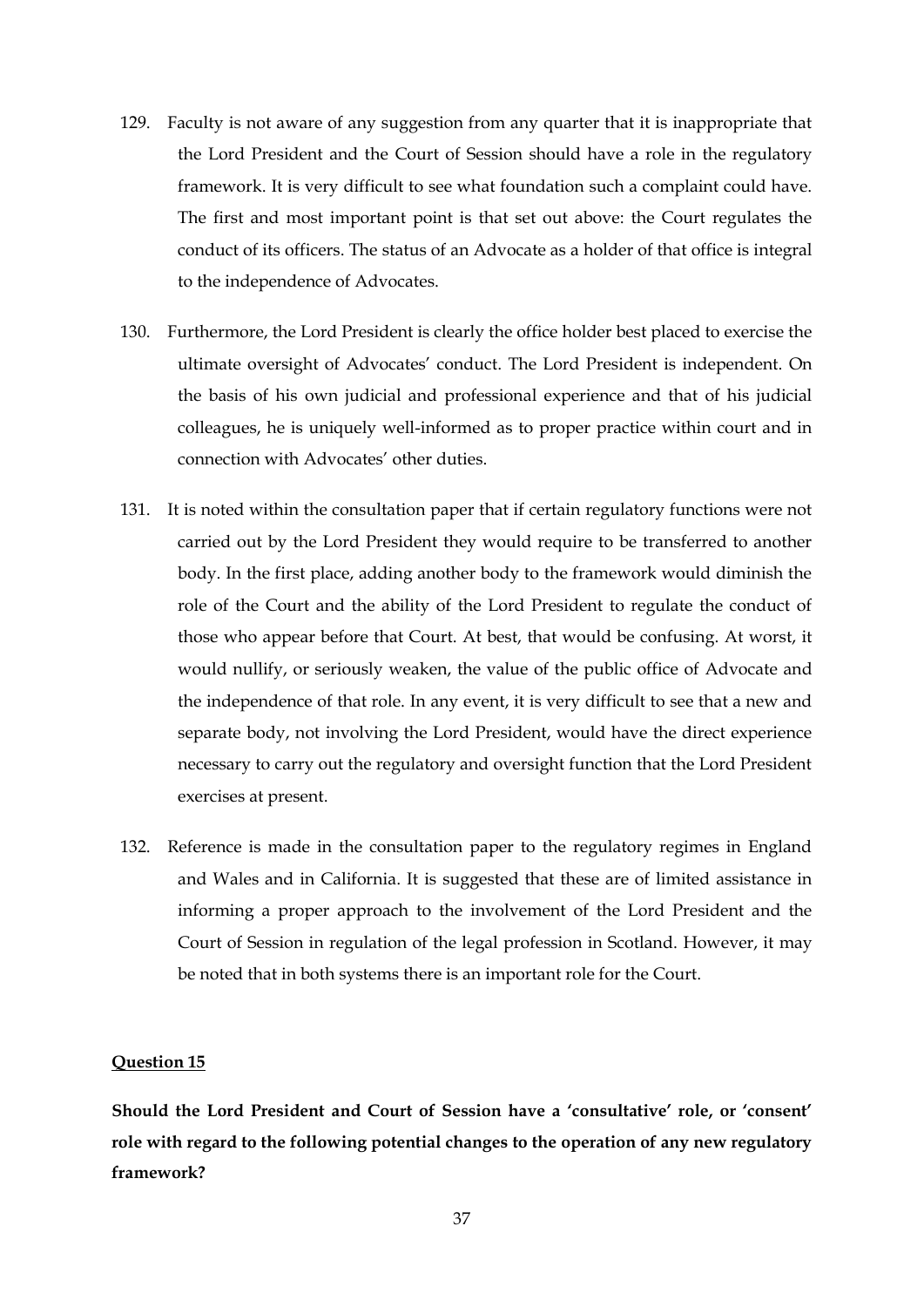- **Changes to professional rules: practice rules, conduct and discipline?**
- **Changes in relation to complaints practice and procedure?**
- **New entrants to the market seeking to conduct of litigation and exercise right of audience?**
- 133. Faculty considers that the Lord President and the Court of Session should have a consent role in all of the matters mentioned.
- 134. For the reasons given above, the Lord President and the Court of Session have a direct and vital interest in the conduct of matters in court and in the conduct of those who practise before them and who hold public office. That interest goes beyond the conduct of litigation. The Lord President has a central role in the legal system as a whole.
- 135. For that role to be fulfilled in a meaningful way, it is necessary for the Lord President to be able to intervene where necessary. It can be expected that that power will be exercised judiciously. Limiting the role to a consultative one places too much distance between the Court and the regulator and runs the risk of creating an unhealthy and counter-productive divergence of view.

#### **Question 16**

**To what extent do you agree or disagree that the Lord President should have a role in any new regulatory framework in arbitrating any disagreements between independent Regulatory Committees and the professional regulatory bodies?** 

136. Faculty strongly agrees that the Lord President should have such a role. The Lord President, uniquely, has the independence and expertise to discharge such a function.

### **Question 17**

**To what extent do you agree or disagree that the Lord President should have a role in the process of appointment of any new 'legal members' to relevant positions, such as regulatory committees, in any new regulatory framework?**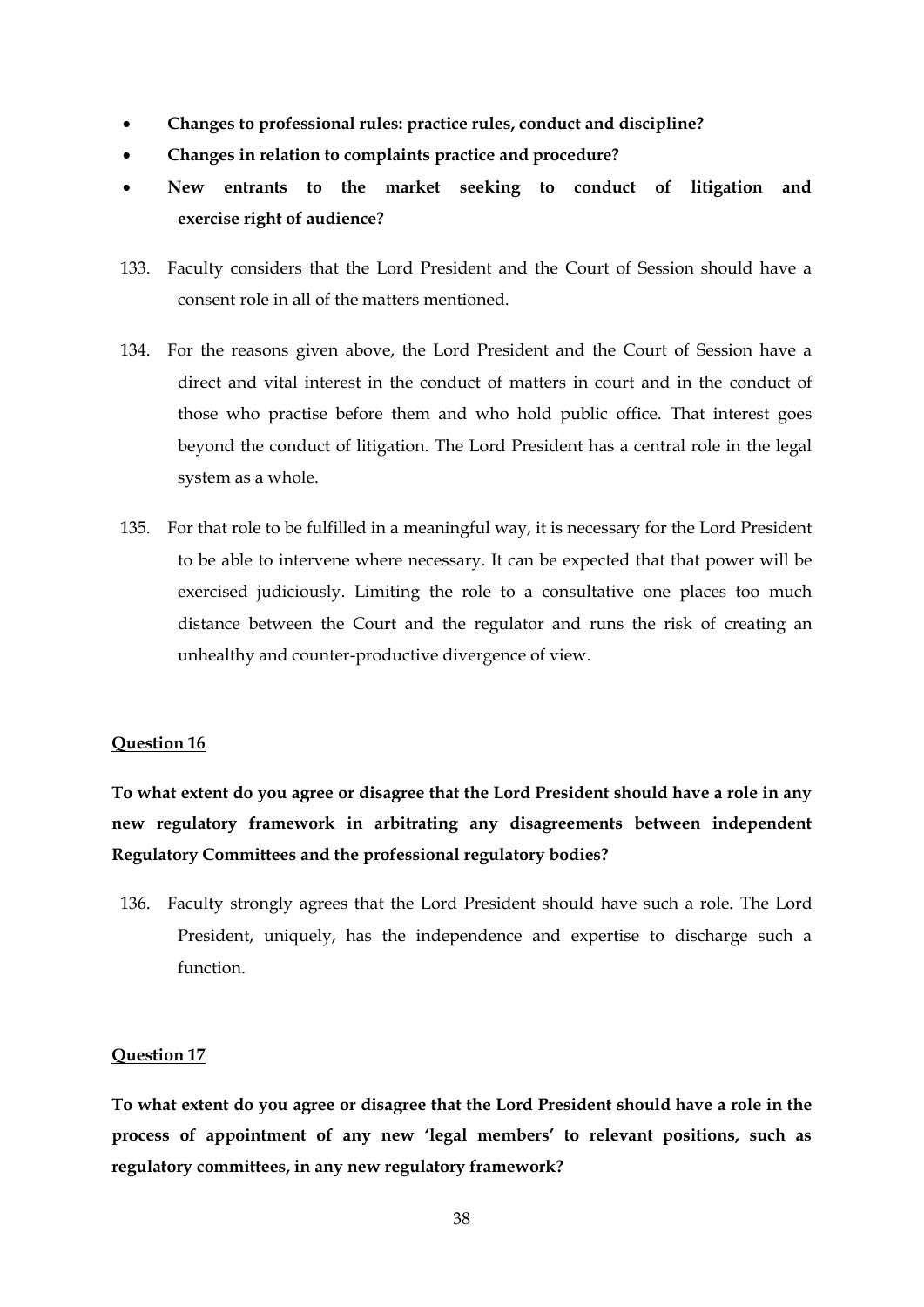137. Faculty strongly agrees that the Lord President should have such a role. The Lord President currently exercises functions in relation to membership of the SLCC. There is a value in having a check on appointments performed by an office holder who is both independent and well-informed. It is consistent with the Lord President's role within the legal system as a whole that he should have this nature of involvement in appointments. Faculty does not seek to anticipate how that role might change. At a minimum, maintenance of the status quo is desirable.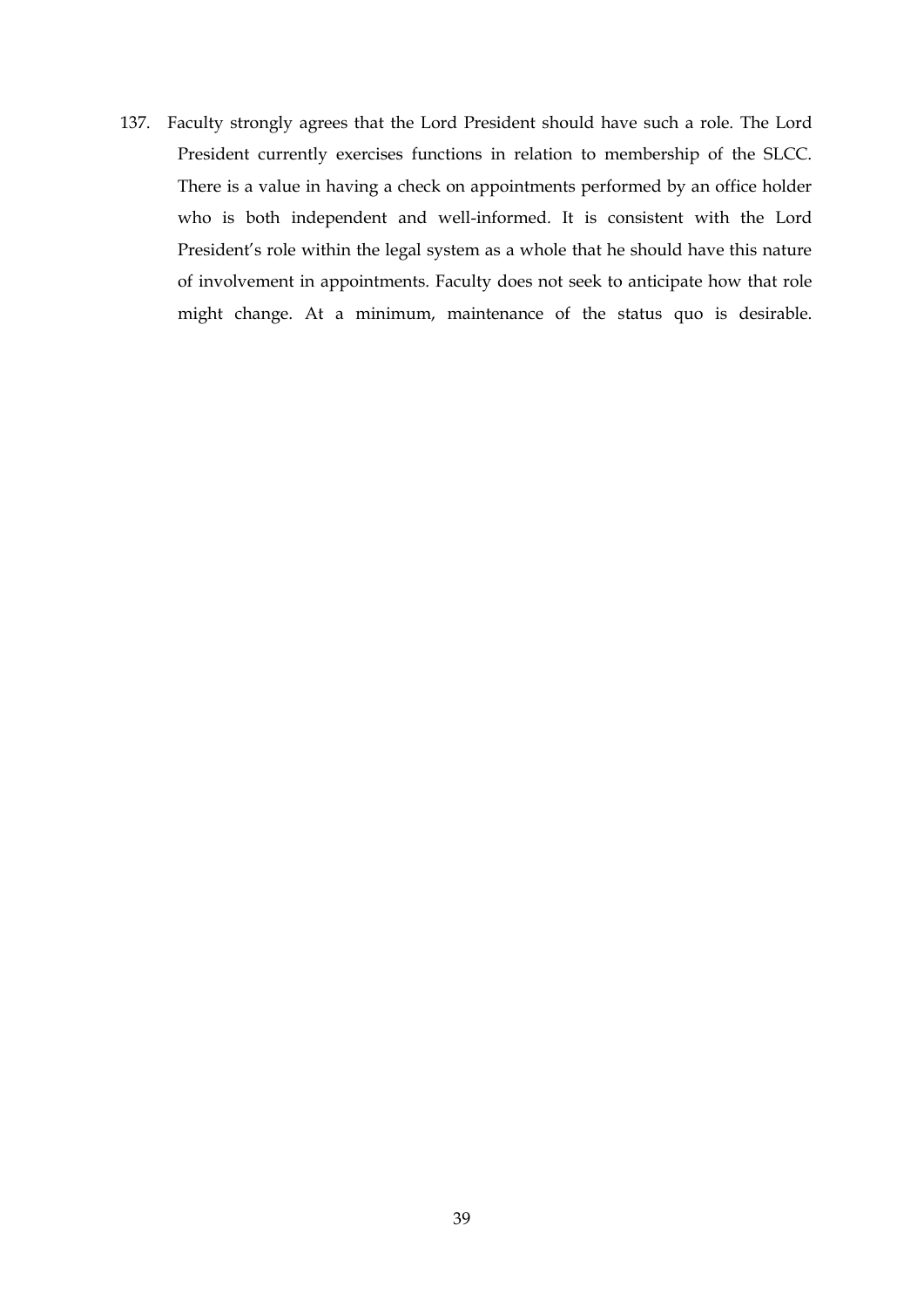## **C. REGULATORY COMMITTEES**

### **Question 18**

-

**To what extent do you agree or disagree that regulatory committees, as described above, should be incorporated into any future regulatory framework?**

- **Strongly agree**
- **Mostly agree**
- **Mostly disagree**
- **Strongly disagree**

- 138. Faculty strongly disagrees that regulatory committees, as described above, should be incorporated into any future regulatory framework.
- 139. Faculty's position has long been that there is no justification for the imposition of additional layers of regulatory complexity, with attendant, and unnecessary, bureaucracy and cost.<sup>34</sup> Given that the creation of an independent Regulatory Committee will entail additional complexity, bureaucracy and cost, it is a proposal with which Faculty strongly disagrees.
- 140. Chapter 2 of Part 4 of the Legal Services (Scotland) Act 2010 deals with regulation of Faculty at present. Under this Chapter, the Court of Session is responsible for: (i) admitting persons to (and removing persons from) the office of Advocate; (ii) prescribing the criteria and procedure for admission to (and removal from) the office of Advocate, and (iii) regulating the professional practice, conduct and

<sup>&</sup>lt;sup>34</sup> *Cf.* Response by Faculty to the Independent Review of the Regulation of Legal Services - Call for Evidence at 91.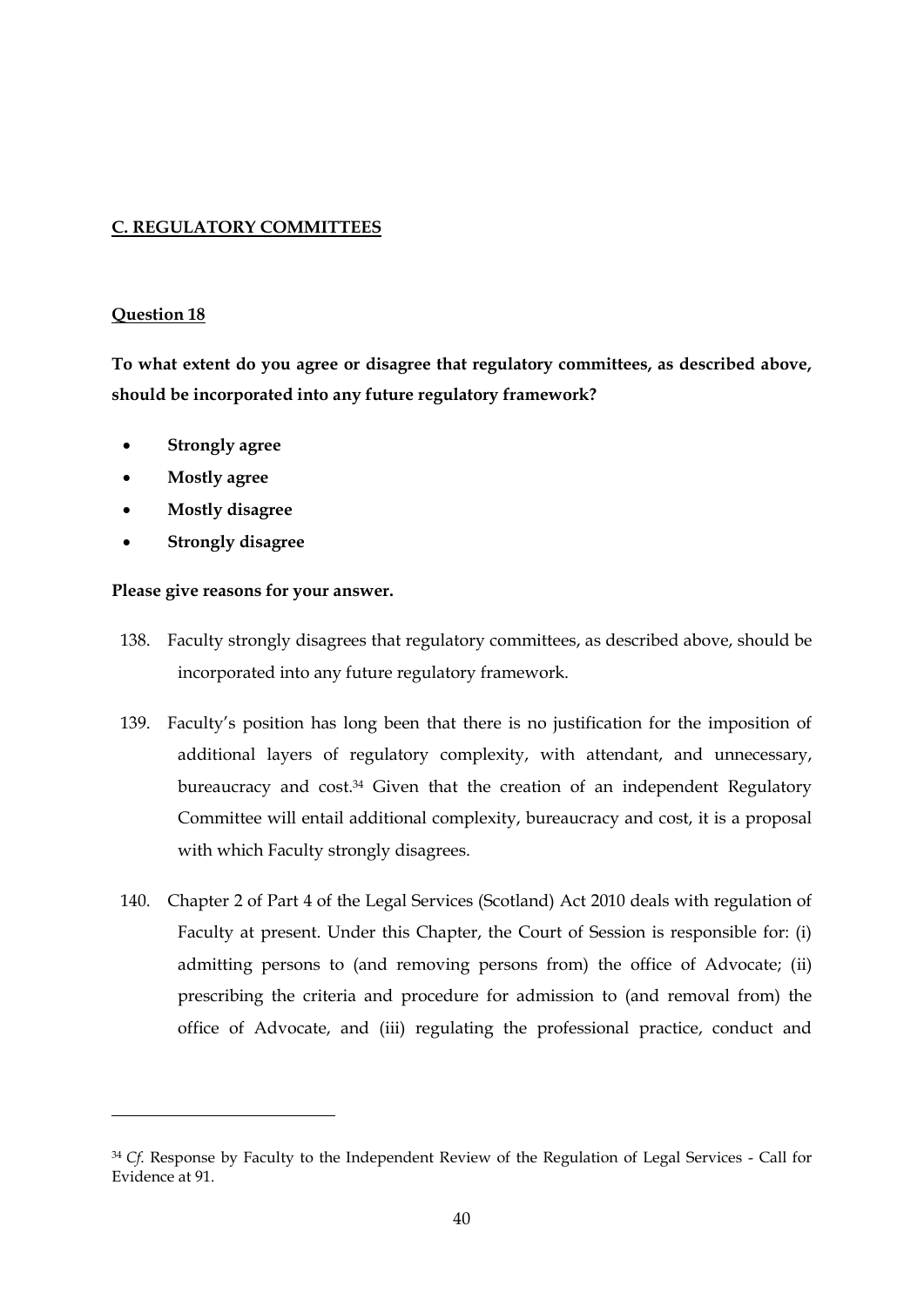discipline of Advocates. Admission and removal is reserved to the Court of Session, but the other responsibilities have been delegated to Faculty.<sup>35</sup>

- 141. Faculty currently has a Complaints Committee and a Disciplinary Tribunal, whose operation and constitution is governed by Faculty of Advocates Disciplinary Rules 2015.
- 142. The composition of the Complaints Committee is balanced between two lay persons and two senior members of Faculty. The composition of the Disciplinary Tribunal includes three lay persons, two members of Faculty (or one member of Faculty and a senior solicitor) along with a retired Senator (or other appropriate retired senior member of the judiciary).
- 143. Faculty is not aware of any problem with the efficiency, fairness or independence of its current arrangements. Nor is Faculty aware of any failing to maintain public confidence. Moreover, having the Disciplinary Tribunal chaired by a retired senior judge ought to instil the utmost public confidence in the system.
- 144. Leaving aside the mechanics of how Faculty would set up a proposed independent Regulatory Committee with separate legal personality, the more fundamental question is: what benefit would this bring to the profession or to consumers? In Faculty's view, the proposal would bring no real value to the profession or consumers. It would simply add cost and bureaucracy. These costs would likely fall directly onto the individual members of Faculty. As sole practitioners, members of Faculty, particularly more junior members or those who accept legal aid or judicial recovery only cases, are not able to simply pass on any increased costs to clients.
- 145. Faculty is not aware of any evidential basis to suggest that the preparation and laying of an annual work plan and annual report before the Scottish Parliament from such a Regulatory Committee provides any true public benefit. Further, the additional cost of this Committee being subject to Freedom of Information requests is likely to be disproportionate to any theoretical benefits.

-

<sup>35</sup> Act of Sederunt (Regulation of Advocates) 2011.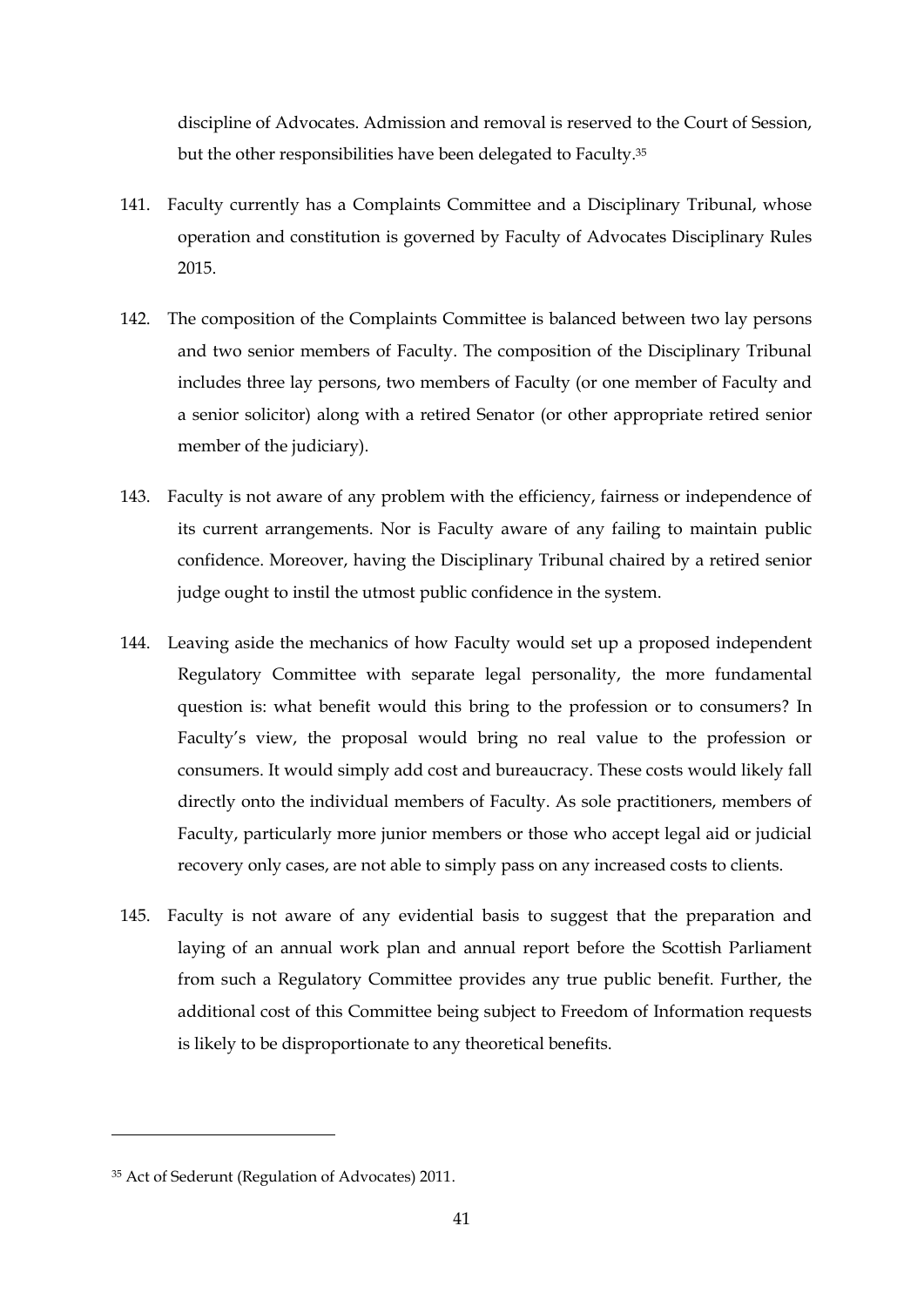146. For these reasons, Faculty strongly disagrees with the necessity of creating an independent Regulatory Committee for Faculty.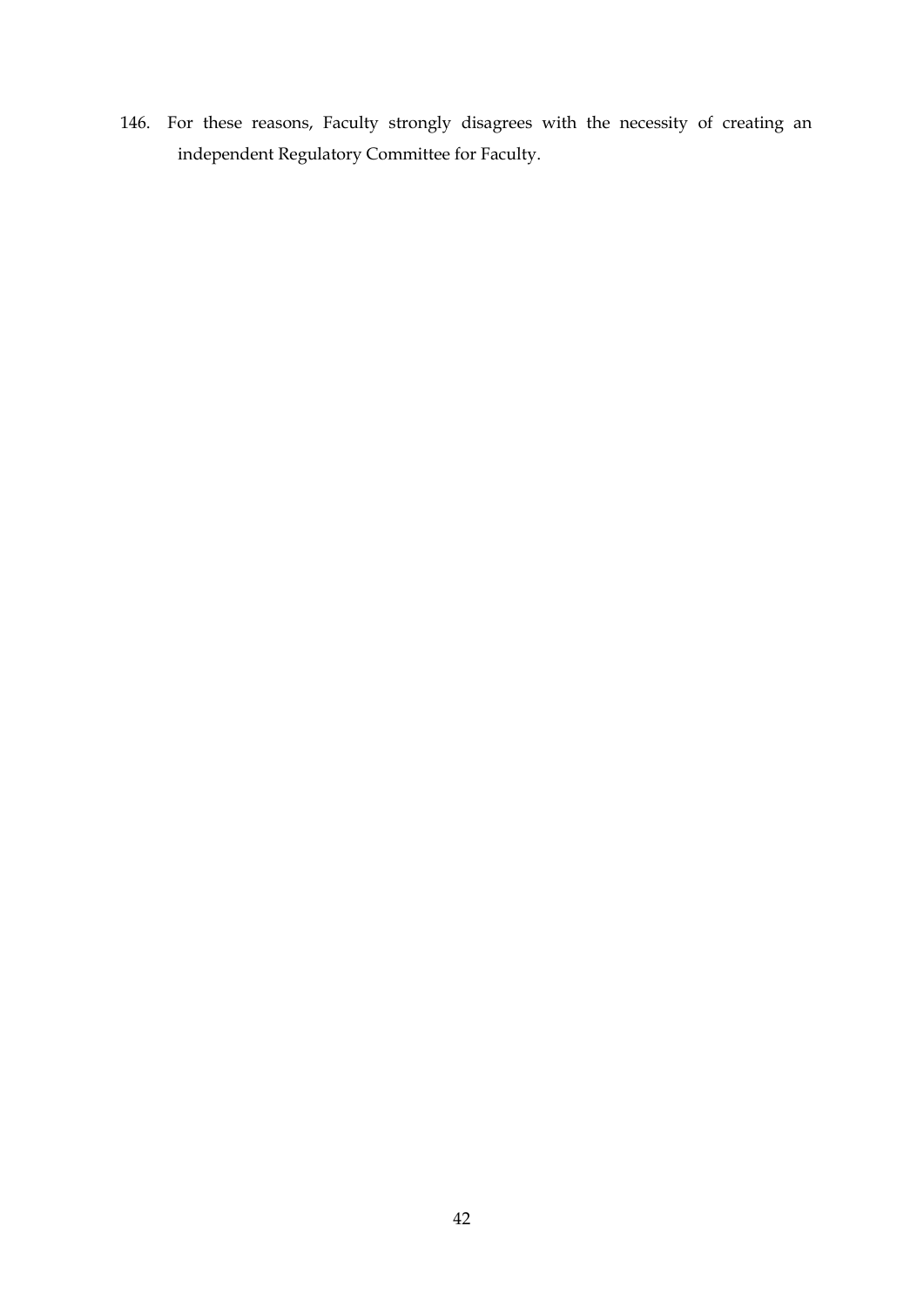## **Question 19**

**To what extent do you agree or disagree that Regulators should be required by statute to ensure that Regulatory Committees are suitably resourced, with a certain quota of persons being exclusively ring-fenced for dealing with regulation?**

- **Strongly agree**
- **Mostly agree**
- **Mostly disagree**
- **Strongly disagree**

#### **Please give reasons for your answer.**

- 147. As noted above, Faculty strongly disagrees with the necessity and proportionality of the creation of such Committees. However, if they are to be created then it makes sense for them to be suitably resourced. That said, it does not follow that "suitably resourced" means that a certain quota of persons should be exclusively ring-fenced for dealing with regulation.
- 148. The idea of ring-fencing is unnecessarily prescriptive. Faculty is, respectfully, better placed to decide how best to resource such a Committee, if one required to be created. It would be better to say that Faculty neither agrees nor disagrees with this question, but this option was not available.

#### **Question 20**

**To what extent do you agree or disagree that regulatory functions of Regulatory Committees should be subject to Freedom of Information legislation or requests?**

- **Strongly agree**
- **Mostly agree**
- **Mostly disagree**
- **Strongly disagree**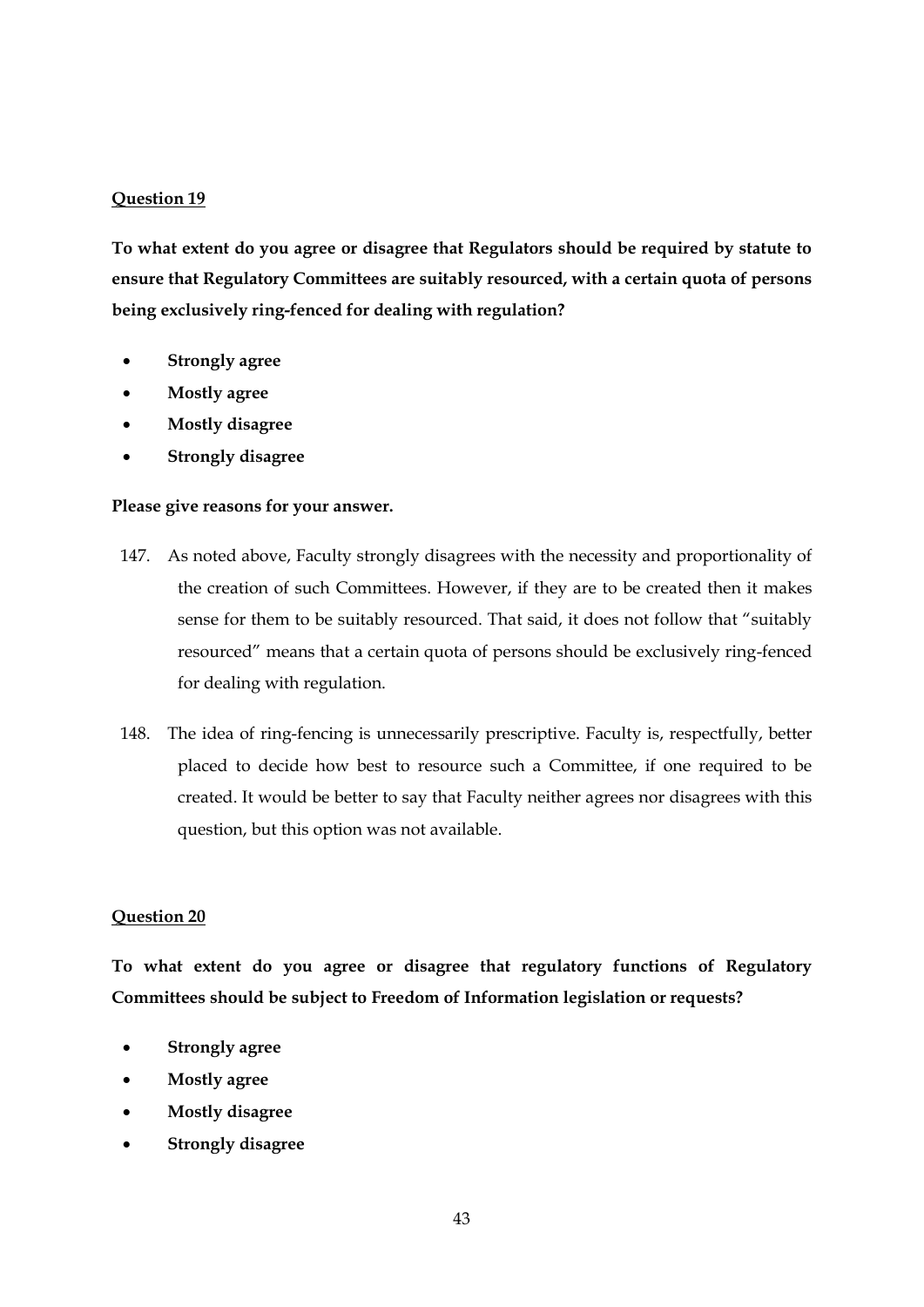#### **Please give reasons for your answer.**

- 149. Faculty strongly disagrees that regulatory functions of Regulatory Committees should be subject to Freedom of Information legislation or requests.
- 150. As noted above, bringing such an independent Regulatory Committee within the scope of the Freedom of Information regime would add even greater costs to an already disproportionate proposal. Faculty does not believe any public interest would outweigh the burden that including such a Committee within the FOI regime would entail.

#### **D. FITNESS TO PRACTICE**

#### **Question 21**

**To what extent do you agree or disagree that the following aspects of 'fitness to practice' requirements or regulations are appropriate and working well in Scotland?**

#### **content of the criteria**

151. Faculty has no comment on the content of the criteria in respect of fitness to practise, other than to note there is nothing that concerns Faculty. However, Faculty notes that the Consultation Paper refers to a solicitor being able to produce a certificate to the effect that he or she has been actively engaged in practice as a Solicitor in Scotland for at least three years prior to the presentation of his or her Petition, and that he or she is a fit and proper person to be admitted to Faculty and therefore being exempt *"from certain other entry requirements as an advocate"*. In fact, the only potential exemption gained in terms of r.10(1) of Faculty's Regulations as to Intrants to a solicitor who can produce such a certificate is the need to have obtained a Diploma in Legal Practice from a Scottish University. Given that obtaining such a Diploma has been a mandatory part of legal training in Scotland for over 40 years, the Consultation Paper perhaps somewhat overstates the importance of being able to submit such a certificate.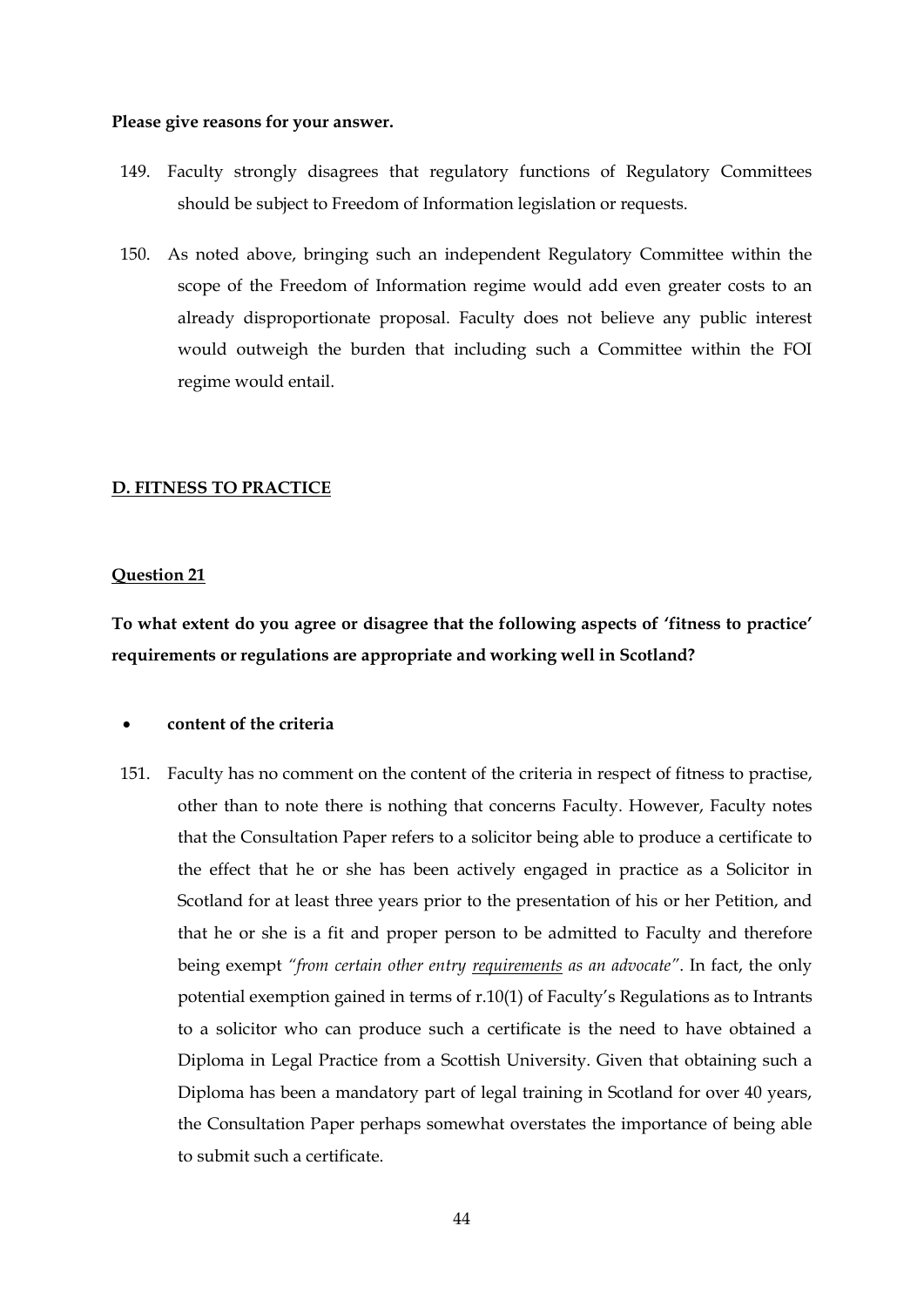## **frequency of career points where the criteria must be satisfied**

152. Faculty has no comment on the frequency of career points where the criteria must be satisfied in respect of fitness to practise, other than to note there is nothing that concerns Faculty.

## **transparency and fairness in decision making**

153. Faculty has no comment on the transparency and fairness in decision making in respect of fitness to practise, other than to note there is nothing that concerns Faculty.

## **Question 22**

**Are there are any changes you would make to each aspect as set out in the previous question?**

## **Please give reasons for your answer.**

154. Faculty has no particular concerns on any aspect, and so would not suggest any changes.

## **Question 23**

**To what extent do you agree or disagree that there should be a test to ensure that nonlawyer owners and managers of legal entities are fit and proper persons?**

- **Strongly agree**
- **Mostly agree**
- **Mostly disagree**
- **Strongly disagree**

## **Please give reasons for your answer.**

155. Faculty mostly agrees that there should be a test to ensure that non-lawyer owners and managers of legal entities are fit and proper persons.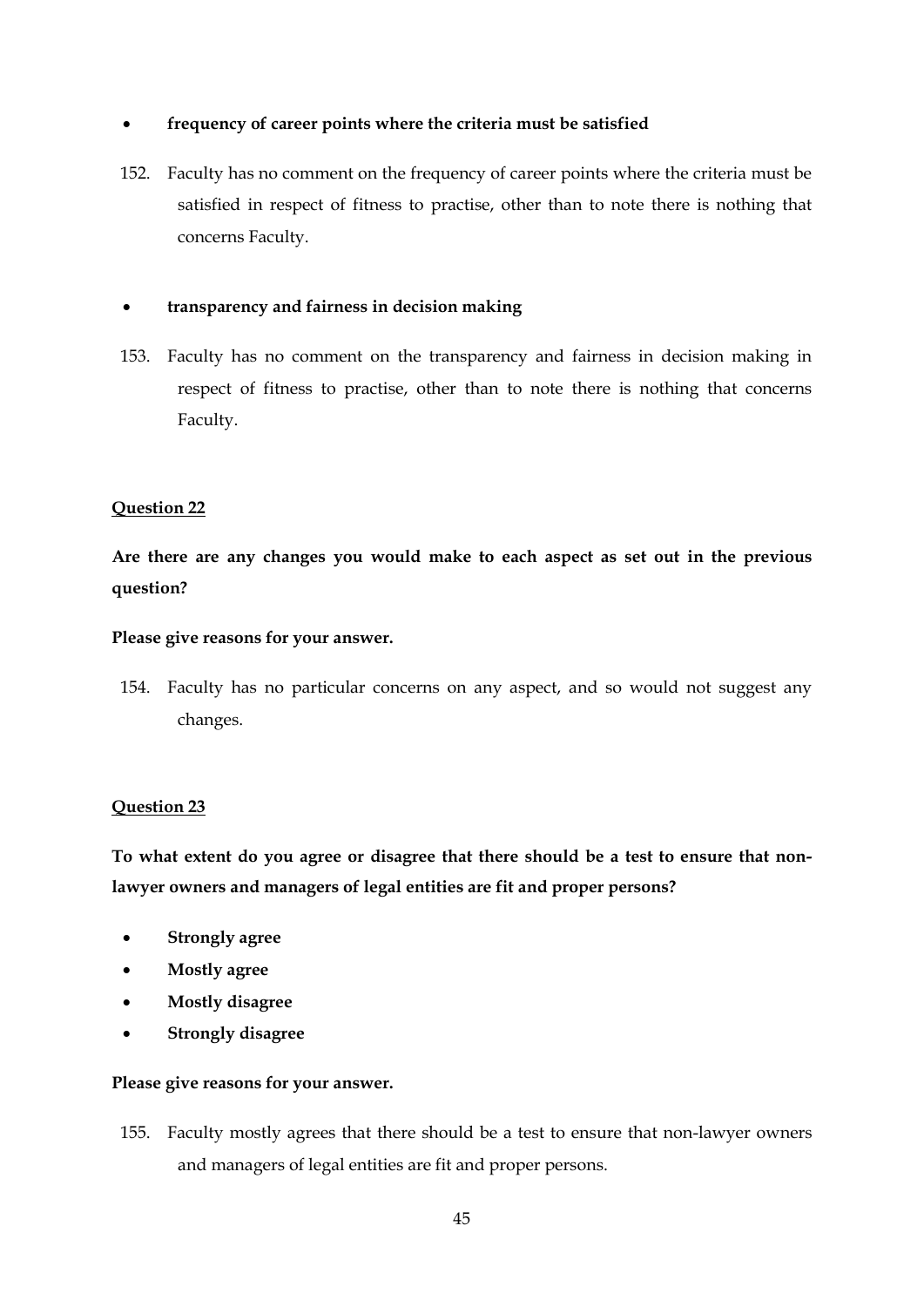156. Faculty sees no reason to not subject non-lawyer owners and managers of legal entities of an Alternative Business Structure to a fit and proper person test. However, given this does not concern Faculty, no further comment is warranted.

#### **E. LEGAL TECH**

#### **Question 24**

**To what extent do you agree or disagree that Legal Tech should be included within the definition of 'legal services'.**

- **Strongly agree**
- **Mostly agree**
- **Mostly disagree**
- **Strongly disagree**

- 157. Faculty mostly disagrees that Legal Tech should be included within the definition of 'legal services'.
- 158. The definition of 'legal services' used in the Roberton review (p.13) is *"legal advice in connection with legal documents such as contract, deed, writ, will or others, as well as legal advice and/or representation for the purpose of applying the law or seeking a legal dispute resolution."*
- 159. Faculty notes that "Legal Tech" is not defined in the Consultation Paper, or in the Roberton Review.
- 160. Faculty is perhaps not best placed to offer a comprehensive definition of "Legal Tech". It is still a growing area, whose limits are not yet clearly defined. However, two broad strands can be identified. The first are technologies aimed at legal service providers to facilitate the practice of law (e.g. practice management software, document storage, billing/accounting software, e-discovery platforms and AI/machine learning document analysis software). The second are technologies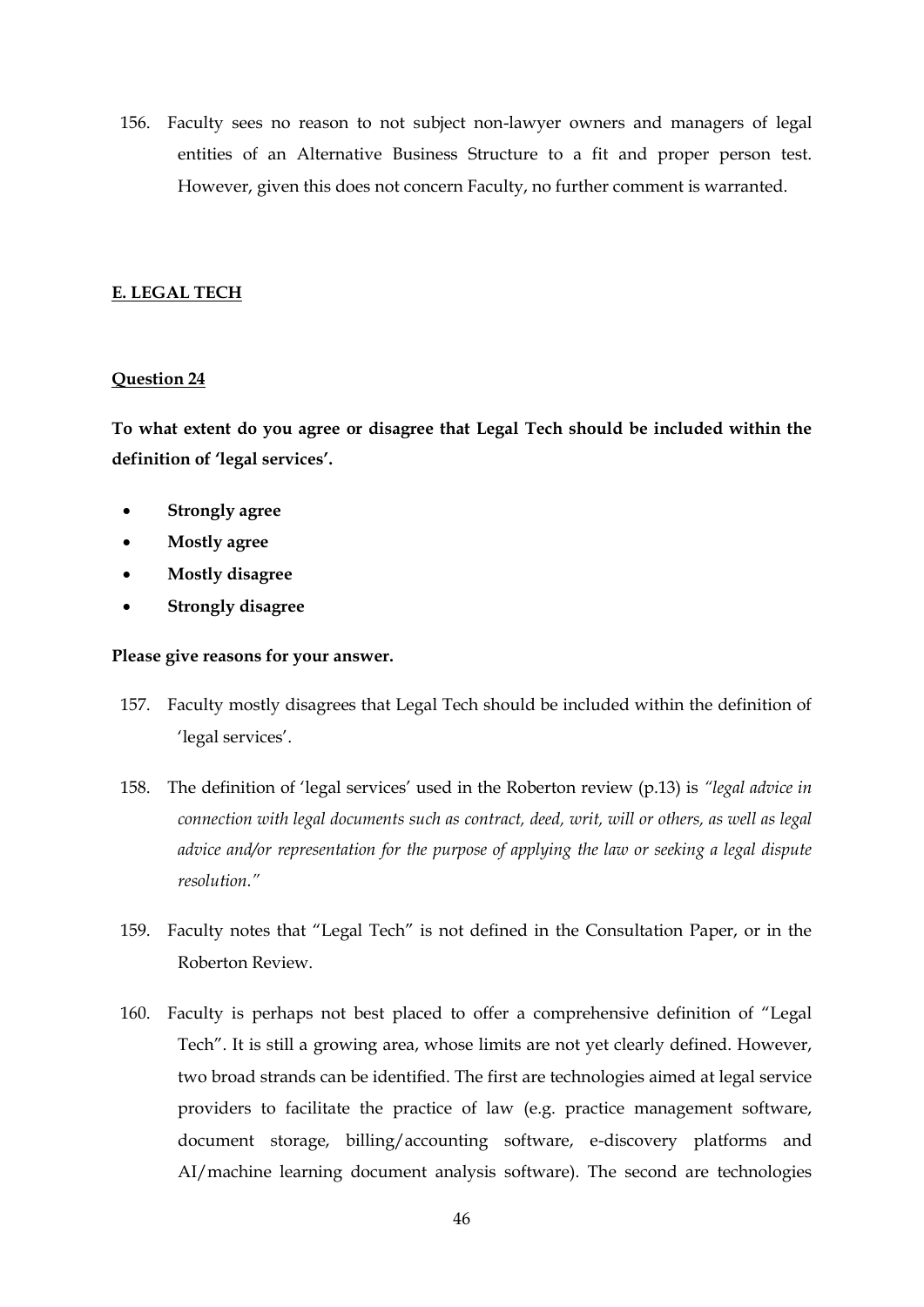aimed at consumers/businesses designed to either connect them to legal service providers, or to minimise or remove the need to use a legal service provider at all.

- 161. In Faculty's view, the first strand does not present any particular regulatory risk. They simply provide tools by which regulated persons can enhance the service they provide. The second strand, where these tools are being marketed directly to consumers and, in particular, where they purport to minimise or obviate the need to obtain professional advice, present a more obvious regulatory concern.
- 162. Where a Legal Tech product or provider purported to offer 'legal services' as defined above, it follows logically that they ought not to escape regulation simply because they are operating on a technology platform. However, it also follows that simply operating within the Legal Tech space does not mean that 'legal services' are being provided.
- 163. Accordingly, the provision of any 'legal services' that are presently regulated should cause someone to fall within the regulatory orbit, rather than the mode by which such services are being provided.

## **Question 25**

**To what extent do you agree or disagree that those who facilitate and provide Legal Tech legal services should be included within the regulatory framework if they are not so already. If so how might this operate if the source is outside our jurisdiction?**

- **Strongly agree**
- **Mostly agree**
- **Mostly disagree**
- **Strongly disagree**

#### **Please give reasons for your answer.**

164. Faculty strongly agrees that those who facilitate and provide Legal Tech legal services should be included within the regulatory framework if they are not so already.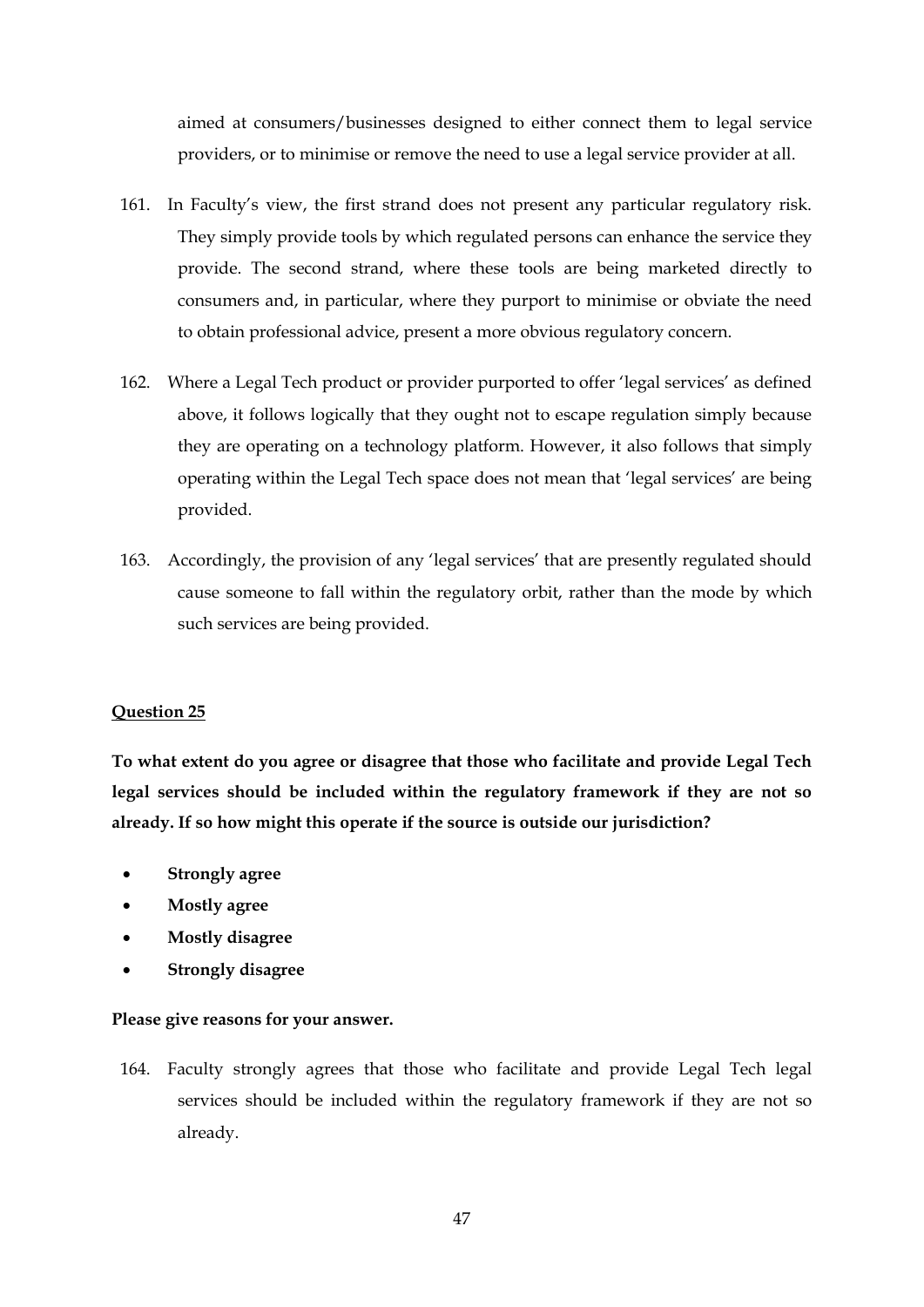- 165. It follows from Faculty's answer to Question 24 above that those who facilitate and provide Legal Tech legal services should be included within the regulatory framework if they are not so already.
- 166. Faculty is not best placed to comment on how this might operate in practice, particularly if the source is outside of our jurisdiction.

#### **Question 26**

**To what extent do you agree or disagree that, not including legal tech may narrow the scope of regulation, and reduce protection of consumers?**

#### **Please give reasons for your answer.**

167. Faculty strongly agrees that not including Legal Tech firms who were purporting to provide regulated legal services would narrow the scope of regulation and reduce protection of consumers. The method of delivery of legal services should not be the touchstone of whether it ought to be regulated or not.

#### **Question 27**

**To what extent do you agree or disagree that the inclusion of legal tech in a regulatory framework assists in the strength, sustainability and flexibility of regulation of legal services?**

- **Strongly agree**
- **Mostly agree**
- **Mostly disagree**
- **Strongly disagree**

#### **Please give reasons for your answer.**

168. Faculty mostly agrees that the inclusion of legal tech in a regulatory framework assists in the strength, sustainability and flexibility of regulation of legal services. It would certainly seem to assist with strength, as it would increase the regulatory purview. In terms of sustainability, given this is a growing area, it would seem that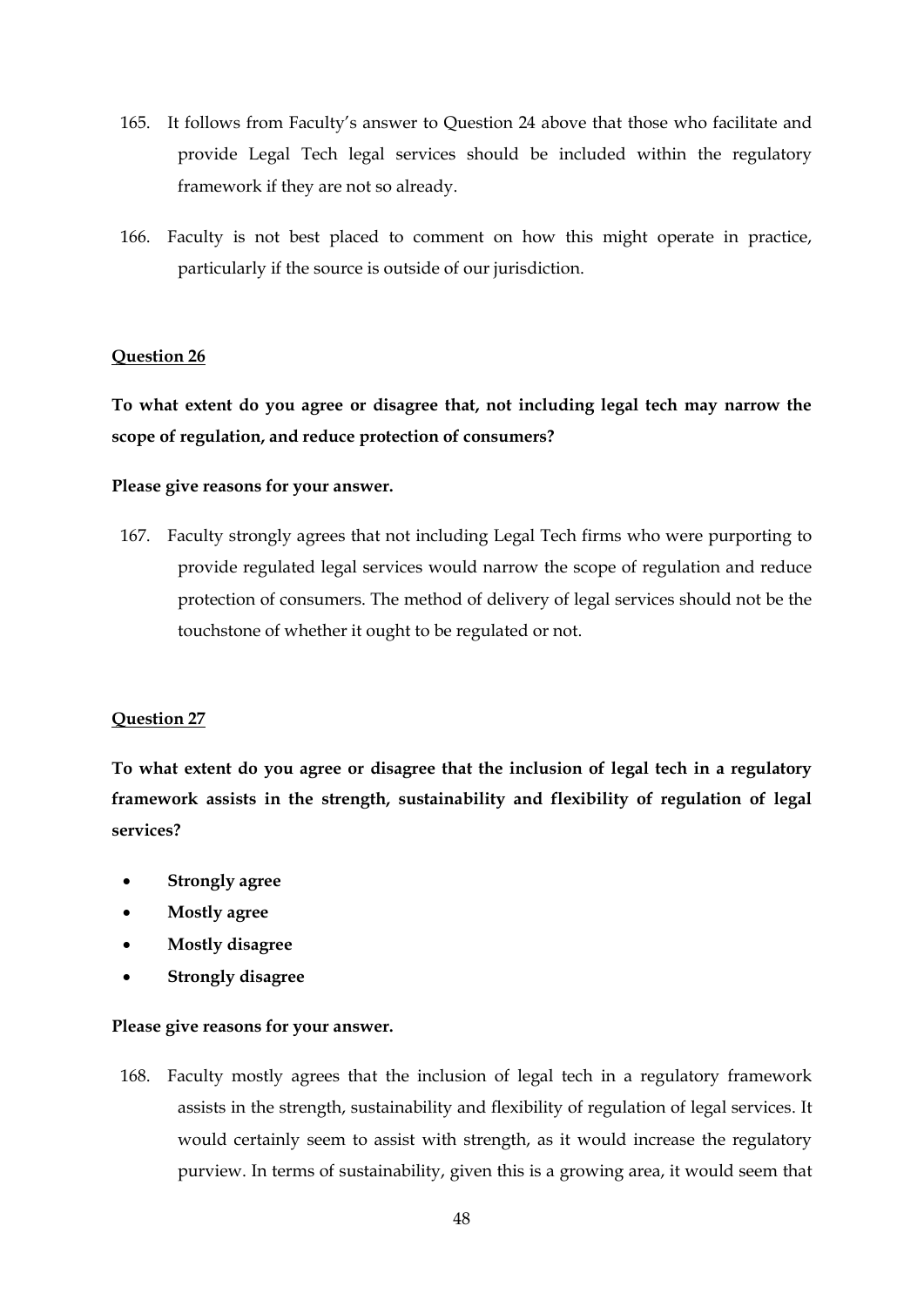any new regulatory environment, if it were intended to be sustainable over the longer term, would need to take account of this sector. However, it is less immediately clear how the inclusion of Legal Tech *per se* would assist with the flexibility of regulation of legal services. Perhaps it could be argued that by designing a system that takes account of Legal Tech, it may be easier for a flexible system to be put in place? The latter point is far from clear to Faculty.

#### **Question 28**

-

**To what extent do you agree or disagree that the Scottish regulatory framework should allow for the use of Regulatory Sandboxes to promote innovation?**

- **Strongly agree**
- **Mostly agree**
- **Mostly disagree**
- **Strongly disagree**

- 169. Faculty mostly agrees that the Scottish regulatory framework should allow for the use of Regulatory Sandboxes to promote innovation.
- 170. Faculty has no objection to the use of Regulatory Sandboxes, and notes that the FCA has now worked with seven cohorts<sup>36</sup>. However, Faculty has no experience of participating in a regulatory sandbox, and its ability to comment is restricted to reviewing the limited evidence available from the FCA, which points to some early indications of success.<sup>37</sup> Thus, Faculty can say little more than it has no basis to object to incorporating such an idea.

<sup>36</sup> https://www.fca.org.uk/firms/innovation/regulatory-sandbox

<sup>37</sup> https://www.fca.org.uk/publications/research/regulatory-sandbox-lessons-learned-report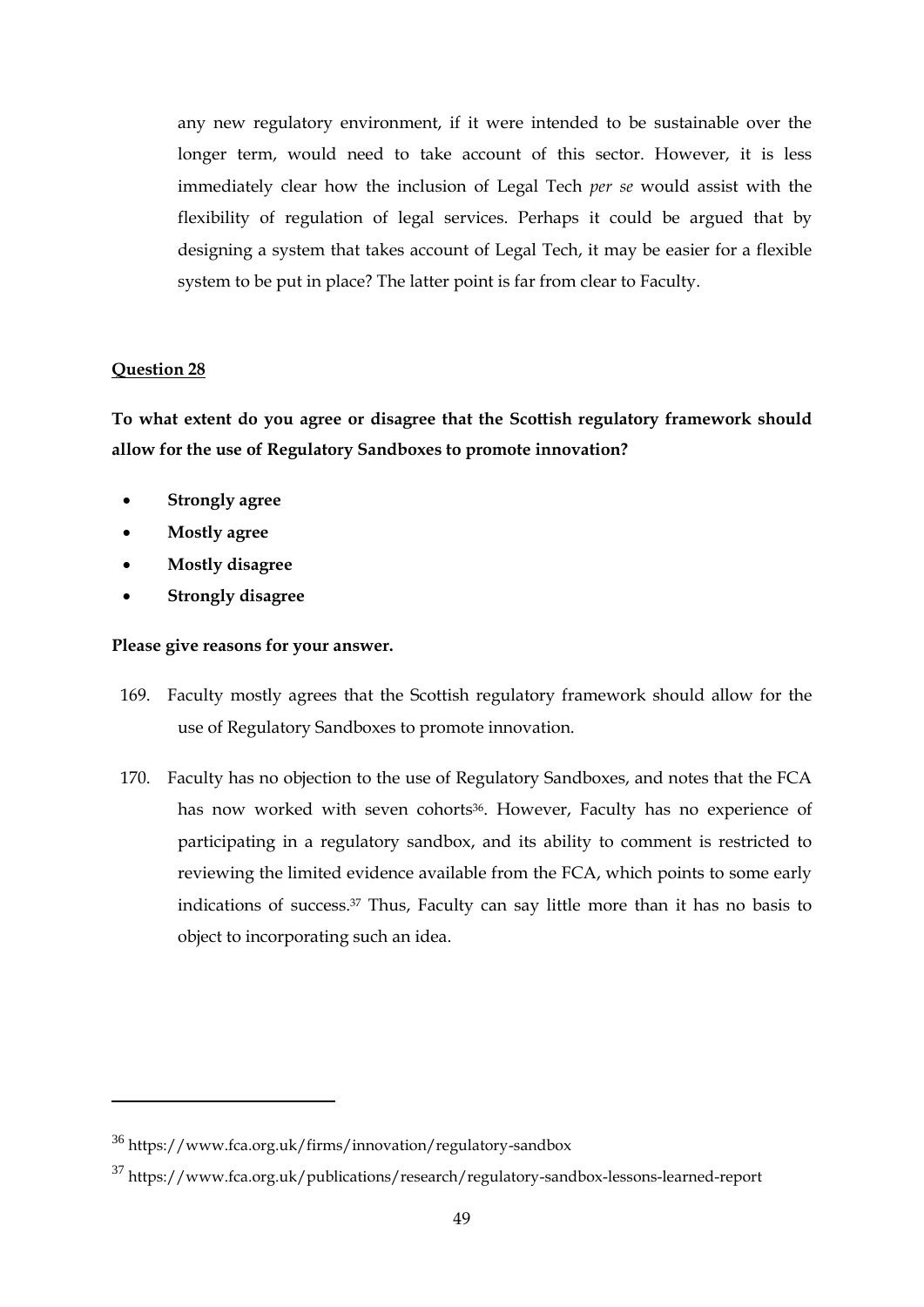# **F. CLIENT PROTECTION FUND (GUARANTEE FUND)**

## **Question 29**

**To what extent do you agree or disagree that the Client Protection Fund works well?**

- **Strongly agree**
- **Mostly agree**
- **Mostly disagree**
- **Strongly disagree**

## **Please give reasons for your answer.**

171. Faculty has no comment on the operation of the Client Protection Fund.

## **Question 30**

**What, if any, changes should be made to the Fund?**

- **Strongly agree**
- **Mostly agree**
- **Mostly disagree**
- **Strongly disagree**

#### **Please give reasons for your answer**

172. Faculty has no reason to believe that any change is required to the Fund.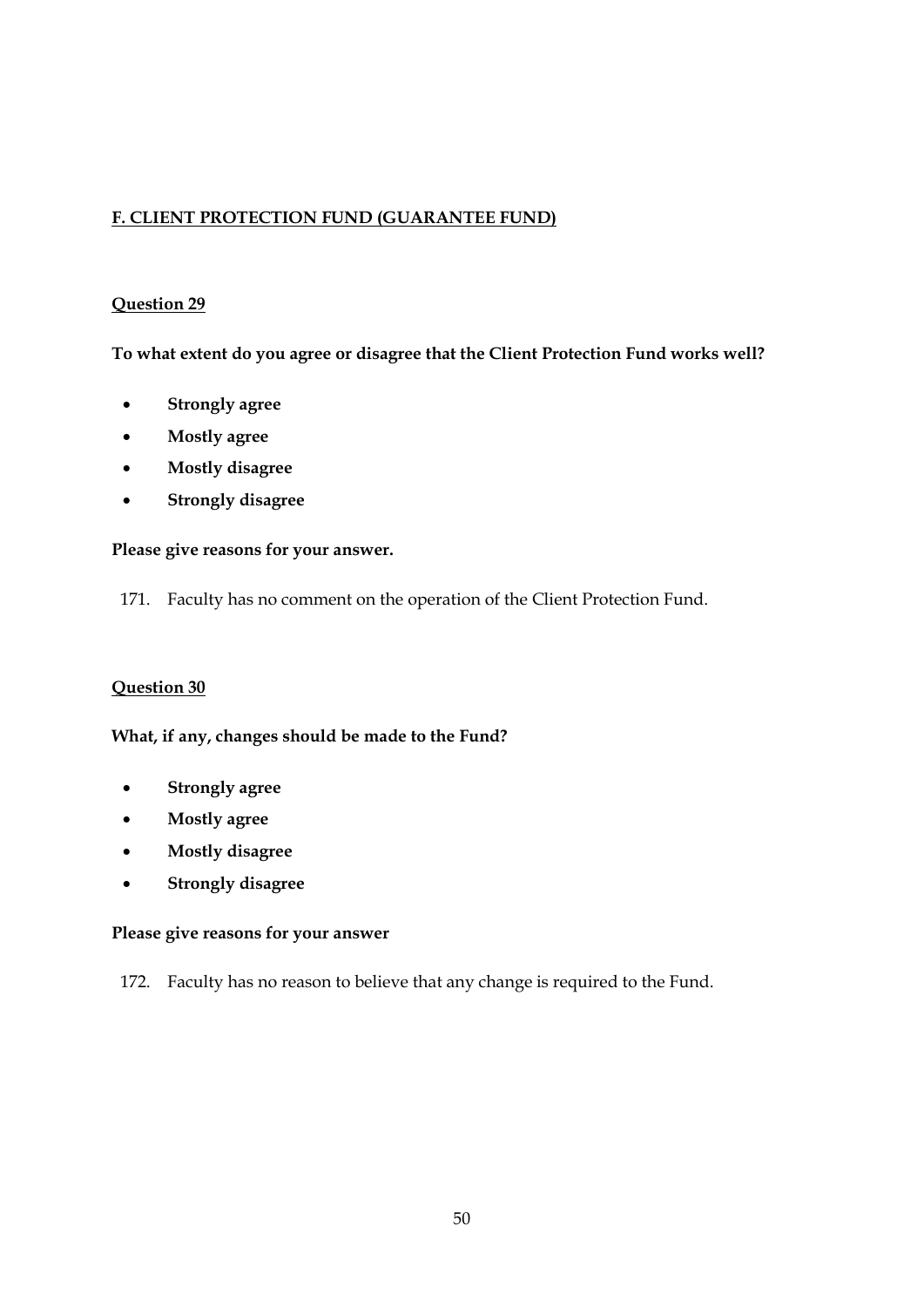# **PART 3 – LEGAL SERVICES PROVIDERS AND STRUCTURES A. ENTRY, STANDARDS AND MONITORING**

## **Question 31**

**To what extent do you agree or disagree that any future regulatory model should incorporate a greater emphasis on quality assurance, prevention and continuous improvement than the current model provides?**

- **Strongly agree**
- **Mostly agree**
- **Mostly disagree**
- **Strongly disagree**

- 173. Faculty mostly disagrees that any future regulatory model should incorporate a greater emphasis on quality assurance, prevention and continuous improvement than the current model provides.
- 174. Faculty accepts that quality assurance, prevention and continuous improvement are important aspects of regulation of the legal profession. Faculty's disagreement with the statement in Q31 is simply on the basis that it takes the view that the current model, in its application to Advocates, already places appropriate emphasis on quality assurance, prevention and continuous improvement. Faculty has been proactive in promoting the continuing improvement of the professional standards of its practising members:
- 175. In November 2016, Faculty took the significant step of introducing a Quality Assurance ("QA") programme, designed to ensure a minimum standard of performance in core advocacy skills by way of five-yearly individual, peer-review assessments of all, including the most senior, practising Advocates.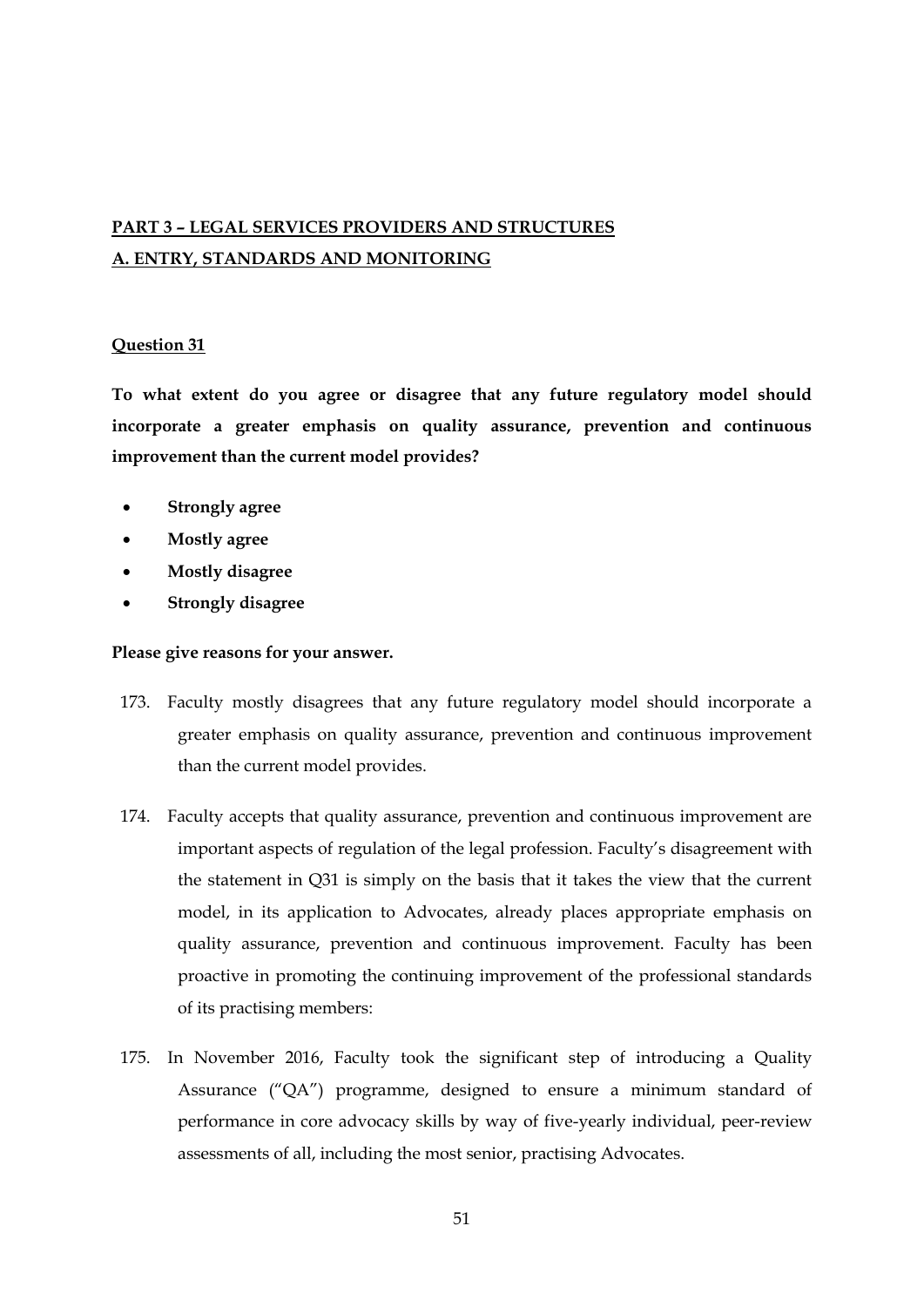- 176. Advocates are subject to enhanced continuing professional development ("CPD") requirements, including completion of minimum requirements in respect of specialist advocacy training with a particular focus on the skills of oral and written advocacy in different court or tribunal settings.
- 177. Advocates are enjoined by the Guide to Conduct to seek advice in cases of difficulty or uncertainty, ultimately from the Dean of Faculty or the Vice-dean – and Advocates are obliged to follow the instructions of the Dean or Vice-dean in relation to matters of professional conduct. This culture of seeking and giving advice is an important mechanism for supporting Advocates and making sure that they exercise their professional responsibilities at all times in accordance with the highest ethical standards.

## **Question 32**

**To what extent do you agree or disagree that the rules within the regulatory framework should be simplified with the aim of making them more proportionate and consumer friendly?**

- **Strongly agree**
- **Mostly agree**
- **Mostly disagree**
- **Strongly disagree**

- 178. Faculty mostly disagrees that the rules within the regulatory framework should be simplified with the aim of making them more proportionate and consumer friendly.
- 179. The regulatory regime applicable to entry to the Advocate profession, and practising as an Advocate thereafter, is set out in a handful of relatively short and easily comprehensible documents, which are made freely accessible to the public and kept under regular review by Faculty.
- 180. When considering the regulations for entry to the Advocate branch of the profession, it is crucial to understand that Scotland, like England & Wales, has a 'split'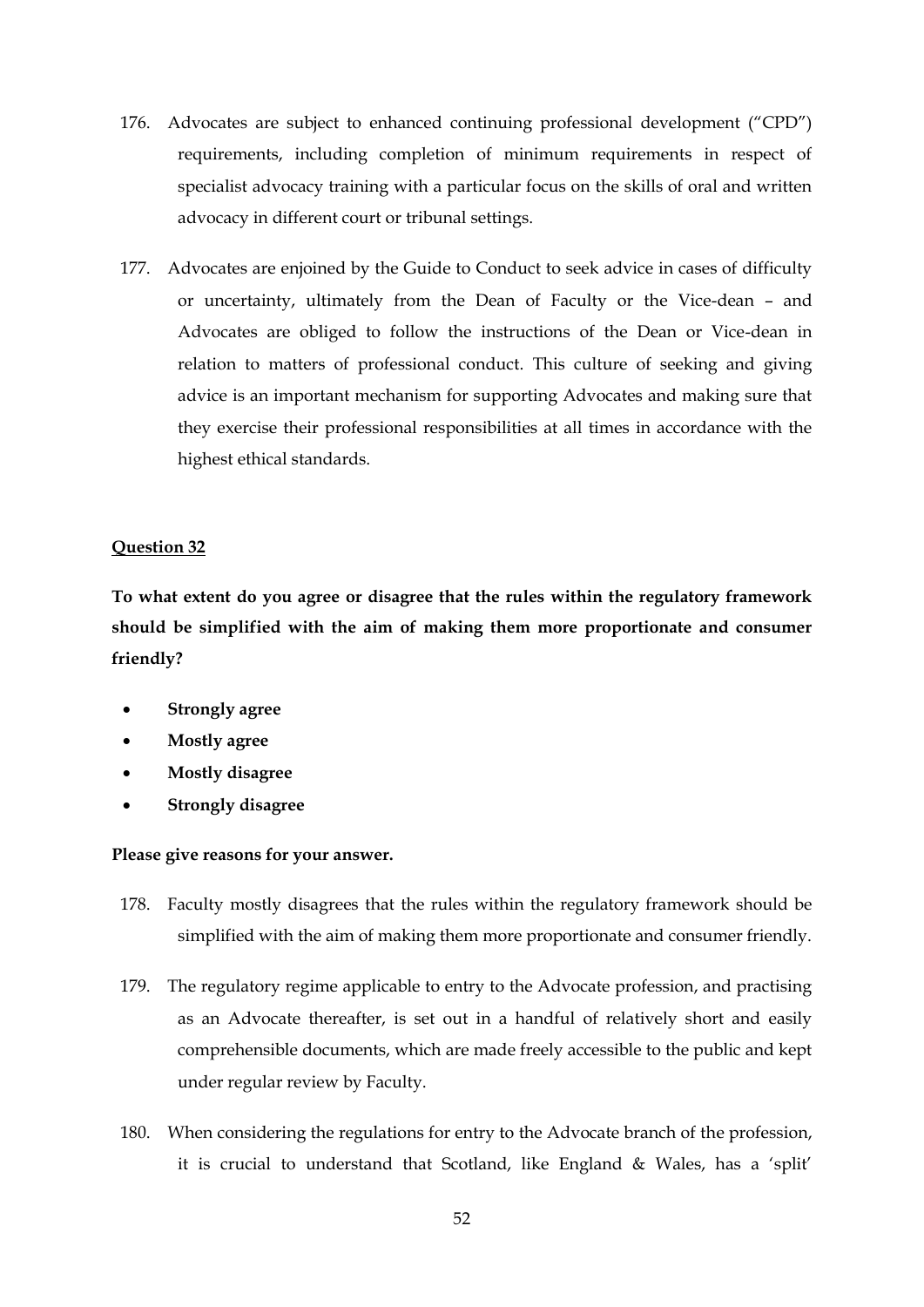profession where the Bar, and the solicitor branch of the profession, are separate. The distinction between the role of the Advocate and of the solicitor in a system such as ours is explained above at paragraph [35.](#page-9-0)

- 181. Maintaining such a distinction has many practical benefits for members of the public, and the good functioning of the legal system. For example, (i) an Advocate is able to offer independent and objective advice, unclouded by any ongoing business relationship between solicitor and client; (ii) the differing business models allow an Advocate, in undertaking the preparation required for court appearances or advisory work, to devote time which a solicitor, with heavier overheads, might well find uneconomic; (iii) smaller solicitors firms, wherever in Scotland they are based, are able to provide their clients with a high-quality service by engaging an Advocate with expertise in specialist areas to act in a particular case which is outwith their normal practice experience. However, a corollary of the legal profession being structured in this advantageous way, is that the entry requirements for each branch of the profession must be appropriately calibrated to the particular knowledge and skills which each branch requires. Thus Faculty prescribes academic and practical requirements to be satisfied by those seeking admission to the Bar, which include successful completion of a period of pupillage with Faculty. The latter consists of a skills training programme (first developed over twenty years ago on the basis of the best international thinking in advocacy training and kept under review by successive Directors of Training), and the shadowing of existing Advocates. It remains important and appropriate that entry requirements in Scotland should relate to the specific branch of the profession which the applicant seeks to enter (as is the case in other jurisdictions with a 'split' profession, such as England & Wales), so that the requirements in the qualification frameworks can be tailored in a proportionate fashion to the particular skills and experience necessary competently to perform the role. The Joint Standing Committee for Legal Education in Scotland provides a suitable forum for discussion and co-ordination between the two branches of the profession in Scotland, and the legal education providers.
- 182. Currently the regulations for entry to the Advocate branch of the profession strike a fair balance between the necessary requirements of academic excellence, and knowledge of and familiarity with Scots law and legal practice on the one hand,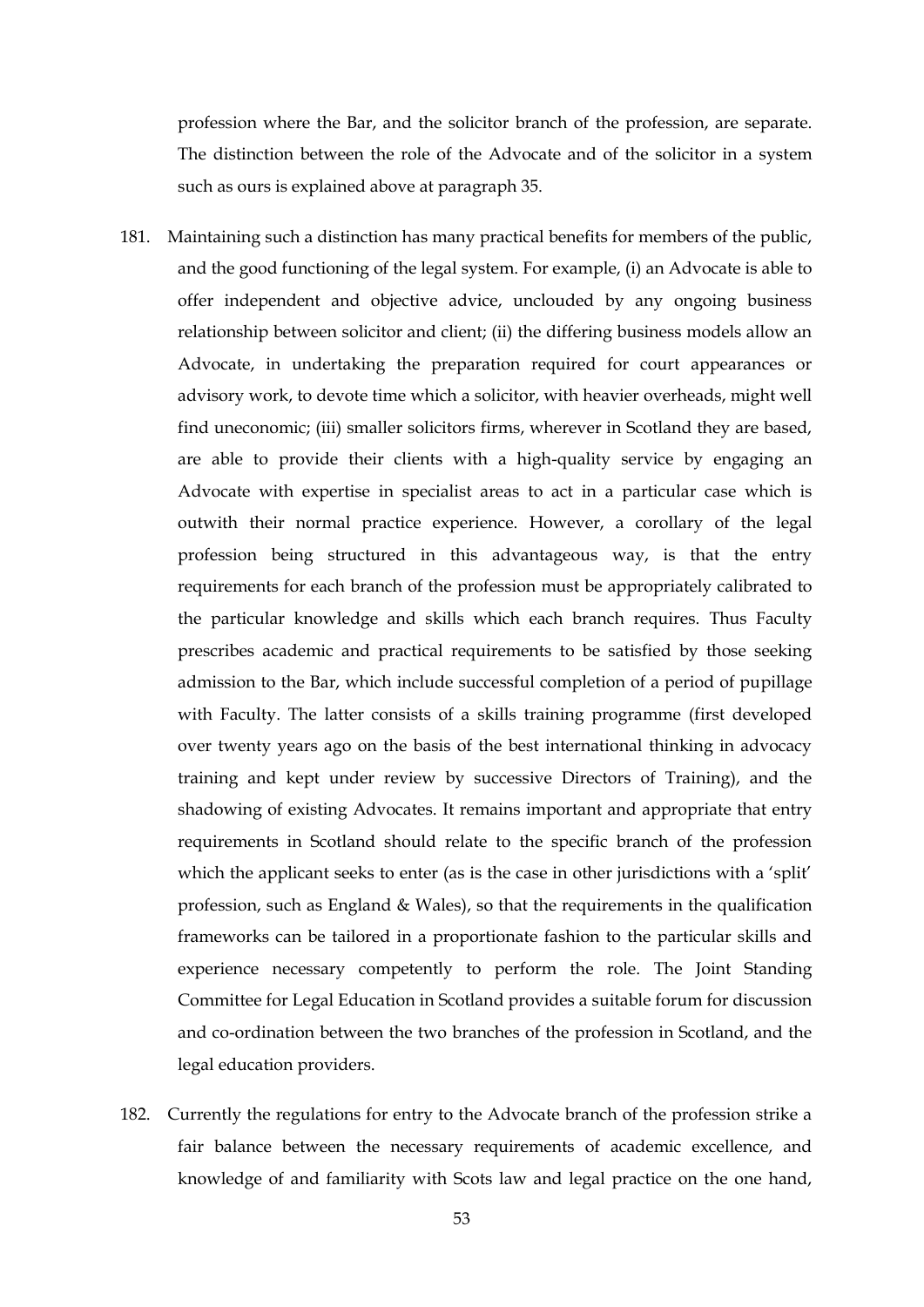and Faculty's commitment to facilitating ease of access to the profession on the other. In particular, the regulations provide significant flexibility, where appropriate, to allow entry to the profession by those who may have followed alternative career paths to law. The regulations also enable appropriate ease of transfer between the Advocate and solicitor branches of the profession, thereby facilitating choice on the part of legal service providers as to their preferred business model (i.e. whether to exercise rights of audience in the higher courts as a self-employed Advocate, or as a solicitor-advocate in employment or partnership with others). Equally, the regulations allow for ease of transfer between jurisdictions, such that barristers may follow a relatively straightforward route to practice at the Scots Bar.

183. The setting of standards for those in practice at the Bar in Scotland has been dealt with in our answer in relation to Part 2 above.

#### **Question 33**

**Which of the following methods do you think regulatory model should incorporate to provide quality assurance and continuous improvement?**

- **peer review**
- **a system of self-assessment for all legal professionals**
- **both of these**
- **neither, or other**
- 184. Faculty considers that **peer review** should be incorporated by any regulatory model to provide quality assurance and continuous improvement.
- 185. As explained in the answer to Q31, Faculty already has in place a Quality Assurance ("QA") programme, which is designed to ensure a minimum standard of performance in core advocacy skills by way of five-yearly individual, peer-review assessments of all, including the most senior, practising Advocates.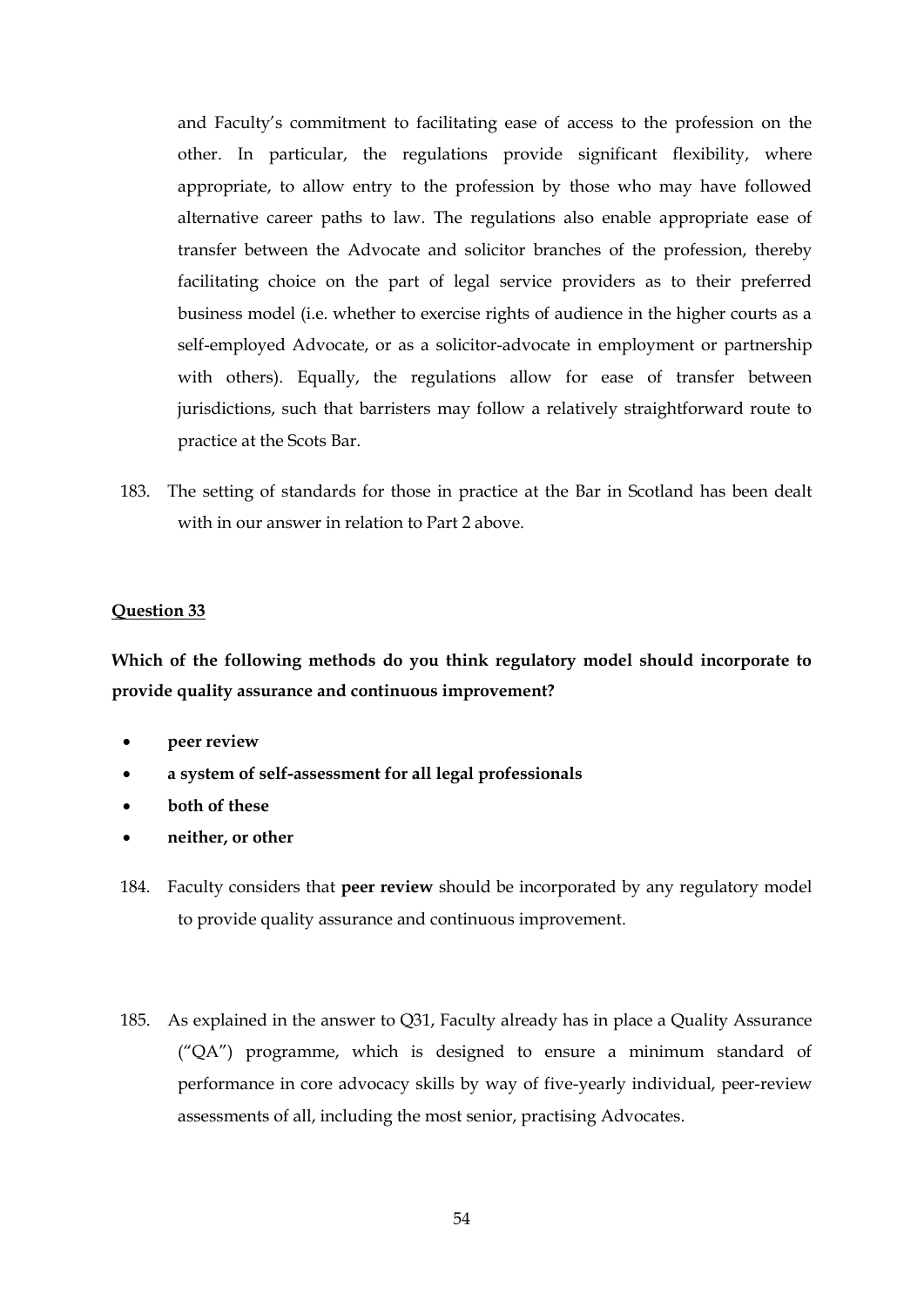# **B. DEFINITION OF LEGAL SERVICES AND RESERVED ACTIVITIES**

### **Question 34**

**To what extent do you agree or disagree that there should be a definition of legal services?**

- **Strongly agree**
- **Mostly agree**
- **Mostly disagree**
- **Strongly disagree**

#### **Please give reasons for your answer.**

- 186. Faculty mostly agrees that there should be a definition of legal services.
- 187. Given that a definition of legal services currently exists for certain purposes, it would seem appropriate that this be maintained, or expanded to have a more general application.

## **Question 35**

**To what extent do you agree or disagree that the definition of legal services should be set out in primary legislation?**

- **Strongly agree**
- **Mostly agree**
- **Mostly disagree**
- **Strongly disagree**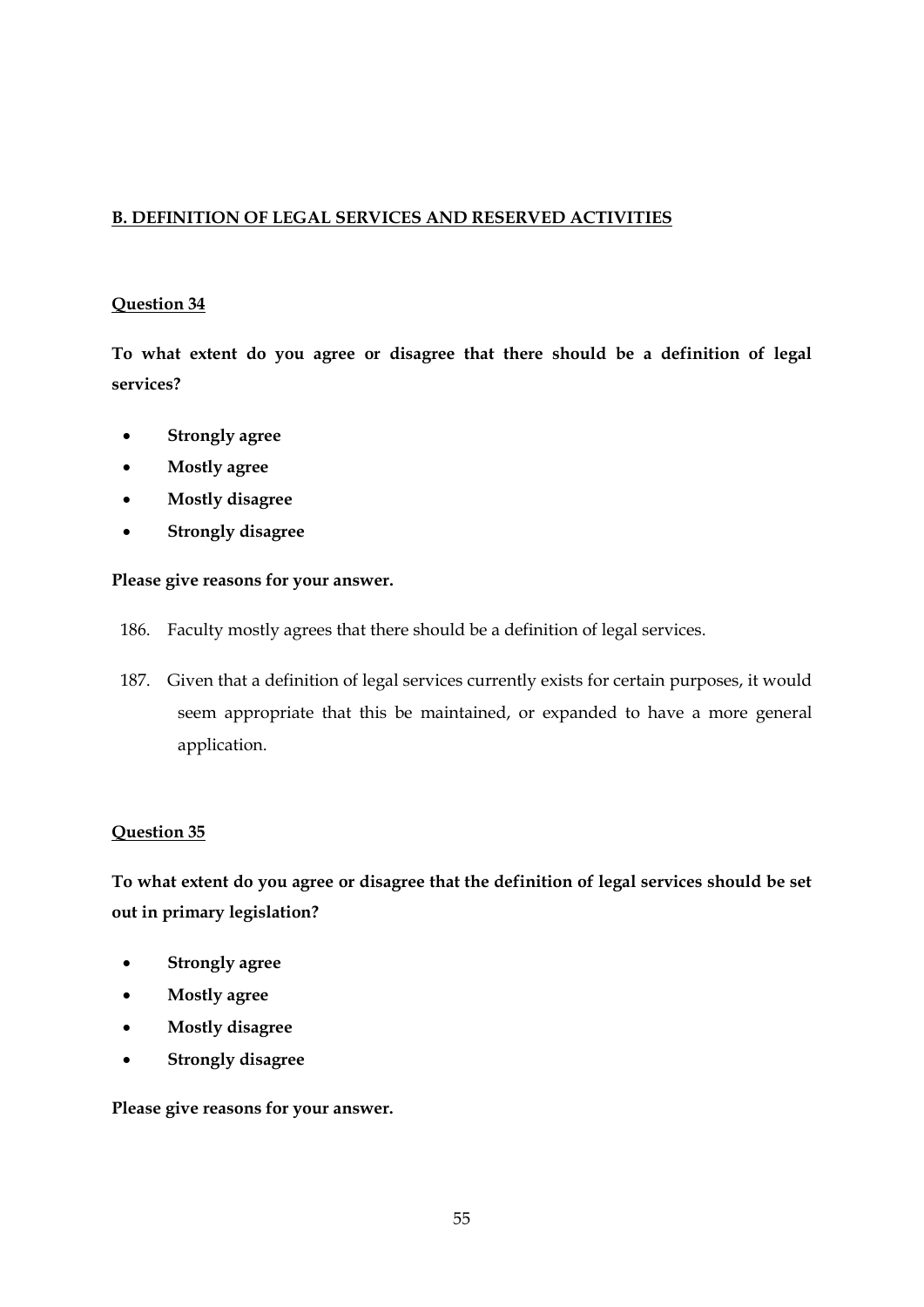- 188. Faculty mostly agrees that the definition of legal services should be set out in primary legislation.
- 189. Given that the existing definition of legal services is to be found in primary legislation, there seems no reason for a different approach to be taken.

## **Question 36**

**To what extent do you agree or disagree that there should be no substantial change at this stage to bring more activities within the scope of those activities "reserved" to solicitors or to remove activities?**

- **Strongly agree**
- **Mostly agree**
- **Mostly disagree**
- **Strongly disagree**

## **Please give reasons for your answer.**

190. Faculty is not best-placed to comment on this issue, which relates only to the solicitor branch of the profession.

# **Question 37**

**To what extent do you agree or disagree that it should be for the regulator(s) to propose to the Scottish Government which activities to reserve to legal professionals in the future and which should be regulated?**

- **Strongly agree**
- **Mostly agree**
- **Mostly disagree**
- **Strongly disagree**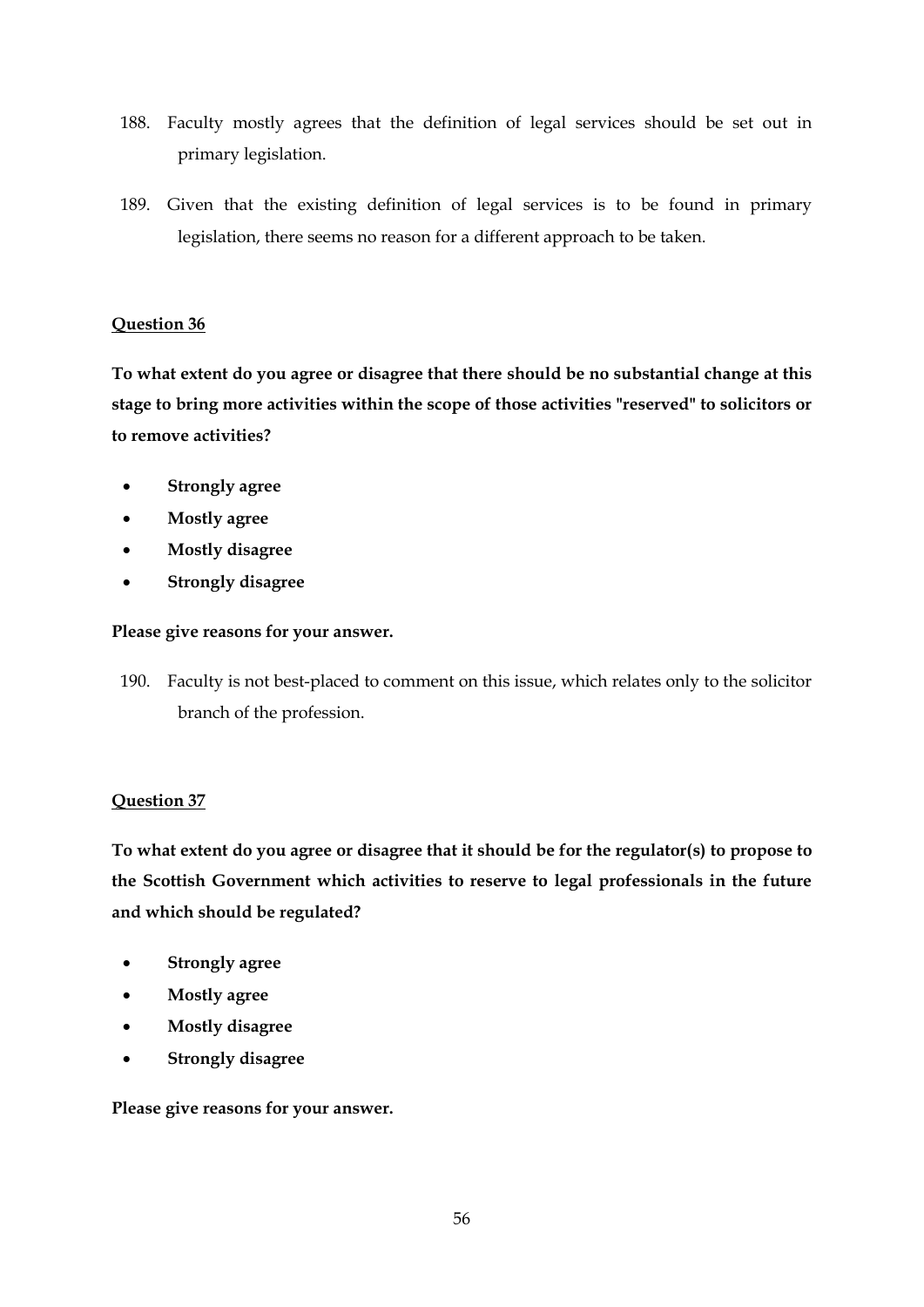- 191. Faculty mostly agrees that it should be for the regulator(s) to propose to the Scottish Government which activities to reserve to legal professionals in the future and which should be regulated.
- 192. It would seem appropriate that the reservation of further issues to legal professionals in the future should be proposed by the profession as regulators (or the profession in conjunction with any external regulator which might be brought into existence in future).

# **C. TITLES**

## **Question 38**

**To what extent do you agree or disagree that there should be a change such that the title 'lawyer' would be given the same protections around it as the title 'solicitor'?**

- **Strongly agree**
- **Mostly agree**
- **Mostly disagree**
- **Strongly disagree**

- 193. Faculty strongly agrees that there should be a change such that the title 'lawyer' would be given the same protections around it as the title 'solicitor'.
- 194. The solicitor branch of the profession will be better placed to comment upon the difficulties which arise from the fact that 'solicitor' has a protected status, whereas there is no similar protection for 'lawyer'. It is, however, important to understand that 'lawyer' encompasses both solicitors and Advocates. Faculty would observe that it may seem anomalous were there to be protection for the umbrella term 'lawyer', and for the term 'solicitor' which describes one branch of that profession, but no protection for the term 'Advocate' which describes the other branch of the profession.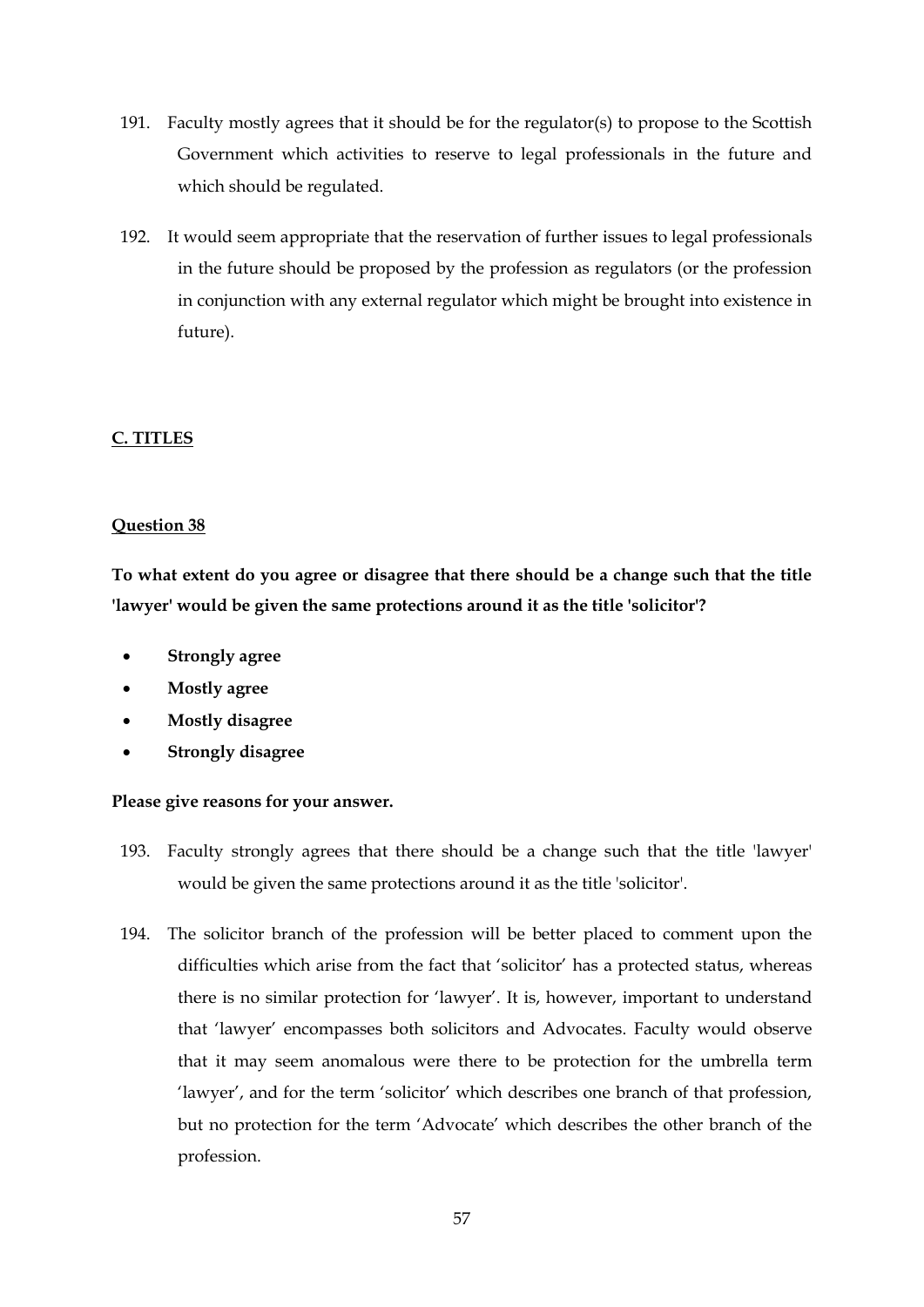#### **Question 39**

**To what extent do you agree or disagree that the title 'advocate' should have the same protections around it as the title 'solicitor'?**

- **Strongly agree**
- **Mostly agree**
- **Mostly disagree**
- **Strongly disagree**

#### **Please give reasons for your answer.**

- 195. Faculty strongly agrees that the title 'Advocate' should have the same protections around it as the title 'solicitor'.
- 196. Faculty remains of the view that the term 'Advocate' should also be a protected term, as referring only to members of the legal profession who have been admitted to Faculty. This is in distinction to the more generic 'advocate' which can and does encompass those appearing before the Mental Health Tribunals, for example (as specifically referenced in the Roberton report). Faculty is concerned that in the absence of protection for the term 'Advocate', there is scope for confusion arising among members of the public as to the role and qualifications. In any event, as already noted it would seem anomalous for the terms 'lawyer' and 'solicitor' to enjoy protections, but for such protections not to be in place for the term 'Advocate'. An alternative method of achieving the goal of avoiding any confusion or misrepresentation to the public, would be to make it an offence for a person to hold him/herself out as a practising Member of Faculty where that is not in fact the case.

#### **Question 40**

**To what extent do you agree or disagree that the legislation should allow for the protection of other titles in relation to legal services as appropriate?**

- **Strongly agree**
- **Mostly agree**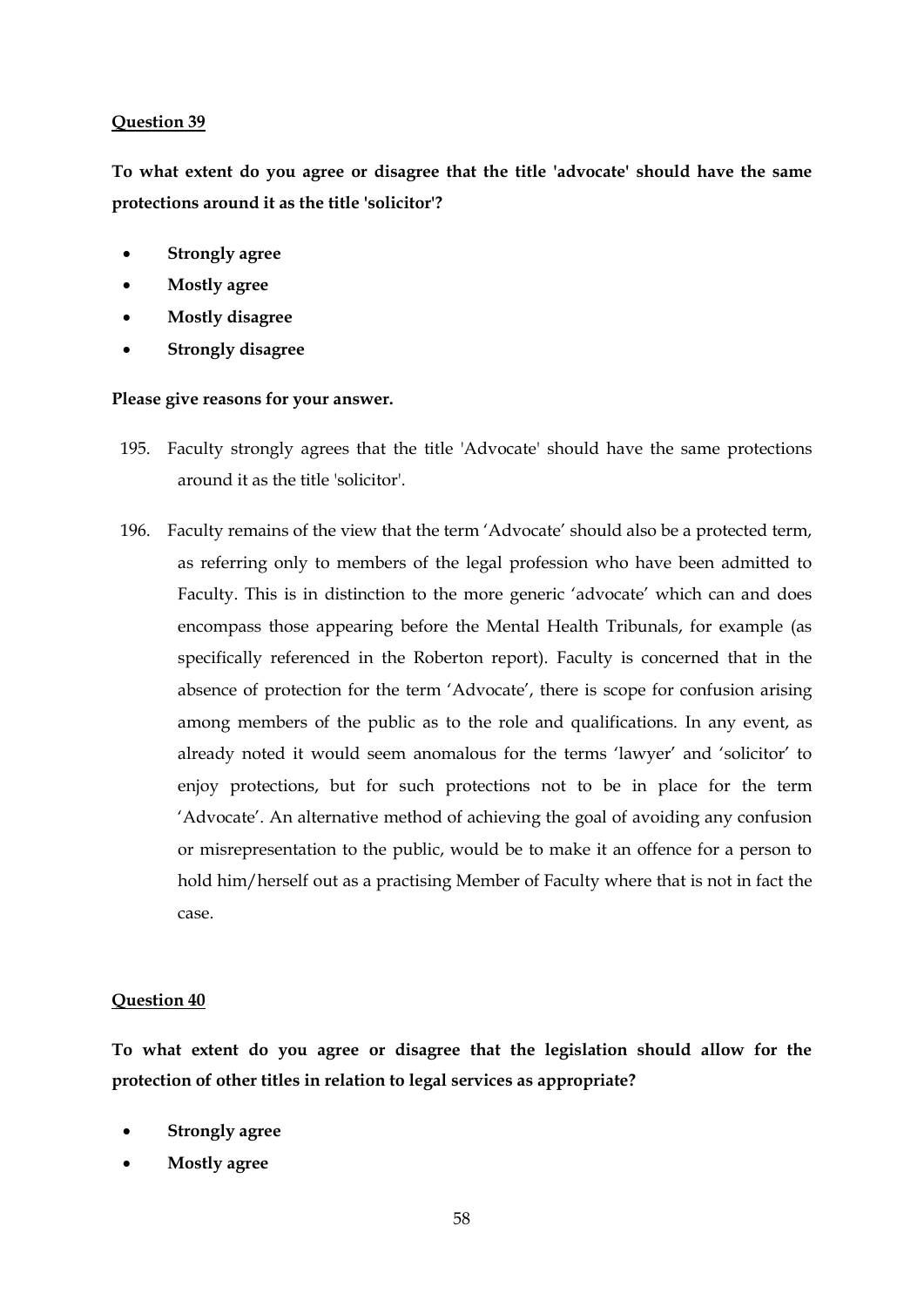- **Mostly disagree**
- **Strongly disagree**

## **Please give reasons for your answer.**

- 197. Faculty mostly agrees that the legislation should allow for the protection of other titles in relation to legal services as appropriate.
- 198. It would seem prudent to allow for the protection in future of other titles in relation to legal services, lest there comes a time when there is a concern that members of the public could be misled as to whether persons were appropriately qualified and regulated for the work that they hold themselves out as performing.

## **Question 41**

**To what extent do you agree or disagree that it should be for the regulator(s) to propose to the Scottish Government which titles to protect?**

- **Strongly agree**
- **Mostly agree**
- **Mostly disagree**
- **Strongly disagree**

## **Please give reasons for your answer.**

- 199. Faculty mostly agrees that it should be for the regulator(s) to propose to the Scottish Government which titles to protect.
- 200. It would seem appropriate that this should be proposed by the profession as regulators (or the profession in conjunction with any external regulator which might be brought into existence in future).

# **D. BUSINESS STRUCTURES**

## **Question 42**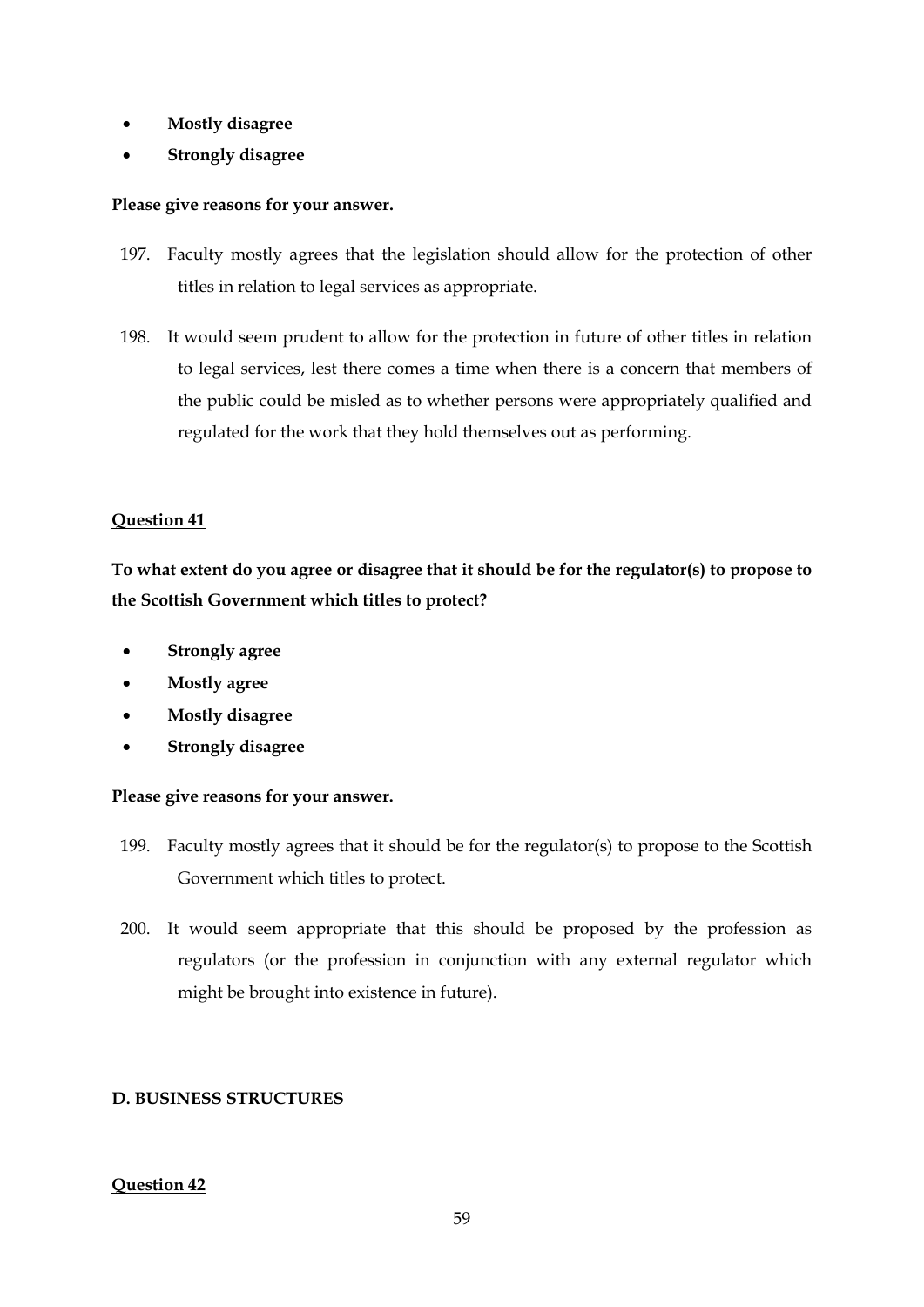**To what extent do you agree or disagree that the 51% majority stake rule for Licenced Legal Services Providers should be removed?**

- **Strongly agree**
- **Mostly agree**
- **Mostly disagree**
- **Strongly disagree**

**Please give reasons for your answer.**

201. Faculty offers no comment on this issue.

# **E. ENTITY REGULATION**

## **Question 43**

**To what extent do you agree or disagree that entity regulation should be introduced?**

- **Strongly agree**
- **Mostly agree**
- **Mostly disagree**
- **Strongly disagree**

# **Please give reasons for your answer.**

202. Since it is not proposed that this would encompass, or impact upon, Advocates, Faculty offers no comment on this.

# **Question 44**

**To what extent do you agree or disagree that all entities providing legal services to the public and corporate entities should be subject to a "fitness to be an entity" test?**

- **Strongly agree**
- **Mostly agree**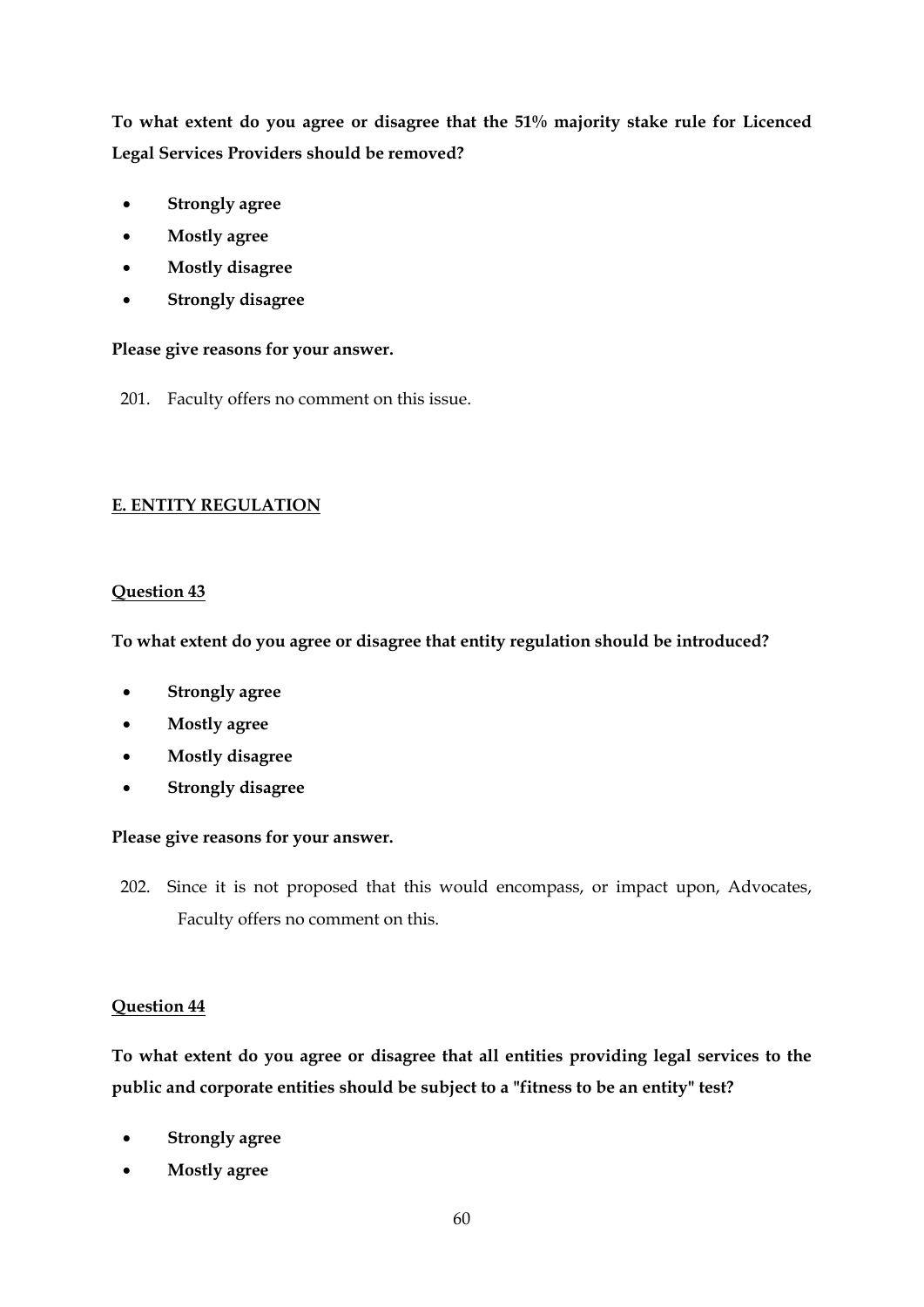- **Mostly disagree**
- **Strongly disagree**

## **Please give reasons for your answer.**

203. Since it is not proposed that this would encompass, or impact upon, Advocates, Faculty offers no comment on this question.

## **Question 45**

**To what extent do you agree or disagree that, as all lawyers providing legal services will be regulated – entity regulation should engage only those organisations who employ lawyers where those organisations are providing legal services for a profit – with the exclusion that when that legal service is in the context of an organisation whose main purpose is not to provide a legal service (for example banking) then regulation would remain at the level of an individual lawyer only and no entity regulation would apply?**

- **Strongly agree**
- **Mostly agree**
- **Mostly disagree**
- **Strongly disagree**

## **Please give reasons for your answer.**

204. Since it is not proposed that entity regulation would encompass, or impact upon, Advocates, Faculty offers no comment on this.

# **F. ECONOMIC CONTRIBUTION OF LEGAL SERVICES**

# **Question 46**

**To what extent do you agree or disagree that the Scottish Government should commission or facilitate a baseline study to identify the current quantum of the sector's contribution**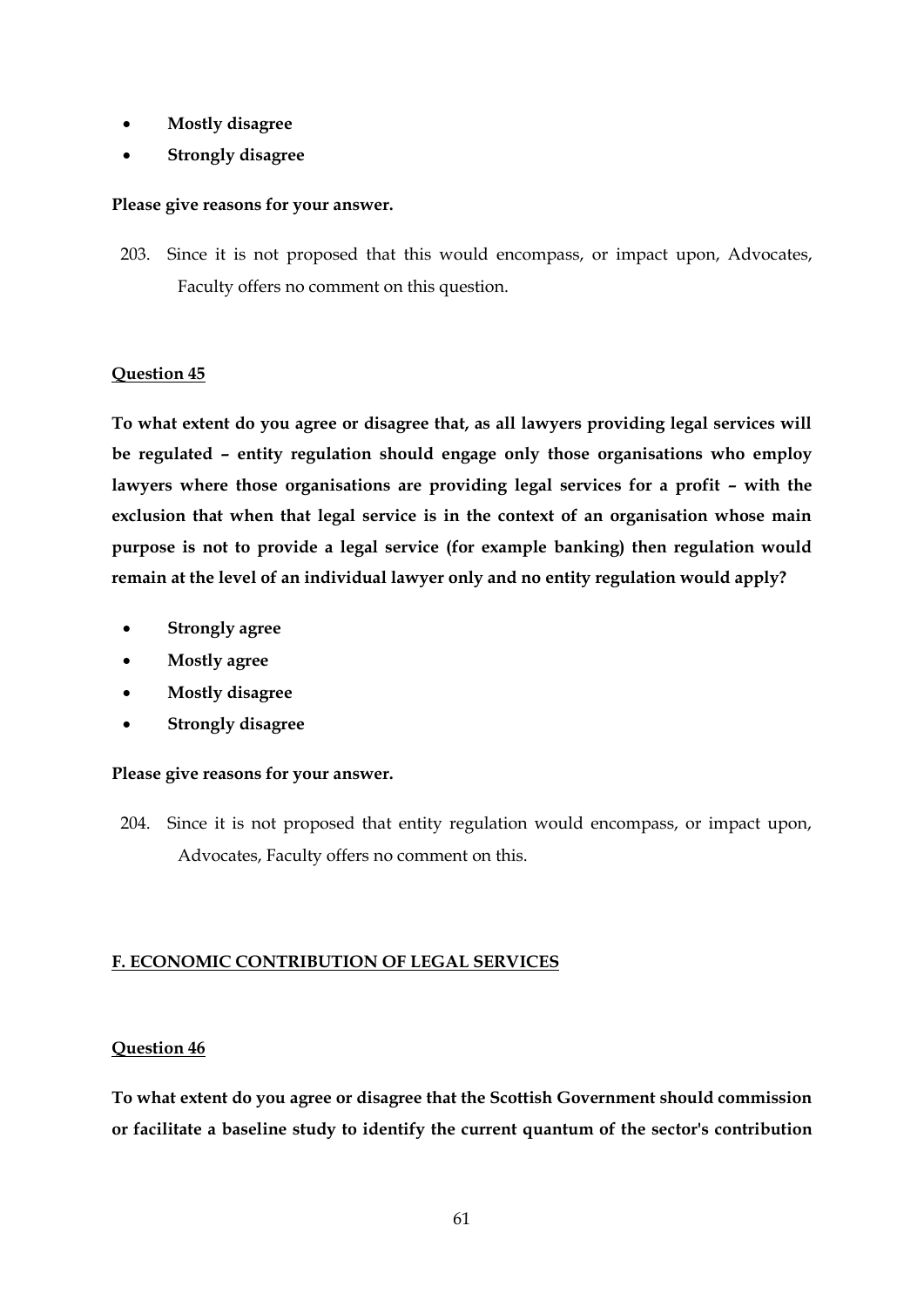**to the economy and to identify those niches in the global market where we might target our efforts?**

- **Strongly agree**
- **Mostly agree**
- **Mostly disagree**
- **Strongly disagree**

- 205. Faculty strongly agrees that the Scottish Government should commission or facilitate a baseline study to identify the current quantum of the sector's contribution to the economy and to identify those niches in the global market where we might target our efforts.
- 206. Faculty would always encourage the promotion and adoption of Scots law as the governing law, and the prorogation of the exclusive jurisdiction of the Scottish courts, in both public and private sector procurement and other contractual contexts. In its current form, the Scottish legal system has much to offer litigants world-wide, in terms of speed of litigation, value for money, availability of expertise and dependable and high-quality adjudication. Faculty is confident that a baseline study would confirm the sector's contribution to the economy, and also agrees that such a study would assist in identifying target areas for development in the global litigation market.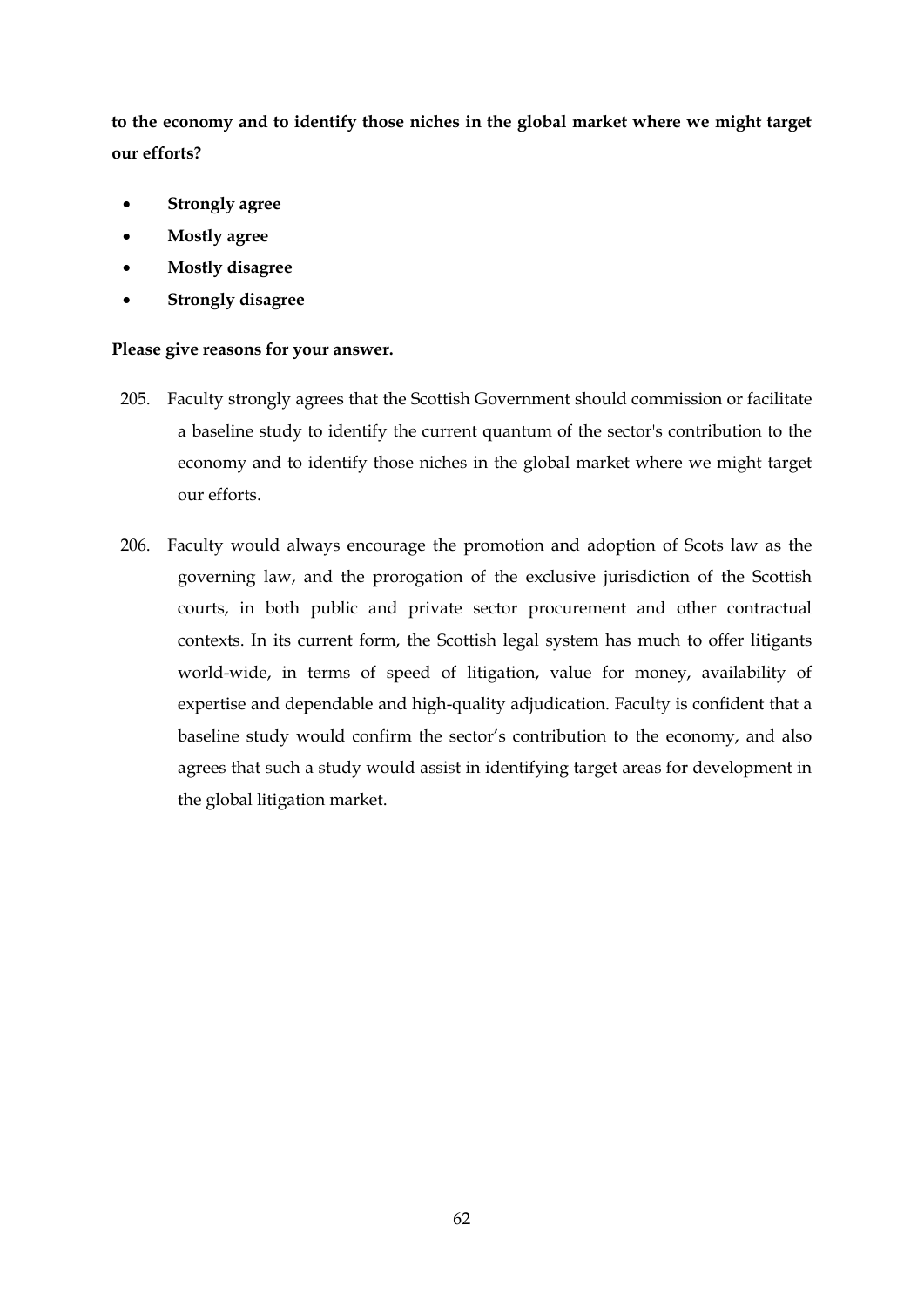# **PART 4: COMPLAINTS AND REDRESS A. COMPLAINTS PRINCIPLES AND OBJECTIVES**

## **Question 47**

**To what extent do you agree or disagree that there should be a single gateway for all legal complaints?**

- **Strongly agree**
- **Mostly agree**
- **Mostly disagree**
- **Strongly disagree**

- 207. Faculty mostly disagrees that there should remain a single gateway for all legal complaints. For the reasons set out earlier in this paper, the better course, in Faculty's view, would be for jurisdiction over all complaints against Advocates (whether relating to service or conduct) to be returned to Faculty under an efficient and proportionate self-funded and self-regulatory system. That would allow for a single point of contact for consumers in respect of all and any aspects of criticism or complaint that may be raised against Advocates. The modest volume of complaints against Advocates would allow all complaints to proceed to investigation immediately and for all complaints to be investigated to the full extent necessary to enable a fair and principled decision to be made.
- 208. If the gateway model is to be retained, Faculty's view is that the SLCC should remain the gateway for complaints against Advocates, with an ability to reject complaints as time-barred, premature, manifestly unfounded or vexatious. However, once past that initial sift, all complaints should be passed to Faculty for investigation. That will be a simpler, quicker and cheaper model which allows for higher-quality decision making than exists under the present hybrid system operating as between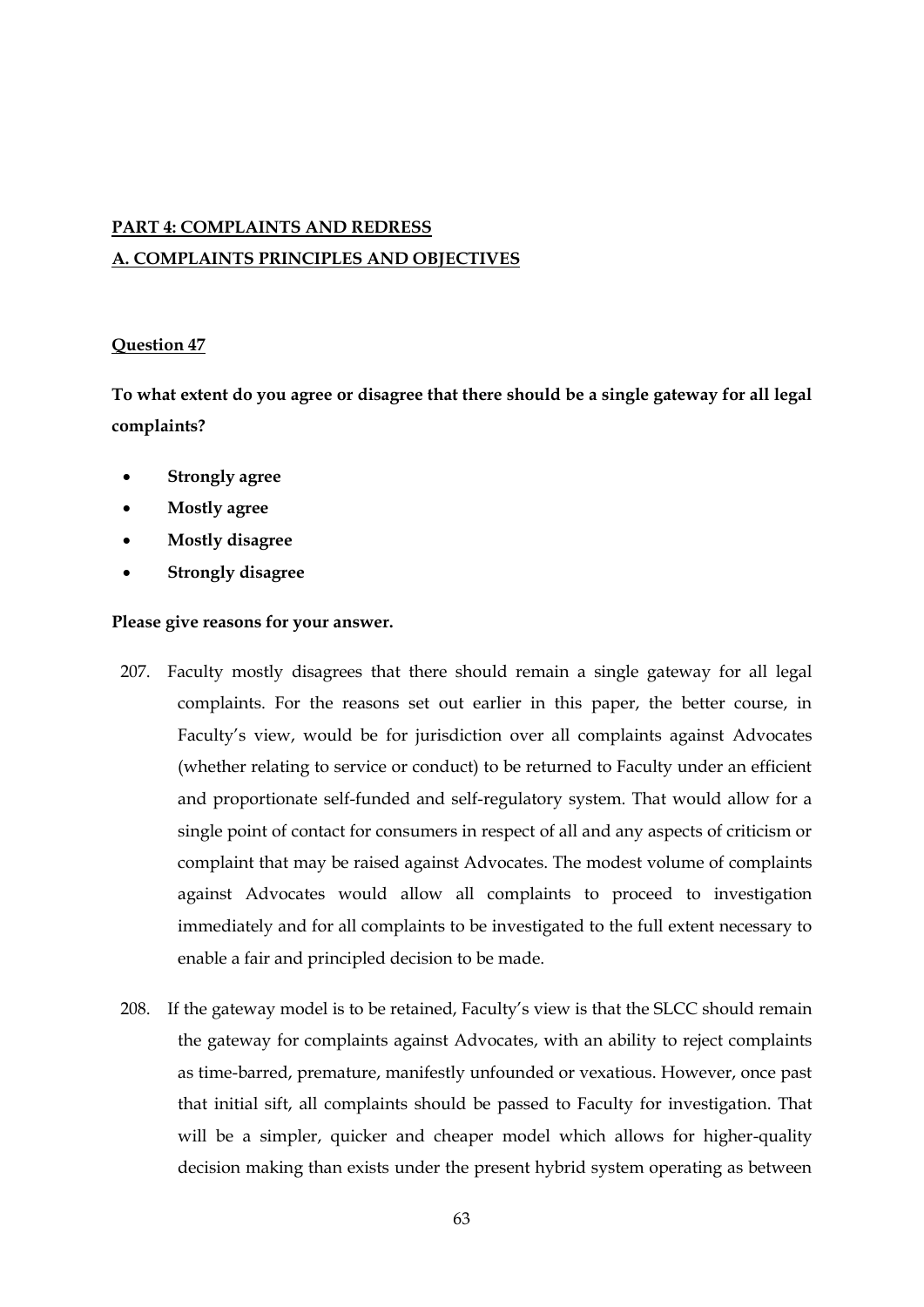Faculty and the SLCC, or could reasonably be anticipated to exist under any newly established external statutory regulator.

# **Question 48**

**Dependant on the regulatory model take forward, to what extent do you agree or disagree that the professional regulatory bodies should maintain a role in conduct complaint handling, where a complaint is generated by an external complainer such as a client, or non-client?**

- **Strongly agree**
- **Mostly agree**
- **Mostly disagree**
- **Strongly disagree**

## **Please give reasons for your answer.**

209. Faculty strongly agrees that it should maintain a role in the handling of all complaints against Advocates. Faculty's view is that jurisdiction over all complaints against Advocates should be returned to Faculty. Reference is made to the answer to question 47 above.

# **Question 49**

**Dependant on the regulatory model take forward, to what extent do you agree or disagree that the professional regulatory bodies should maintain a role in conduct complaint handling, with regard to the investigation and prosecution of regulatory compliance issues?**

- **Strongly agree**
- **Mostly agree**
- **Mostly disagree**
- **Strongly disagree**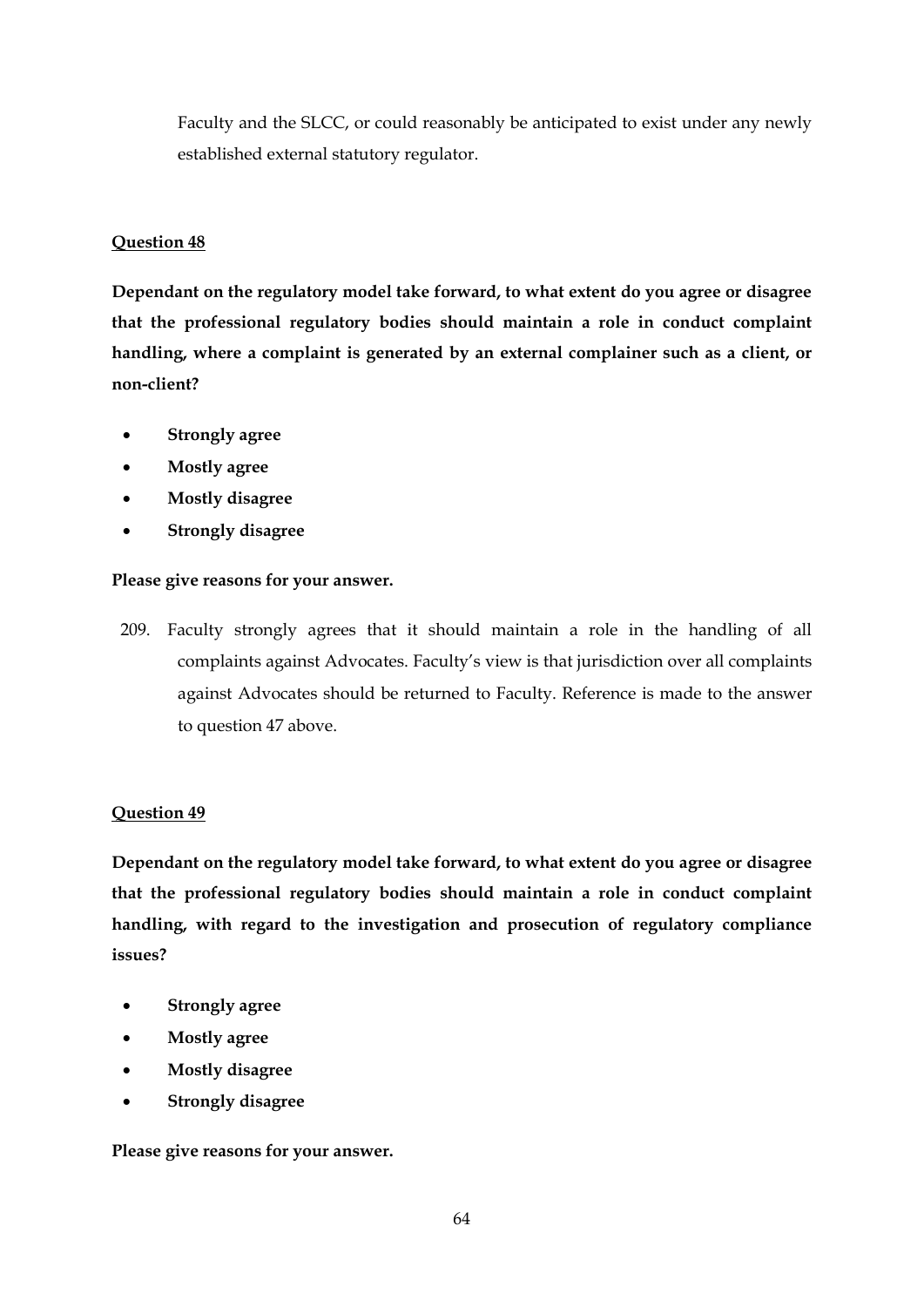210. Faculty strongly agrees that it should maintain a role in the handling of all complaints against Advocates. Faculty's view is that jurisdiction over all complaints against Advocates should be returned to Faculty. Reference is made to the answer to question 47 above.

## **Question 50**

**From the complaint issues below please give a preference between the options a) an independent body or; b) a professional regulatory body; who you think should investigate each of the following:**

- **Service**
- **Unsatisfactory conduct**
- **Professional misconduct**

#### **Please give reasons for your answer.**

211. Faculty considers that it should maintain a role in the handling of all complaints against Advocates, including the investigation of all complaints about service or conduct. Reference is made to the answer to question 47 above.

## **B. REDRESS**

## **Question 51**

**To what extent do you agree or disagree that there should be a level of redress for all legal complaints, regardless of regulated activity?**

- **Strongly agree**
- **Mostly agree**
- **Mostly disagree**
- **Strongly disagree**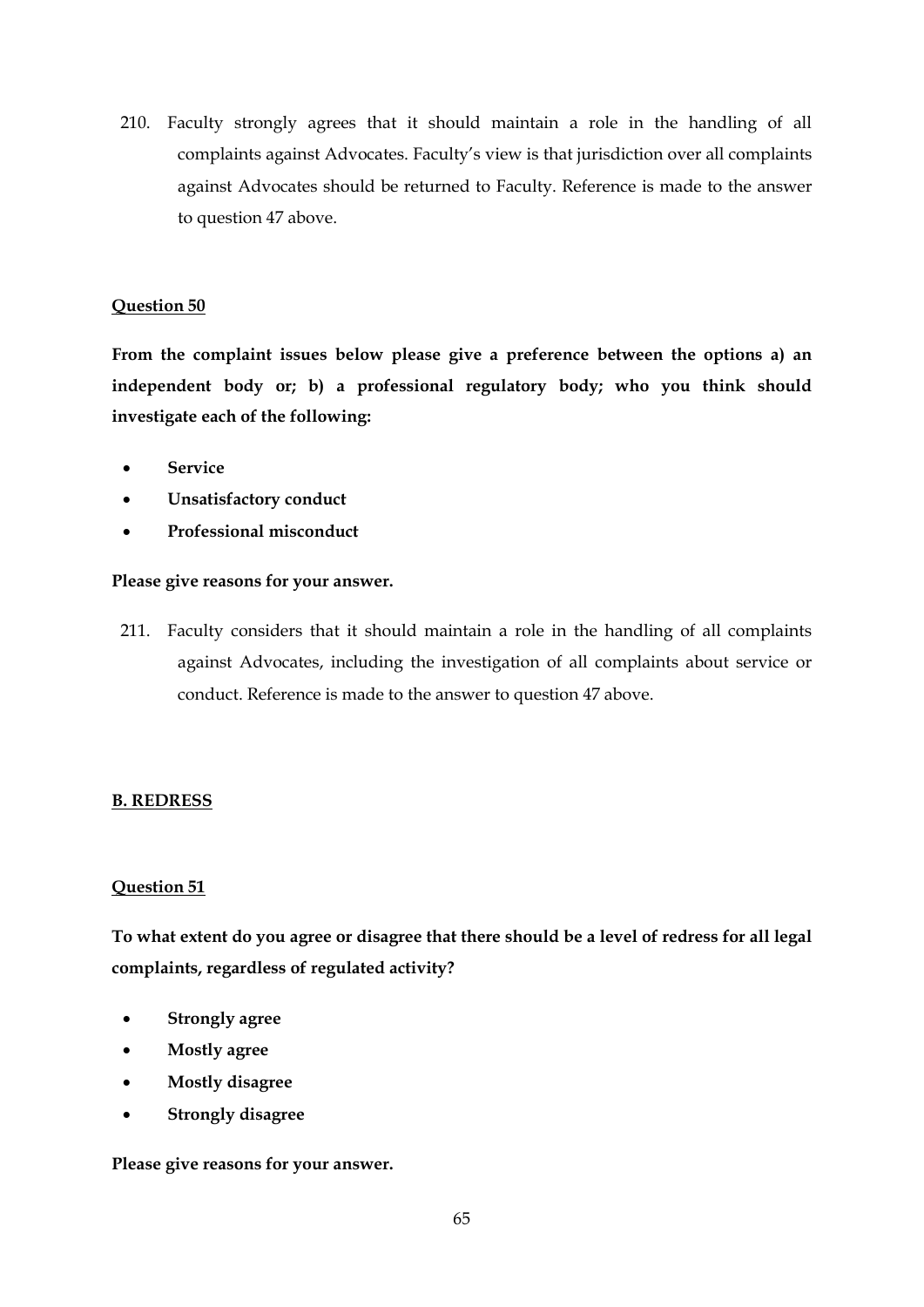- 212. Faculty strongly agrees that there should be a level of redress available for all legal complaints arising from all forms of regulated activity. However, Faculty strongly disagrees that any scheme of redress should disregard the nature of the regulated activity undertaken by the subject of the complaint.
- 213. Any effective and fair system of redress must recognise the role and degree of responsibility undertaken by the subject of the complaint in the matter which has given rise to it. That requires any system of redress to recognise the fundamental distinction between the roles of Advocates, solicitors and others authorised to conduct regulated activities. In particular, it requires any system of redress to recognise that Advocates tend to have responsibility only for certain aspects of a particular client matter (e.g., for the conduct of particular parts of court proceedings). For these reasons, any effective and fair system of redress cannot safely disregard the nature of the regulated activity which gives rise to a complaint.

## **C. DISCIPLINE TRIBUNAL**

#### **Question 52**

**To what extent do you agree or disagree that there should be a single Discipline Tribunal for legal professionals, incorporated into the Scottish Courts and Tribunals Service?**

- **Strongly agree**
- **Mostly agree**
- **Mostly disagree**
- **Strongly disagree**

- 214. Faculty strongly disagrees with this recommendation, for the reasons set out above and here.
- 215. Faculty currently operates a Discipline Tribunal under the delegated authority of the Court. This Tribunal, chaired by a retired judge, whose independence is, as a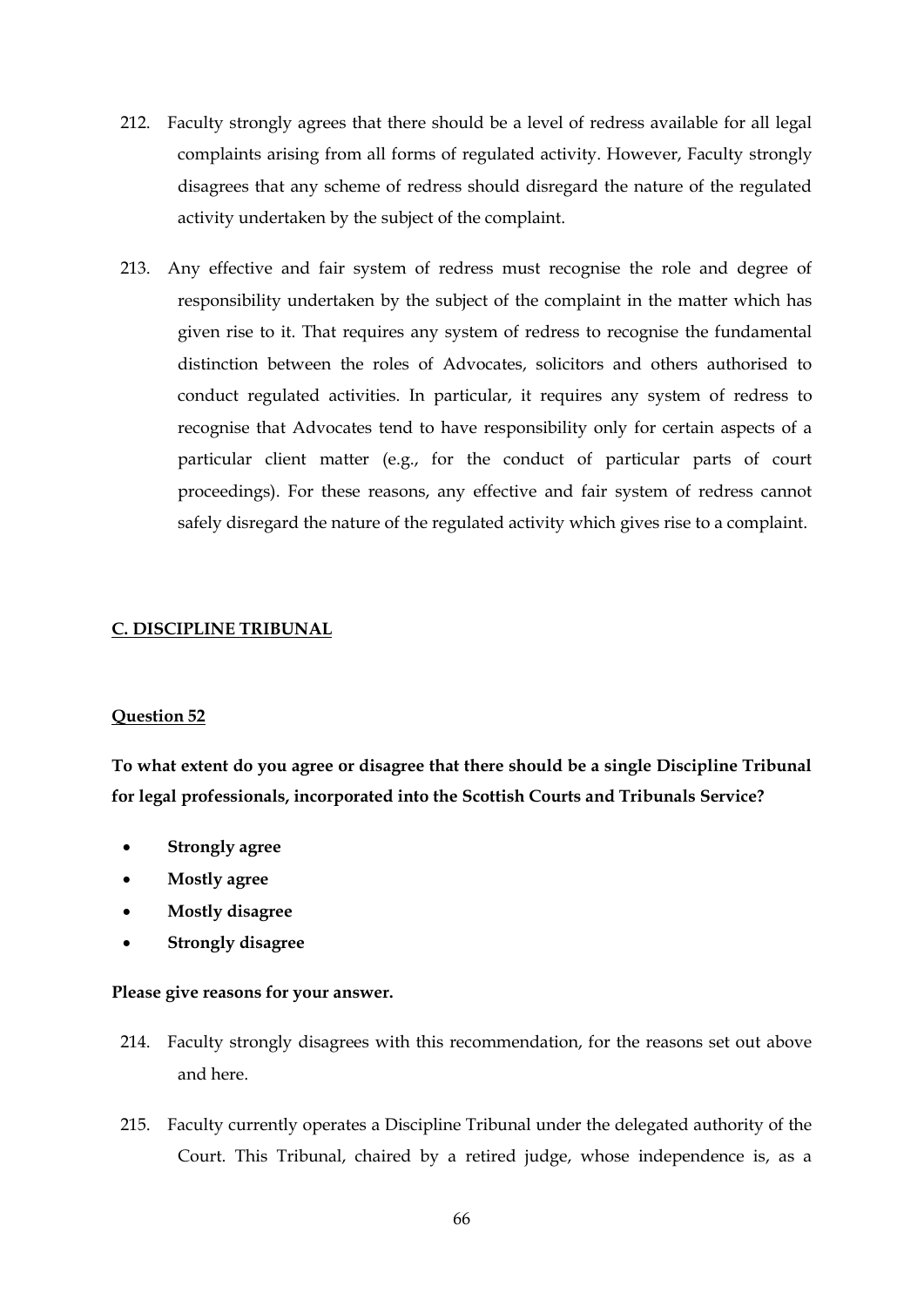former Senator, beyond question, comprises two members of Faculty and three laypersons, with the Chairman holding the casting vote, thus ensuring that there is a clear majority made up of persons who are not practising members of Faculty. Any hearings of the Disciplinary Tribunal must be held in public. The decisions of the Tribunal are published and made available for inspection in respect of any complaint that is upheld. This is all done at no cost to the public purse.

216. It should be borne in mind that admission to the office of Advocate in the Supreme Courts has been delegated by the Court to Faculty, insofar as Faculty prepares intrants for admission. It would seem paradoxical for the Court to operate a disciplinary function having delegated admission to Faculty. Moreover, it would always be open to the Court to refer an individual Member of Faculty in respect of any disciplinary matter, and it would seem at odds with natural justice if the Court could ever be complainer, judge and jury in such a situation.

### **D. COMPLAINTS BUDGET**

#### **Question 53**

**To what extent do you agree or disagree that any future legal complaints model should incorporate the requirement for the complaints budget to require the approval of the Scottish Parliament?**

- **Strongly agree**
- **Mostly agree**
- **Mostly disagree**
- **Strongly disagree**

#### **Please give reasons for your answer.**

217. Faculty mostly agrees with this recommendation, on the basis that any complaints budget requires public scrutiny before the allocation of any funds towards it takes place.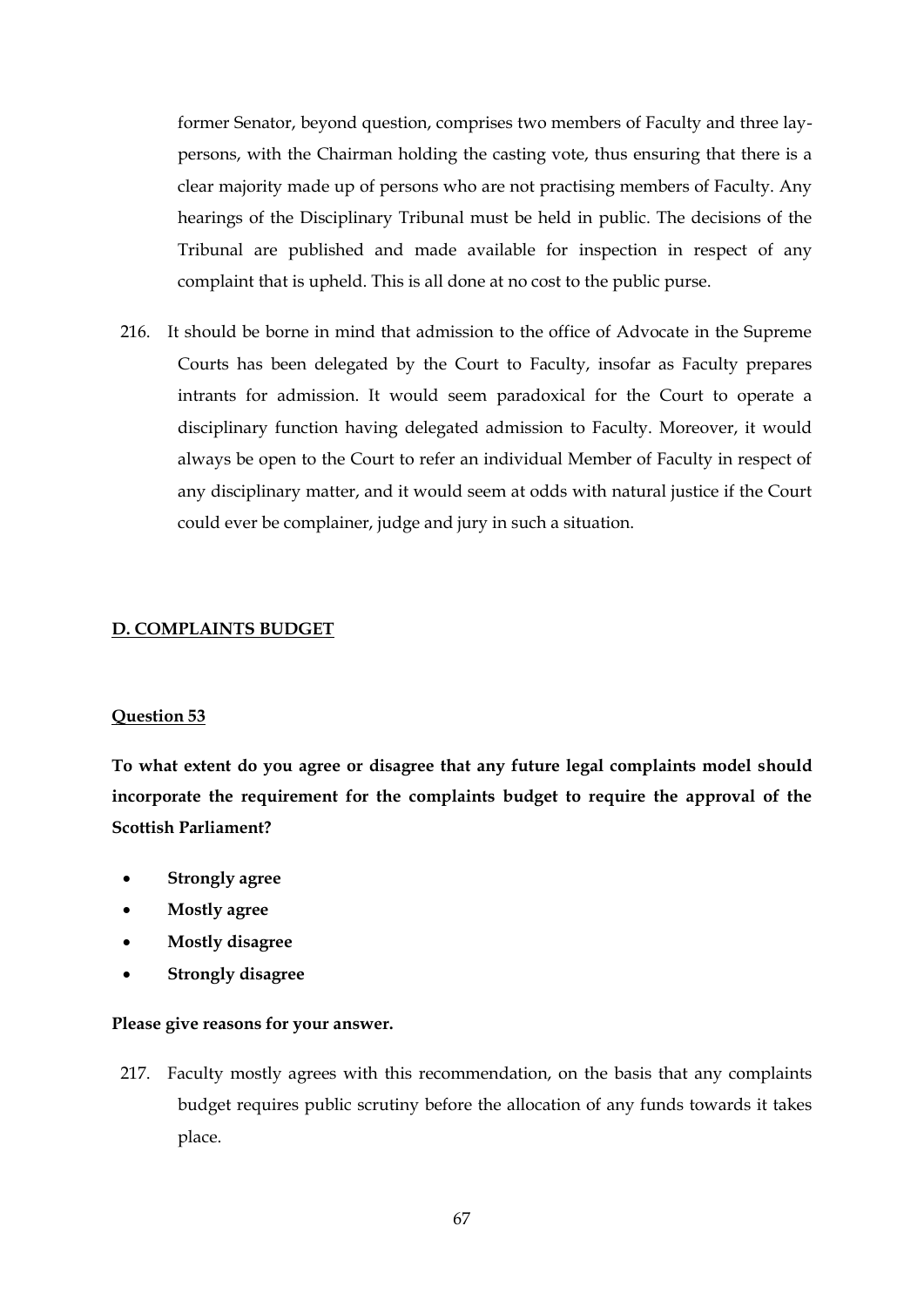218. This is against a background, however, where the complaints procedure as operated by Faculty is operated currently at no cost to the public purse. The return of so called "service complaints" to Faculty's complaints and discipline regime would take place at no cost to either the public purse or to any individual member complained about.

## **Question 54**

219. Faculty notes that, perhaps in error, question 54 asks different questions about Model 1, the Roberton report recommendation, and the other models. Faculty wishes to make clear that the same principles and objectives apply to each model and has answered on that basis.

**From the options listed how important do you think each of the following principles and objectives are for any future regulatory model?** 

## **Options**

- **1. Very important**
- **2. Somewhat important**
- **3. Not important**
- **4. Should be removed**
- **Uphold the rule of law and the proper administration of justice.**
- 220. Very important. This is one of the fundamental purposes of any regulatory model.

# **Provide access to justice.**

- 221. Very important. This is one of the fundamental purposes of any regulatory model
- **Operate for the public interests (offer accountability in protecting the public and consumer interest).**
- 222. Very important. This is one of the fundamental purposes of any regulatory model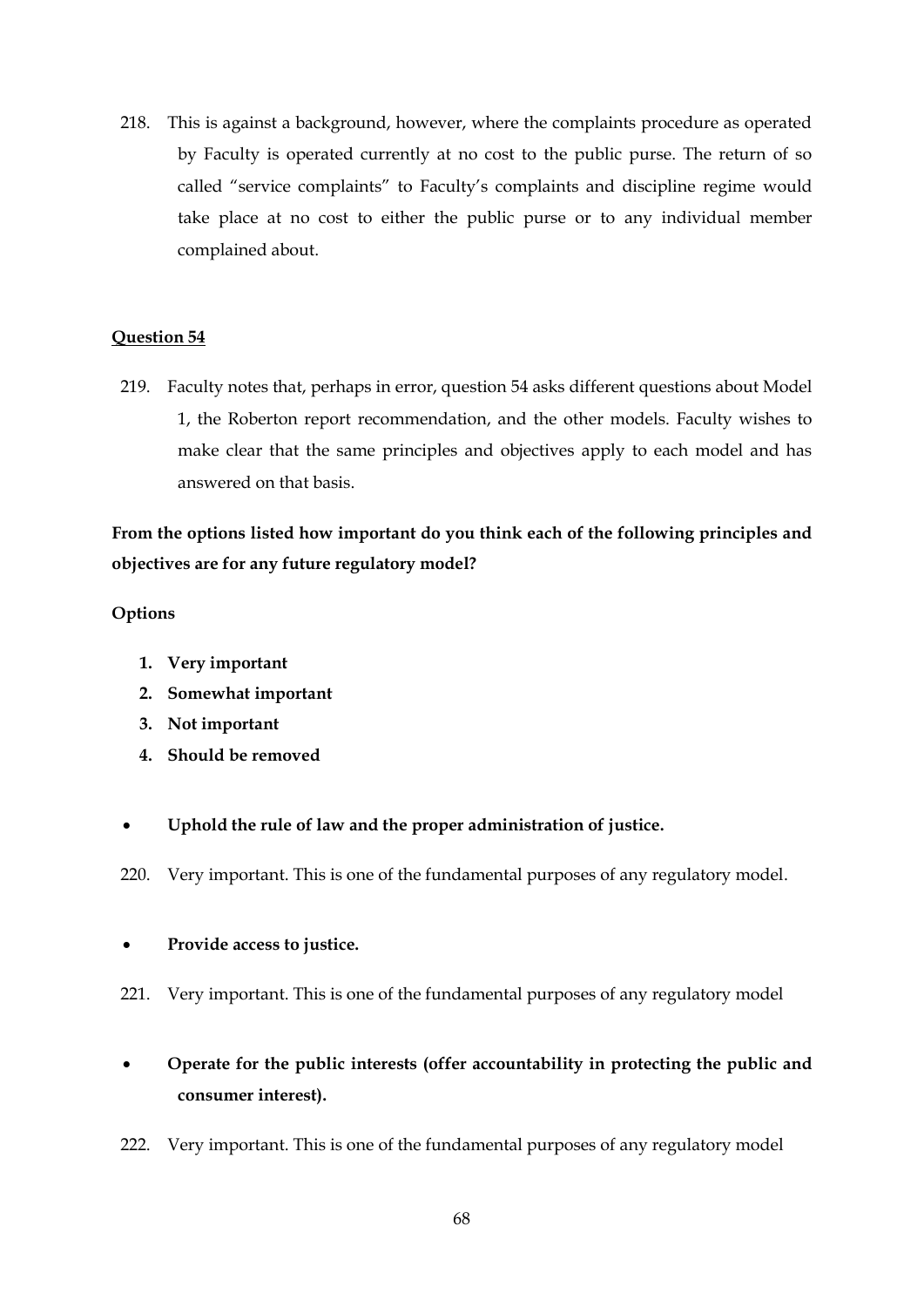- **Have a high degree of public confidence and trust, embedding a modern culture of prevention, continuous quality improvement, quality assurance and compliance. Promote improvements, use information and evidence gathered to identify sector-wide issues.**
- 223. Very important.
- **Work collaboratively with consumer and legal professional bodies as appropriate. Encourage companies to act on complaints data. Publish guidance, and provide training to help firms and the sector improve complaint handling. Provide support for 1st tier complaints management (be able to provide guidance on handling).**
- 224. Somewhat important.
- **Embed the better regulation and consumer principles throughout its areas of responsibility.**
- 225. Very important.
- **Accessible, remove barriers to people seeking the redress they are entitled to. There should be a single gateway and investigation for complaints. 3rd party complaints would be allowed.**
- 226. Very important. This question combines a number of different issues. Faculty agrees that any regulatory model requires to be accessible and considers that there should be a single gateway and investigation for complaints, hence its desire to see the return of so called "service complaints" to its ambit.
- **Effective, able to resolve consumer complaints and have adequate enforcement powers to hold providers to account when things go wrong.**
- 227. Very important.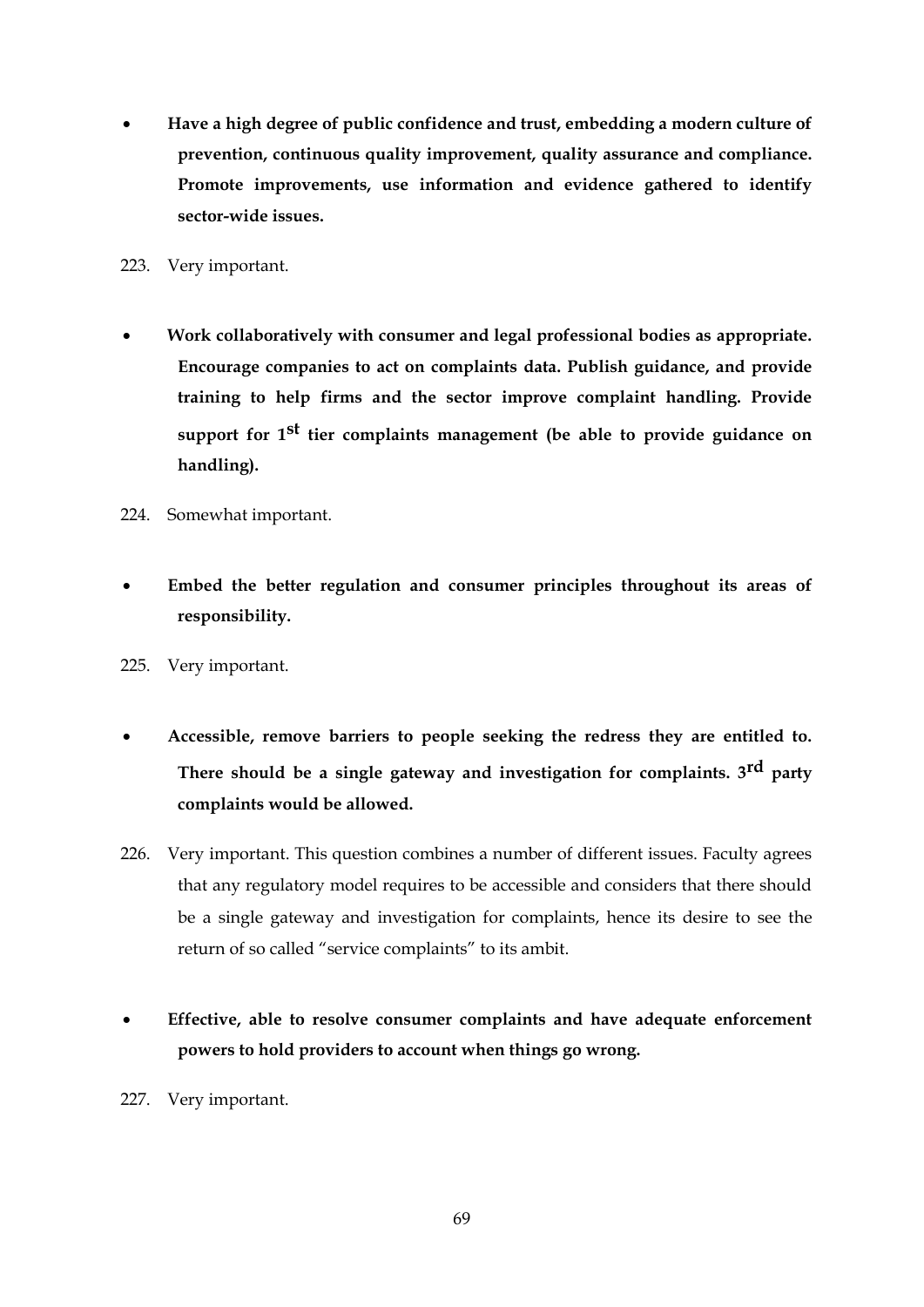- **Transparent, publish a range of information including decision criteria, complaints data and outcomes of cases. Be able to advise on trends and issues emerging from 1s tier complaints.**
- 228. Very important.
- **Have an increased focus on independence and accountability. Provide an impartial service to both consumers and providers. Accountable, to a competent authority or a regulator. Undertake periodic reviews on the effectiveness of ADR schemes and publish the results.**
- 229. Very important. Again this question combines a number of different issues. Faculty strongly agrees that any regulatory framework must be independent and accountable.
- **Enable early consensual resolution, which would include mediation as a key process should be built upon.**
- 230. Somewhat important.
- **Provide prompt resolution, proportionate to the complexity of the complaint.**
- 231. Very important.
- **The levy for entities should be on a financial turnover basis.**
- 232. Should be removed.
- **Appeals process simplified whilst adhering to ECHR. No appeal from the Complaints Ombudsman, but the ability to appeal to the Court of Session in relation to misconduct.**
- 233. Should be removed.
- **There should be no appeal in terms of the amount of compensation awarded, similar to other professions.**